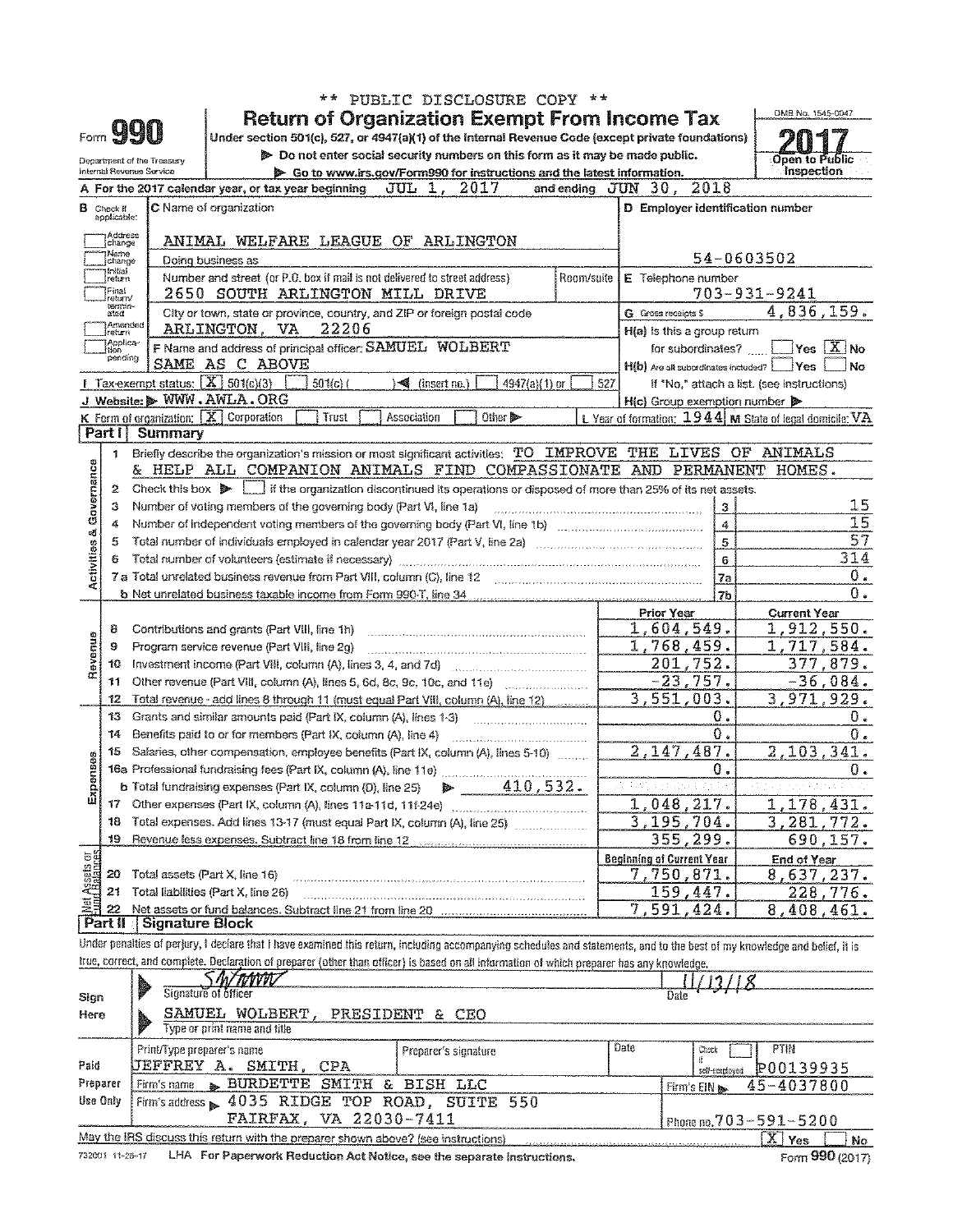|     | 54-0603502<br>ANIMAL WELFARE LEAGUE OF ARLINGTON<br>Page 2<br>Form 990 (2017)                                                                |
|-----|----------------------------------------------------------------------------------------------------------------------------------------------|
|     | <b>Part III Statement of Program Service Accomplishments</b>                                                                                 |
|     | $\boxed{\text{X}}$                                                                                                                           |
| 1   | Briefly describe the organization's mission:                                                                                                 |
|     | THE ANIMAL WELFARE LEAGUE OF ARLINGTON'S MISSION IS TO IMPROVE THE                                                                           |
|     | LIVES OF ANIMALS.                                                                                                                            |
|     |                                                                                                                                              |
|     |                                                                                                                                              |
| 2   | Did the organization undertake any significant program services during the year which were not listed on the                                 |
|     | $Yes \quad X$ No<br>prior Form 990 or 990-EZ?                                                                                                |
|     | If "Yes," describe these new services on Schedule O.                                                                                         |
| 3   |                                                                                                                                              |
|     | If "Yes," describe these changes on Schedule O.                                                                                              |
| 4   | Describe the organization's program service accomplishments for each of its three largest program services, as measured by expenses.         |
|     | Section 501(c)(3) and 501(c)(4) organizations are required to report the amount of grants and allocations to others, the total expenses, and |
|     | revenue, if any, for each program service reported.                                                                                          |
| 4a  | 972,866.<br>$1,575,626$ $\cdot$ including grants of \$<br>) (Expenses \$<br>) (Revenue \$<br>(Code:                                          |
|     | SHELTER OPERATIONS - THE LEAGUE SERVES AS AN ANIMAL SHELTER THAT<br>ACCEPTS ANY ANIMAL REGARDLESS OF CONDITION FROM WITHIN ARLINGTON.<br>IT  |
|     | ALSO ACCEPTS OTHER ANIMALS FROM OUTSIDE OF ARLINGTON COUNTY WHEN IT HAS                                                                      |
|     | THE SPACE TO DO SO.<br>IN FY18, THAT MEANT 2,837 ANIMALS - 2,157 DOMESTIC                                                                    |
|     | ANIMALS (DOGS, CATS & SMALL COMPANION ANIMALS) AND 680 WILDLIFE.<br>SOME                                                                     |
|     | ARE LOST PETS THAT ARE REUNITED WITH THEIR OWNERS; SOME ARE GIVEN UP BY                                                                      |
|     | OWNERS THAT CAN NO LONGER KEEP THEM AND SOME ARE FOUND ABANDONED.                                                                            |
|     | WILDLIFE MAY BE INJURED, ORPHANED OR TRAPPED AND IN MANY CASES, ARE                                                                          |
|     | REHABILITATED AND RETURNED TO THE WILD.<br>OF THE TOTAL NUMBER OF                                                                            |
|     | DOMESTIC ANIMALS AVAILABLE FOR ADOPTION, 1,561 ANIMALS WERE ADOPTED                                                                          |
|     | FROM OUR FACILITY, 112 WERE TRANSFERRED TO OTHER SHELTERS OR RESCUE                                                                          |
|     | GROUPS AND 278 PETS WERE RETURNED TO THEIR OWNERS. THE LEAGUE ALSO                                                                           |
| 4b. | 487, 631. including grants of \$<br>300, 348.<br>(Expenses \$<br>) (Revenue \$<br>(Code:                                                     |
|     | ANIMAL CONTROL - IN FY18, THE LEAGUE PROVIDED ANIMAL CONTROL SERVICES                                                                        |
|     | FOR ARLINGTON COUNTY BY RESPONDING TO ANIMAL COMPLAINTS, ENFORCING                                                                           |
|     | ANIMAL CODES, INVESTIGATING CRUELTIES AND ASSISTING RESIDENTS IN                                                                             |
|     | THE LEAGUE'S ANIMAL CONTROL OFFICERS<br>RESOLVING ANIMAL-RELATED ISSUES.                                                                     |
|     | ALSO PROVIDED PROTECTIVE CUSTODY FOR 29 ANIMALS AT THE LEAGUE.<br>THEY                                                                       |
|     | HANDLED OVER 3,399 CASES, IN ADDITION TO THE TENS OF THOUSANDS OF                                                                            |
|     | ANIMAL CONTROL RELATED PHONE CALLS THAT THE LEAGUE FIELDS EACH YEAR.                                                                         |
|     | THEIR CASES INCLUDED 696 BITE & CRUELTY INVESTIGATIONS.                                                                                      |
|     |                                                                                                                                              |
|     |                                                                                                                                              |
|     |                                                                                                                                              |
|     | $725$ , $662$ . including grants of \$<br>444,370.<br>$4c$ (Code:<br>(Expenses \$<br>) (Revenue \$                                           |
|     | COMMUNITY SERVICES - IN FY18, THE LEAGUE STAFF LED 50 TOURS, 11 VISITS                                                                       |
|     | OUT TO THE COMMUNITY AND PRESENTED 219 HUMANE EDUCATION LESSONS TO A                                                                         |
|     | TOTAL OF 1,196 CHILDREN AND 379 ADULTS THROUGH COMMUNITY ORGANIZATIONS,                                                                      |
|     | SCHOOLS, AND OUR SUMMER CAMP. IN ADDITION, THE LEAGUE PROVIDED LOW                                                                           |
|     | COST AND FULLY SUBSIDIZED SPAY/NEUTER VOUCHERS FOR 239 ANIMALS,                                                                              |
|     | PROVIDED 7 ANIMALS AND THEIR OWNERS WITH EMERGENCY "SAFEKEEPING"                                                                             |
|     | SERVICES THROUGH OUR COMPANION IN CRISIS PROGRAM, ASSISTED 47 CLIENTS                                                                        |
|     | WITH VETERINARY CARE FOR THEIR PETS FOR A TOTAL OF \$13,506, AND                                                                             |
|     | PROVIDED 670 LOW COST RABIES SHOTS, AS WELL AS 98 LOW COST MICROCHIPS.                                                                       |

THE LEAGUE SUPPORTS TRAP-NEUTER-RETURN (TNR) EFFORTS IN ARLINGTON COUNTY. IN FY18, THE LEAGUE SPAY OR NEUTERED 24 FERAL CATS IN ARLINGTON COUNTY. THE LEAGUE HAS 16,523 LIKES ON FACEBOOK, 2,832

|    | <b>4d</b> Other program services (Describe in Schedule O.) |                        |            |  |
|----|------------------------------------------------------------|------------------------|------------|--|
|    | (Expenses \$                                               | including grants of \$ | Revenue \$ |  |
| 4е | Total program service expenses >                           | 700<br>. റ 1 റ         |            |  |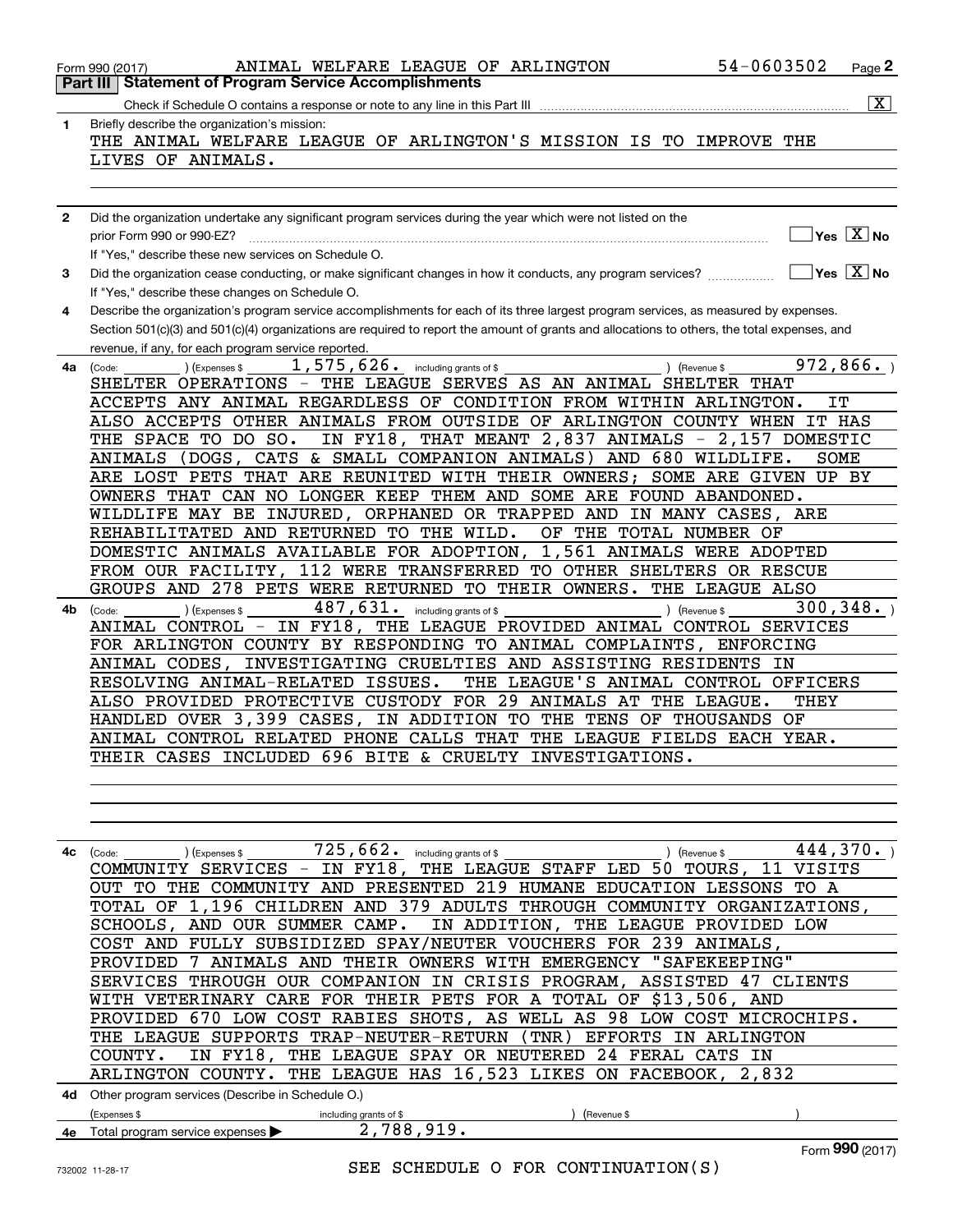|  | Form 990 (2017) |  |
|--|-----------------|--|

|    |                                                                                                                                      |                | Yes | No                            |
|----|--------------------------------------------------------------------------------------------------------------------------------------|----------------|-----|-------------------------------|
| 1. | Is the organization described in section $501(c)(3)$ or $4947(a)(1)$ (other than a private foundation)?                              |                |     |                               |
|    |                                                                                                                                      | 1              | X   |                               |
| 2  |                                                                                                                                      | $\mathbf{2}$   | X   |                               |
| 3  | Did the organization engage in direct or indirect political campaign activities on behalf of or in opposition to candidates for      |                |     |                               |
|    |                                                                                                                                      | 3              |     | x                             |
| 4  | Section 501(c)(3) organizations. Did the organization engage in lobbying activities, or have a section 501(h) election in effect     |                |     |                               |
|    |                                                                                                                                      | 4              |     | x                             |
| 5  | Is the organization a section 501(c)(4), 501(c)(5), or 501(c)(6) organization that receives membership dues, assessments, or         |                |     |                               |
|    |                                                                                                                                      | 5              |     | x                             |
| 6  | Did the organization maintain any donor advised funds or any similar funds or accounts for which donors have the right to            |                |     |                               |
|    | provide advice on the distribution or investment of amounts in such funds or accounts? If "Yes," complete Schedule D, Part I         | 6              |     | x                             |
| 7  | Did the organization receive or hold a conservation easement, including easements to preserve open space,                            |                |     |                               |
|    |                                                                                                                                      | $\overline{7}$ |     | x                             |
| 8  | Did the organization maintain collections of works of art, historical treasures, or other similar assets? If "Yes," complete         |                |     |                               |
|    |                                                                                                                                      | 8              |     | x                             |
| 9  | Did the organization report an amount in Part X, line 21, for escrow or custodial account liability, serve as a custodian for        |                |     |                               |
|    | amounts not listed in Part X; or provide credit counseling, debt management, credit repair, or debt negotiation services?            |                |     |                               |
|    | If "Yes," complete Schedule D, Part IV                                                                                               | 9              |     | x                             |
| 10 | Did the organization, directly or through a related organization, hold assets in temporarily restricted endowments, permanent        |                |     |                               |
|    |                                                                                                                                      | 10             |     | x                             |
| 11 | If the organization's answer to any of the following questions is "Yes," then complete Schedule D, Parts VI, VII, VIII, IX, or X     |                |     |                               |
|    | as applicable.                                                                                                                       |                |     |                               |
|    | a Did the organization report an amount for land, buildings, and equipment in Part X, line 10? If "Yes," complete Schedule D,        |                |     |                               |
|    |                                                                                                                                      | 11a            | X   |                               |
|    | <b>b</b> Did the organization report an amount for investments - other securities in Part X, line 12 that is 5% or more of its total |                |     |                               |
|    | assets reported in Part X, line 16? If "Yes," complete Schedule D, Part VII                                                          | 11b            |     | x                             |
|    | c Did the organization report an amount for investments - program related in Part X, line 13 that is 5% or more of its total         |                |     |                               |
|    |                                                                                                                                      | 11c            |     | x                             |
|    | d Did the organization report an amount for other assets in Part X, line 15 that is 5% or more of its total assets reported in       |                |     |                               |
|    |                                                                                                                                      | 11d            |     | x<br>$\overline{\mathbf{X}}$  |
|    |                                                                                                                                      | <b>11e</b>     |     |                               |
| f  | Did the organization's separate or consolidated financial statements for the tax year include a footnote that addresses              |                |     |                               |
|    | the organization's liability for uncertain tax positions under FIN 48 (ASC 740)? If "Yes," complete Schedule D, Part X               | 11f            | X   |                               |
|    | 12a Did the organization obtain separate, independent audited financial statements for the tax year? If "Yes," complete              |                | X   |                               |
|    | Schedule D, Parts XI and XII                                                                                                         | 12a            |     |                               |
|    | <b>b</b> Was the organization included in consolidated, independent audited financial statements for the tax year?                   |                |     |                               |
|    | If "Yes," and if the organization answered "No" to line 12a, then completing Schedule D, Parts XI and XII is optional                | 12b<br>13      |     | X,<br>$\overline{\textbf{X}}$ |
| 13 | 14a Did the organization maintain an office, employees, or agents outside of the United States?                                      | 14a            |     | $\mathbf X$                   |
|    | <b>b</b> Did the organization have aggregate revenues or expenses of more than \$10,000 from grantmaking, fundraising, business,     |                |     |                               |
|    | investment, and program service activities outside the United States, or aggregate foreign investments valued at \$100,000           |                |     |                               |
|    |                                                                                                                                      | 14b            |     | X                             |
| 15 | Did the organization report on Part IX, column (A), line 3, more than \$5,000 of grants or other assistance to or for any            |                |     |                               |
|    |                                                                                                                                      | 15             |     | X                             |
| 16 | Did the organization report on Part IX, column (A), line 3, more than \$5,000 of aggregate grants or other assistance to             |                |     |                               |
|    |                                                                                                                                      | 16             |     | X                             |
| 17 | Did the organization report a total of more than \$15,000 of expenses for professional fundraising services on Part IX,              |                |     |                               |
|    |                                                                                                                                      | 17             |     | X                             |
| 18 | Did the organization report more than \$15,000 total of fundraising event gross income and contributions on Part VIII, lines         |                |     |                               |
|    |                                                                                                                                      | 18             | X   |                               |
| 19 | Did the organization report more than \$15,000 of gross income from gaming activities on Part VIII, line 9a? If "Yes."               |                |     |                               |
|    |                                                                                                                                      | 19             |     | X                             |

Form (2017) **990**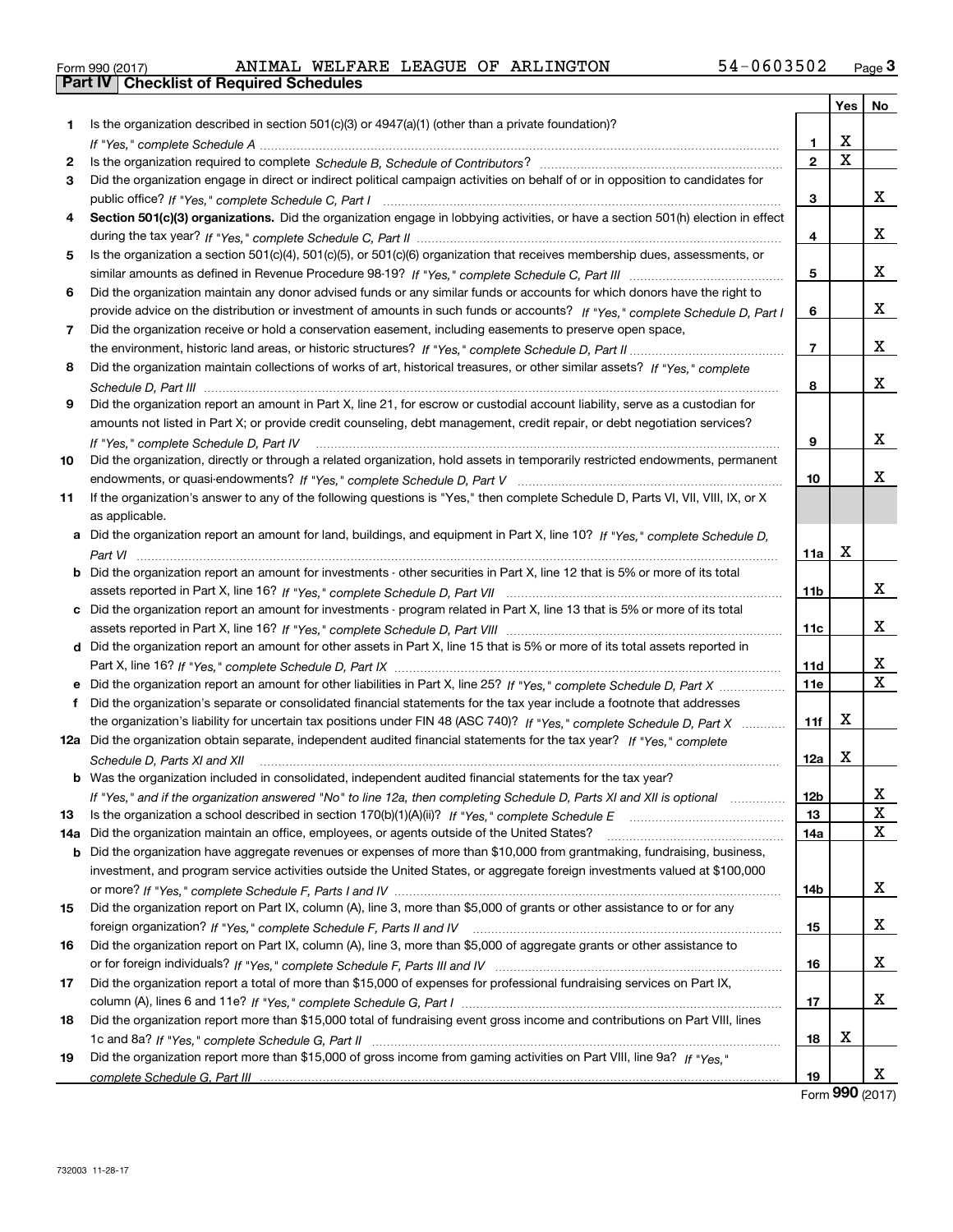| Form 990 (2017) | ANIMAL                                                       |  | WELFARE LEAGUE OF ARLINGTON | $54 - 0603502$ | Page 4 |
|-----------------|--------------------------------------------------------------|--|-----------------------------|----------------|--------|
|                 | <b>Part IV   Checklist of Required Schedules</b> (continued) |  |                             |                |        |

|     |                                                                                                                                 |     | Yes | <u>No</u> |
|-----|---------------------------------------------------------------------------------------------------------------------------------|-----|-----|-----------|
| 20a | Did the organization operate one or more hospital facilities? If "Yes," complete Schedule H                                     | 20a |     | X         |
| b   | If "Yes" to line 20a, did the organization attach a copy of its audited financial statements to this return?                    | 20b |     |           |
| 21  | Did the organization report more than \$5,000 of grants or other assistance to any domestic organization or                     |     |     |           |
|     |                                                                                                                                 | 21  |     | х         |
| 22  | Did the organization report more than \$5,000 of grants or other assistance to or for domestic individuals on                   |     |     |           |
|     |                                                                                                                                 | 22  |     | х         |
| 23  | Did the organization answer "Yes" to Part VII, Section A, line 3, 4, or 5 about compensation of the organization's current      |     |     |           |
|     | and former officers, directors, trustees, key employees, and highest compensated employees? If "Yes," complete                  |     |     |           |
|     |                                                                                                                                 | 23  |     | x         |
| 24a | Did the organization have a tax-exempt bond issue with an outstanding principal amount of more than \$100,000 as of the         |     |     |           |
|     | last day of the year, that was issued after December 31, 2002? If "Yes," answer lines 24b through 24d and complete              |     |     |           |
|     | Schedule K. If "No", go to line 25a                                                                                             | 24a |     | х         |
| b   | Did the organization invest any proceeds of tax-exempt bonds beyond a temporary period exception?                               | 24b |     |           |
|     | Did the organization maintain an escrow account other than a refunding escrow at any time during the year to defease            |     |     |           |
|     |                                                                                                                                 | 24c |     |           |
|     |                                                                                                                                 | 24d |     |           |
|     | 25a Section 501(c)(3), 501(c)(4), and 501(c)(29) organizations. Did the organization engage in an excess benefit                |     |     |           |
|     |                                                                                                                                 | 25a |     | х         |
| b   | Is the organization aware that it engaged in an excess benefit transaction with a disqualified person in a prior year, and      |     |     |           |
|     | that the transaction has not been reported on any of the organization's prior Forms 990 or 990-EZ? If "Yes," complete           |     |     |           |
|     | Schedule L, Part I                                                                                                              | 25b |     | x         |
| 26  | Did the organization report any amount on Part X, line 5, 6, or 22 for receivables from or payables to any current or           |     |     |           |
|     | former officers, directors, trustees, key employees, highest compensated employees, or disqualified persons? If "Yes."          |     |     |           |
|     | complete Schedule L, Part II                                                                                                    | 26  |     | x         |
| 27  | Did the organization provide a grant or other assistance to an officer, director, trustee, key employee, substantial            |     |     |           |
|     | contributor or employee thereof, a grant selection committee member, or to a 35% controlled entity or family member             |     |     |           |
|     |                                                                                                                                 | 27  |     | x         |
| 28  | Was the organization a party to a business transaction with one of the following parties (see Schedule L, Part IV               |     |     |           |
|     | instructions for applicable filing thresholds, conditions, and exceptions):                                                     |     |     |           |
| а   |                                                                                                                                 | 28a |     | х         |
| b   | A family member of a current or former officer, director, trustee, or key employee? If "Yes," complete Schedule L, Part IV      | 28b |     | х         |
| с   | An entity of which a current or former officer, director, trustee, or key employee (or a family member thereof) was an officer, |     |     |           |
|     |                                                                                                                                 | 28c |     | х         |
| 29  |                                                                                                                                 | 29  | X   |           |
| 30  | Did the organization receive contributions of art, historical treasures, or other similar assets, or qualified conservation     |     |     |           |
|     |                                                                                                                                 | 30  |     | х         |
| 31  | Did the organization liquidate, terminate, or dissolve and cease operations?                                                    |     |     |           |
|     |                                                                                                                                 | 31  |     | x         |
| 32  | Did the organization sell, exchange, dispose of, or transfer more than 25% of its net assets? If "Yes," complete                |     |     |           |
|     | Did the organization own 100% of an entity disregarded as separate from the organization under Regulations                      | 32  |     | x         |
| 33  |                                                                                                                                 |     |     | х         |
| 34  |                                                                                                                                 | 33  |     |           |
|     | Was the organization related to any tax-exempt or taxable entity? If "Yes," complete Schedule R, Part II, III, or IV, and       | 34  |     | x         |
|     | 35a Did the organization have a controlled entity within the meaning of section 512(b)(13)?                                     | 35a |     | Х         |
|     | b If "Yes" to line 35a, did the organization receive any payment from or engage in any transaction with a controlled entity     |     |     |           |
|     |                                                                                                                                 | 35b |     |           |
| 36  | Section 501(c)(3) organizations. Did the organization make any transfers to an exempt non-charitable related organization?      |     |     |           |
|     |                                                                                                                                 | 36  |     | х         |
| 37  | Did the organization conduct more than 5% of its activities through an entity that is not a related organization                |     |     |           |
|     |                                                                                                                                 | 37  |     | х         |
| 38  | Did the organization complete Schedule O and provide explanations in Schedule O for Part VI, lines 11b and 19?                  |     |     |           |
|     |                                                                                                                                 | 38  | X   |           |

Form (2017) **990**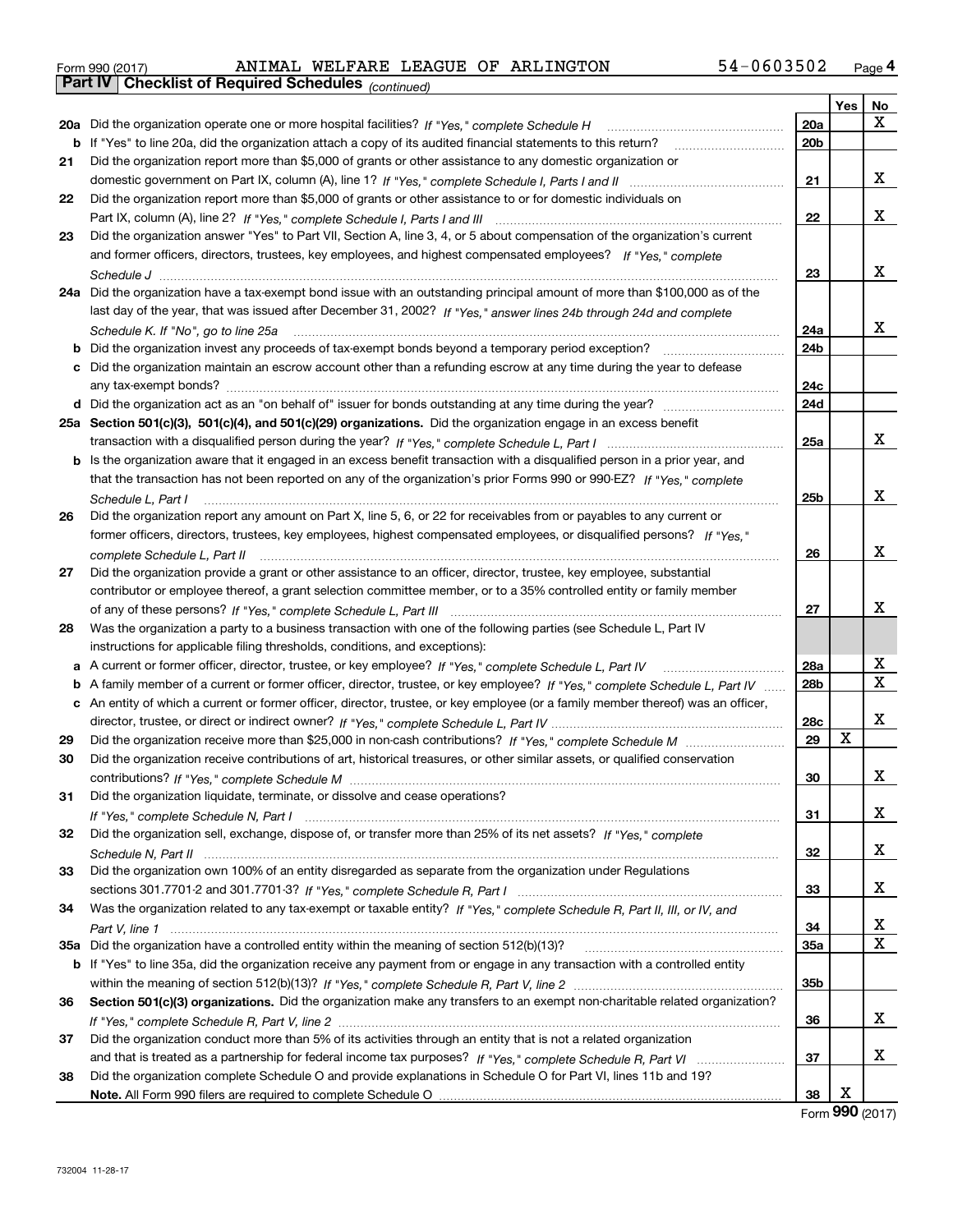|        | ANIMAL WELFARE LEAGUE OF ARLINGTON<br>Form 990 (2017)                                                                                                                                                                          |                 | 54-0603502 |                |       | Page 5 |
|--------|--------------------------------------------------------------------------------------------------------------------------------------------------------------------------------------------------------------------------------|-----------------|------------|----------------|-------|--------|
| Part V | <b>Statements Regarding Other IRS Filings and Tax Compliance</b>                                                                                                                                                               |                 |            |                |       |        |
|        | Check if Schedule O contains a response or note to any line in this Part V                                                                                                                                                     |                 |            |                |       |        |
|        |                                                                                                                                                                                                                                |                 |            |                | Yes l | No     |
|        | 1a Enter the number reported in Box 3 of Form 1096. Enter -0- if not applicable                                                                                                                                                | 1a              | 13         |                |       |        |
| b      | Enter the number of Forms W-2G included in line 1a. Enter -0- if not applicable                                                                                                                                                | 1 <sub>b</sub>  | 0          |                |       |        |
| c      | Did the organization comply with backup withholding rules for reportable payments to vendors and reportable gaming                                                                                                             |                 |            |                |       |        |
|        |                                                                                                                                                                                                                                |                 |            | 1c             | X     |        |
|        | 2a Enter the number of employees reported on Form W-3, Transmittal of Wage and Tax Statements,                                                                                                                                 |                 |            |                |       |        |
|        | filed for the calendar year ending with or within the year covered by this return                                                                                                                                              | 2a              | 57         |                |       |        |
|        |                                                                                                                                                                                                                                |                 |            | 2b             | X     |        |
|        |                                                                                                                                                                                                                                |                 |            |                |       |        |
|        | 3a Did the organization have unrelated business gross income of \$1,000 or more during the year?                                                                                                                               |                 |            | За             |       | x      |
|        |                                                                                                                                                                                                                                |                 |            | 3 <sub>b</sub> |       |        |
|        | 4a At any time during the calendar year, did the organization have an interest in, or a signature or other authority over, a                                                                                                   |                 |            |                |       |        |
|        | financial account in a foreign country (such as a bank account, securities account, or other financial account)?                                                                                                               |                 |            | 4a             |       | х      |
|        | <b>b</b> If "Yes," enter the name of the foreign country: $\blacktriangleright$                                                                                                                                                |                 |            |                |       |        |
|        | See instructions for filing requirements for FinCEN Form 114, Report of Foreign Bank and Financial Accounts (FBAR).                                                                                                            |                 |            |                |       |        |
|        | 5a Was the organization a party to a prohibited tax shelter transaction at any time during the tax year?                                                                                                                       |                 |            | 5a             |       | x      |
|        |                                                                                                                                                                                                                                |                 |            | 5 <sub>b</sub> |       | X      |
|        |                                                                                                                                                                                                                                |                 |            | 5c             |       |        |
|        | 6a Does the organization have annual gross receipts that are normally greater than \$100,000, and did the organization solicit                                                                                                 |                 |            |                |       |        |
|        | any contributions that were not tax deductible as charitable contributions?                                                                                                                                                    |                 |            | 6a             |       | x      |
|        | b If "Yes," did the organization include with every solicitation an express statement that such contributions or gifts                                                                                                         |                 |            |                |       |        |
|        |                                                                                                                                                                                                                                |                 |            | 6b             |       |        |
| 7      | Organizations that may receive deductible contributions under section 170(c).                                                                                                                                                  |                 |            | 7a             |       | x      |
| a      | Did the organization receive a payment in excess of \$75 made partly as a contribution and partly for goods and services provided to the payor?                                                                                |                 |            |                |       |        |
|        | <b>b</b> If "Yes," did the organization notify the donor of the value of the goods or services provided?                                                                                                                       |                 |            |                |       |        |
|        | c Did the organization sell, exchange, or otherwise dispose of tangible personal property for which it was required                                                                                                            |                 |            |                |       |        |
|        |                                                                                                                                                                                                                                |                 |            | 7c             |       | х      |
|        | d If "Yes," indicate the number of Forms 8282 filed during the year manufactured in the set of the set of the set of the set of the set of the set of the set of the set of the set of the set of the set of the set of the se | 7d              |            |                |       |        |
| е      |                                                                                                                                                                                                                                |                 |            | 7e             |       | X      |
| f.     | Did the organization, during the year, pay premiums, directly or indirectly, on a personal benefit contract?                                                                                                                   |                 |            | 7f             |       | X      |
| g      | If the organization received a contribution of qualified intellectual property, did the organization file Form 8899 as required?                                                                                               |                 |            | 7g             |       |        |
|        | h If the organization received a contribution of cars, boats, airplanes, or other vehicles, did the organization file a Form 1098-C?                                                                                           |                 |            | 7h             |       |        |
| 8      | Sponsoring organizations maintaining donor advised funds. Did a donor advised fund maintained by the                                                                                                                           |                 |            |                |       |        |
|        | sponsoring organization have excess business holdings at any time during the year?                                                                                                                                             |                 |            | 8              |       |        |
|        | Sponsoring organizations maintaining donor advised funds.                                                                                                                                                                      |                 |            |                |       |        |
| а      | Did the sponsoring organization make any taxable distributions under section 4966?                                                                                                                                             |                 |            | 9а             |       |        |
| b      | Did the sponsoring organization make a distribution to a donor, donor advisor, or related person?                                                                                                                              |                 |            | 9b             |       |        |
| 10     | Section 501(c)(7) organizations. Enter:                                                                                                                                                                                        |                 |            |                |       |        |
| а      | Initiation fees and capital contributions included on Part VIII, line 12 [[[[[[[[[[[[[[[[[[[[[[[[[[[[[[[[]]]]]                                                                                                                 | 10a             |            |                |       |        |
| b      | Gross receipts, included on Form 990, Part VIII, line 12, for public use of club facilities                                                                                                                                    | 10 <sub>b</sub> |            |                |       |        |
| 11     | Section 501(c)(12) organizations. Enter:                                                                                                                                                                                       |                 |            |                |       |        |
| a      |                                                                                                                                                                                                                                | 11a             |            |                |       |        |
|        | b Gross income from other sources (Do not net amounts due or paid to other sources against                                                                                                                                     |                 |            |                |       |        |
|        | amounts due or received from them.)                                                                                                                                                                                            | 11b             |            |                |       |        |
|        | 12a Section 4947(a)(1) non-exempt charitable trusts. Is the organization filing Form 990 in lieu of Form 1041?                                                                                                                 |                 |            | 12a            |       |        |
|        | <b>b</b> If "Yes," enter the amount of tax-exempt interest received or accrued during the year                                                                                                                                 | 12 <sub>b</sub> |            |                |       |        |
| 13     | Section 501(c)(29) qualified nonprofit health insurance issuers.                                                                                                                                                               |                 |            |                |       |        |
|        | a Is the organization licensed to issue qualified health plans in more than one state?                                                                                                                                         |                 |            | 13a            |       |        |
|        | Note. See the instructions for additional information the organization must report on Schedule O.                                                                                                                              |                 |            |                |       |        |
|        | <b>b</b> Enter the amount of reserves the organization is required to maintain by the states in which the                                                                                                                      |                 |            |                |       |        |
|        |                                                                                                                                                                                                                                | 13 <sub>b</sub> |            |                |       |        |
|        |                                                                                                                                                                                                                                | 13 <sub>c</sub> |            |                |       |        |
|        | 14a Did the organization receive any payments for indoor tanning services during the tax year?                                                                                                                                 |                 |            | 14a            |       | x      |
|        |                                                                                                                                                                                                                                |                 |            | 14b            |       |        |

| Form 990 (2017) |  |  |
|-----------------|--|--|
|-----------------|--|--|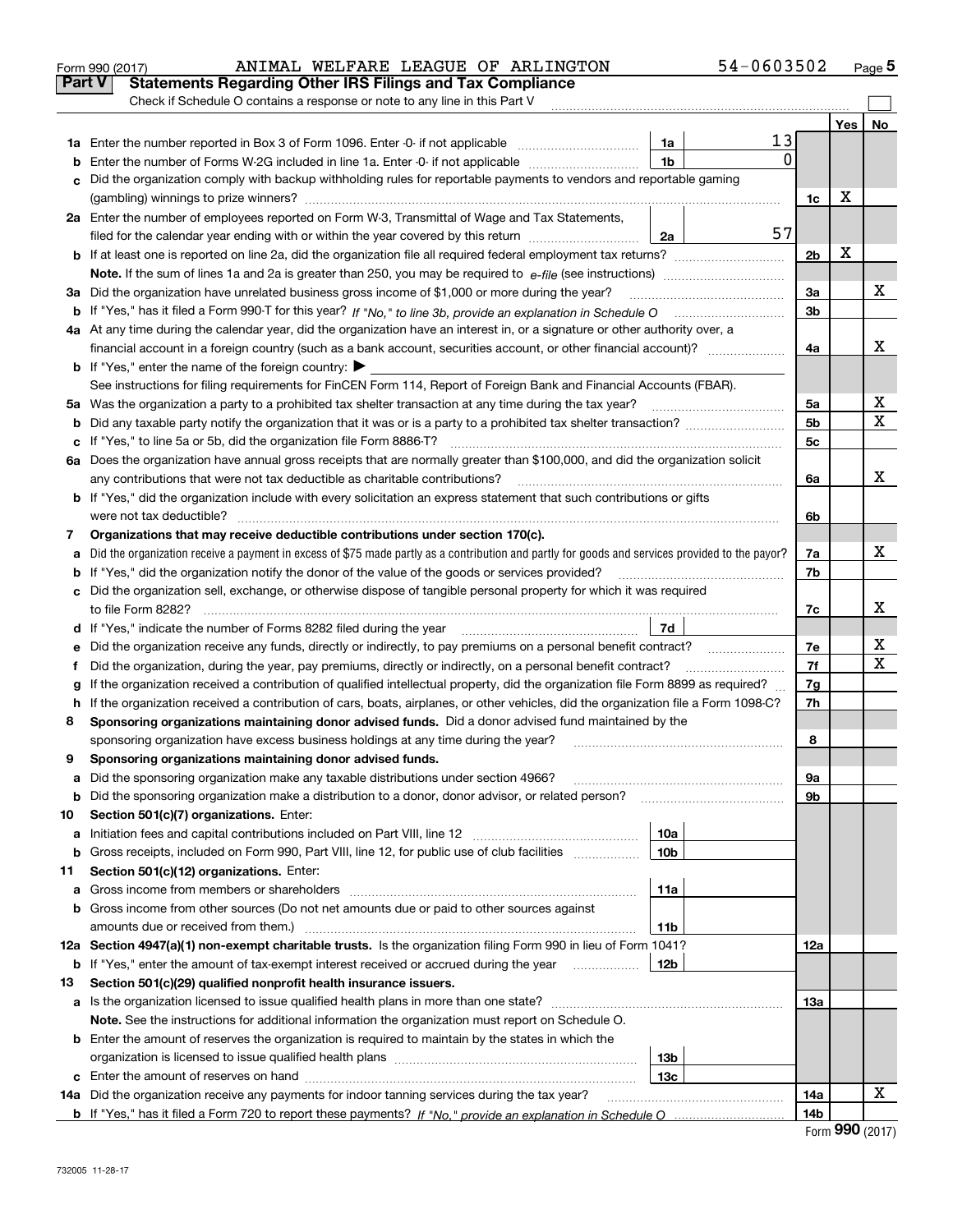|  | Form 990 (2017) |
|--|-----------------|
|  |                 |

### ANIMAL WELFARE LEAGUE OF ARLINGTON 54-0603502

*For each "Yes" response to lines 2 through 7b below, and for a "No" response to line 8a, 8b, or 10b below, describe the circumstances, processes, or changes in Schedule O. See instructions.* Form 990 (2017) **ANIMAL WELFARE LEAGUE OF ARLINGTON** 54-0603502 Page 6<br>**Part VI Governance, Management, and Disclosure** *For each "Yes" response to lines 2 through 7b below, and for a "No" response* 

|    | Check if Schedule O contains a response or note to any line in this Part VI                                                                                           |                               |    |                 |     | $\boxed{\text{X}}$ |
|----|-----------------------------------------------------------------------------------------------------------------------------------------------------------------------|-------------------------------|----|-----------------|-----|--------------------|
|    | Section A. Governing Body and Management                                                                                                                              |                               |    |                 |     |                    |
|    |                                                                                                                                                                       |                               |    |                 | Yes | No                 |
|    | 1a Enter the number of voting members of the governing body at the end of the tax year                                                                                | 1a                            | 15 |                 |     |                    |
|    | If there are material differences in voting rights among members of the governing body, or if the governing                                                           |                               |    |                 |     |                    |
|    | body delegated broad authority to an executive committee or similar committee, explain in Schedule O.                                                                 |                               |    |                 |     |                    |
| b  | Enter the number of voting members included in line 1a, above, who are independent                                                                                    | 1b                            | 15 |                 |     |                    |
| 2  | Did any officer, director, trustee, or key employee have a family relationship or a business relationship with any other                                              |                               |    |                 |     |                    |
|    | officer, director, trustee, or key employee?                                                                                                                          |                               | .  | 2               |     | х                  |
| 3  | Did the organization delegate control over management duties customarily performed by or under the direct supervision                                                 |                               |    |                 |     |                    |
|    |                                                                                                                                                                       |                               |    | 3               |     | х                  |
| 4  | Did the organization make any significant changes to its governing documents since the prior Form 990 was filed?                                                      |                               |    | 4               |     | $\mathbf X$        |
| 5  |                                                                                                                                                                       |                               |    | 5               |     | $\mathbf X$        |
| 6  | Did the organization have members or stockholders?                                                                                                                    |                               |    | 6               |     | $\mathbf X$        |
| 7a | Did the organization have members, stockholders, or other persons who had the power to elect or appoint one or                                                        |                               |    |                 |     |                    |
|    | more members of the governing body?                                                                                                                                   |                               |    | 7a              |     | х                  |
|    | <b>b</b> Are any governance decisions of the organization reserved to (or subject to approval by) members, stockholders, or                                           |                               |    |                 |     |                    |
|    | persons other than the governing body?                                                                                                                                |                               |    | 7b              |     | х                  |
| 8  | Did the organization contemporaneously document the meetings held or written actions undertaken during the year by the following:                                     |                               |    |                 |     |                    |
| a  |                                                                                                                                                                       |                               |    | 8a              | Х   |                    |
| b  |                                                                                                                                                                       |                               |    | 8b              | X   |                    |
| 9  | Is there any officer, director, trustee, or key employee listed in Part VII, Section A, who cannot be reached at the                                                  |                               |    |                 |     |                    |
|    |                                                                                                                                                                       |                               |    | 9               |     | x                  |
|    | <b>Section B. Policies</b> (This Section B requests information about policies not required by the Internal Revenue Code.)                                            |                               |    |                 |     |                    |
|    |                                                                                                                                                                       |                               |    |                 | Yes | No                 |
|    |                                                                                                                                                                       |                               |    | 10a             |     | x                  |
|    | <b>b</b> If "Yes," did the organization have written policies and procedures governing the activities of such chapters, affiliates,                                   |                               |    |                 |     |                    |
|    | and branches to ensure their operations are consistent with the organization's exempt purposes?                                                                       |                               |    | 10 <sub>b</sub> |     |                    |
|    | 11a Has the organization provided a complete copy of this Form 990 to all members of its governing body before filing the form?                                       |                               |    | 11a             | X   |                    |
| b  | Describe in Schedule O the process, if any, used by the organization to review this Form 990.                                                                         |                               |    |                 |     |                    |
|    | 12a Did the organization have a written conflict of interest policy? If "No," go to line 13                                                                           |                               |    | 12a             | х   |                    |
| b  |                                                                                                                                                                       |                               |    | 12 <sub>b</sub> | X   |                    |
|    | c Did the organization regularly and consistently monitor and enforce compliance with the policy? If "Yes," describe                                                  |                               |    |                 |     |                    |
|    | in Schedule O how this was done www.communication.com/www.communications.com/www.communications.com/                                                                  |                               |    | 12c             | х   |                    |
| 13 | Did the organization have a written whistleblower policy?                                                                                                             |                               |    | 13              | X   |                    |
| 14 | Did the organization have a written document retention and destruction policy?                                                                                        |                               |    | 14              | X   |                    |
| 15 | Did the process for determining compensation of the following persons include a review and approval by independent                                                    |                               |    |                 |     |                    |
|    | persons, comparability data, and contemporaneous substantiation of the deliberation and decision?                                                                     |                               |    |                 |     |                    |
|    | The organization's CEO, Executive Director, or top management official manufactured content of the organization's CEO, Executive Director, or top management official |                               |    | 15a             | х   |                    |
| a  | <b>b</b> Other officers or key employees of the organization                                                                                                          |                               |    | 15b             | x   |                    |
|    | If "Yes" to line 15a or 15b, describe the process in Schedule O (see instructions).                                                                                   |                               |    |                 |     |                    |
|    | 16a Did the organization invest in, contribute assets to, or participate in a joint venture or similar arrangement with a                                             |                               |    |                 |     |                    |
|    | taxable entity during the year?                                                                                                                                       |                               |    | 16a             |     | х                  |
|    | b If "Yes," did the organization follow a written policy or procedure requiring the organization to evaluate its participation                                        |                               |    |                 |     |                    |
|    | in joint venture arrangements under applicable federal tax law, and take steps to safeguard the organization's                                                        |                               |    |                 |     |                    |
|    | exempt status with respect to such arrangements?                                                                                                                      |                               |    | 16b             |     |                    |
|    | <b>Section C. Disclosure</b>                                                                                                                                          |                               |    |                 |     |                    |
| 17 | List the states with which a copy of this Form 990 is required to be filed $\blacktriangleright\text{VA}$                                                             |                               |    |                 |     |                    |
| 18 | Section 6104 requires an organization to make its Forms 1023 (or 1024 if applicable), 990, and 990-T (Section 501(c)(3)s only) available                              |                               |    |                 |     |                    |
|    | for public inspection. Indicate how you made these available. Check all that apply.                                                                                   |                               |    |                 |     |                    |
|    | $X$ Own website<br>$X$ Upon request<br>Another's website                                                                                                              | Other (explain in Schedule O) |    |                 |     |                    |
| 19 | Describe in Schedule O whether (and if so, how) the organization made its governing documents, conflict of interest policy, and financial                             |                               |    |                 |     |                    |
|    | statements available to the public during the tax year.                                                                                                               |                               |    |                 |     |                    |
| 20 | State the name, address, and telephone number of the person who possesses the organization's books and records:                                                       |                               |    |                 |     |                    |
|    | THE ANIMAL WELFARE LEAGUE OF ARLINGTON - 703-931-9241                                                                                                                 |                               |    |                 |     |                    |
|    | 2650 SOUTH ARLINGTON MILL DRIVE, ARLINGTON, VA<br>22206                                                                                                               |                               |    |                 |     |                    |
|    |                                                                                                                                                                       |                               |    |                 |     |                    |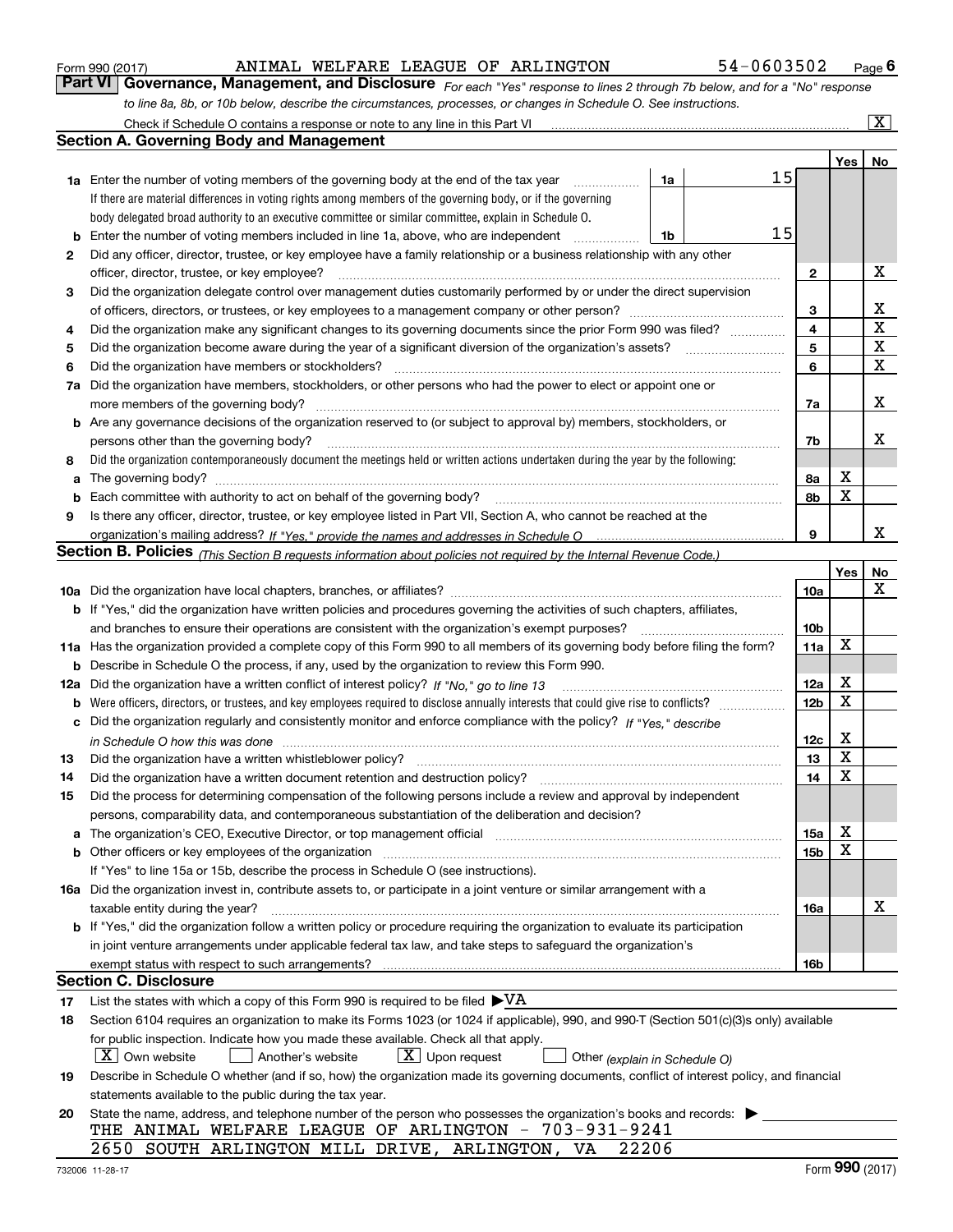$\mathcal{L}^{\text{max}}$ 

**7Part VII Compensation of Officers, Directors, Trustees, Key Employees, Highest Compensated Employees, and Independent Contractors**

Check if Schedule O contains a response or note to any line in this Part VII

**Section A. Officers, Directors, Trustees, Key Employees, and Highest Compensated Employees**

**1a**  Complete this table for all persons required to be listed. Report compensation for the calendar year ending with or within the organization's tax year.

**•** List all of the organization's current officers, directors, trustees (whether individuals or organizations), regardless of amount of compensation. Enter -0- in columns  $(D)$ ,  $(E)$ , and  $(F)$  if no compensation was paid.

● List all of the organization's **current** key employees, if any. See instructions for definition of "key employee."

**•** List the organization's five current highest compensated employees (other than an officer, director, trustee, or key employee) who received reportable compensation (Box 5 of Form W-2 and/or Box 7 of Form 1099-MISC) of more than \$100,000 from the organization and any related organizations.

 $\bullet$  List all of the organization's **former** officers, key employees, and highest compensated employees who received more than \$100,000 of reportable compensation from the organization and any related organizations.

**•** List all of the organization's former directors or trustees that received, in the capacity as a former director or trustee of the organization, more than \$10,000 of reportable compensation from the organization and any related organizations.

List persons in the following order: individual trustees or directors; institutional trustees; officers; key employees; highest compensated employees; and former such persons.

Check this box if neither the organization nor any related organization compensated any current officer, director, or trustee.  $\mathcal{L}^{\text{max}}$ 

| (A)                          | (B)               |                               |                                                                          | (C)                     |              |                                   |        | (D)                  | (E)                          | (F)                |
|------------------------------|-------------------|-------------------------------|--------------------------------------------------------------------------|-------------------------|--------------|-----------------------------------|--------|----------------------|------------------------------|--------------------|
| Name and Title               | Average           |                               | Position<br>(do not check more than one<br>box, unless person is both an |                         |              |                                   |        | Reportable           | Reportable                   | Estimated          |
|                              | hours per<br>week |                               |                                                                          |                         |              | officer and a director/trustee)   |        | compensation<br>from | compensation<br>from related | amount of<br>other |
|                              | (list any         |                               |                                                                          |                         |              |                                   |        | the                  | organizations                | compensation       |
|                              | hours for         |                               |                                                                          |                         |              |                                   |        | organization         | (W-2/1099-MISC)              | from the           |
|                              | related           |                               |                                                                          |                         |              |                                   |        | (W-2/1099-MISC)      |                              | organization       |
|                              | organizations     |                               |                                                                          |                         |              |                                   |        |                      |                              | and related        |
|                              | below             | ndividual trustee or director | nstitutional trustee                                                     | Officer                 | Key employee | Highest compensated<br>  employee | Former |                      |                              | organizations      |
| <b>JENNIFER CASE</b><br>(1)  | line)<br>1.50     |                               |                                                                          |                         |              |                                   |        |                      |                              |                    |
| <b>SECRETARY</b>             |                   | X                             |                                                                          | $\overline{\textbf{X}}$ |              |                                   |        | 0.                   | 0.                           | $0_{.}$            |
| (2)<br><b>GARY STURM</b>     | 1.50              |                               |                                                                          |                         |              |                                   |        |                      |                              |                    |
| <b>CHAIR</b>                 |                   | X                             |                                                                          | $\overline{\textbf{X}}$ |              |                                   |        | 0.                   | 0.                           | $\mathbf 0$ .      |
| ALICE BARRETT-FEELEY<br>(3)  | 1.50              |                               |                                                                          |                         |              |                                   |        |                      |                              |                    |
| <b>MEMBER</b>                |                   | X                             |                                                                          |                         |              |                                   |        | $\mathbf 0$ .        | $\mathbf 0$ .                | $\mathbf 0$ .      |
| LISA TUDOR<br>(4)            | 1.50              |                               |                                                                          |                         |              |                                   |        |                      |                              |                    |
| PAST CHAIR                   |                   | $\mathbf x$                   |                                                                          | $\overline{\text{X}}$   |              |                                   |        | 0.                   | 0.                           | $0_{.}$            |
| (5)<br>CRAIG MEHALL          | 1.50              |                               |                                                                          |                         |              |                                   |        |                      |                              |                    |
| VICE CHAIR                   |                   | $\overline{\text{X}}$         |                                                                          | $\overline{\textbf{X}}$ |              |                                   |        | 0.                   | 0.                           | $0_{.}$            |
| (6)<br><b>BETH BURROUS</b>   | 1.50              |                               |                                                                          |                         |              |                                   |        |                      |                              |                    |
| <b>MEMBER</b>                |                   | X                             |                                                                          |                         |              |                                   |        | 0.                   | 0.                           | $0_{.}$            |
| (7)<br><b>DIANE GREENLEE</b> | 1.50              |                               |                                                                          |                         |              |                                   |        |                      |                              |                    |
| <b>MEMBER</b>                |                   | $\mathbf X$                   |                                                                          |                         |              |                                   |        | 0.                   | 0.                           | $0_{.}$            |
| (8)<br><b>ALLEN HERZBERG</b> | 1.50              |                               |                                                                          |                         |              |                                   |        |                      |                              |                    |
| <b>TREASURER</b>             |                   | $\overline{\textbf{X}}$       |                                                                          | $\overline{\textbf{X}}$ |              |                                   |        | 0.                   | $\mathbf 0$ .                | $\mathbf 0$ .      |
| ED KUSSY<br>(9)              | 1.50              |                               |                                                                          |                         |              |                                   |        |                      |                              |                    |
| <b>MEMBER</b>                |                   | X                             |                                                                          |                         |              |                                   |        | 0.                   | $\mathbf 0$ .                | $0_{.}$            |
| (10) JORDAN HOWARD           | 1.50              |                               |                                                                          |                         |              |                                   |        |                      |                              |                    |
| <b>MEMBER</b>                |                   | $\overline{\textbf{X}}$       |                                                                          |                         |              |                                   |        | 0.                   | $\mathbf 0$ .                | $\mathbf 0$ .      |
| (11) DIVA NAGULA             | 1.50              |                               |                                                                          |                         |              |                                   |        |                      |                              |                    |
| <b>MEMBER</b>                |                   | X                             |                                                                          |                         |              |                                   |        | 0.                   | $\mathbf 0$ .                | $0_{.}$            |
| (12) JEFF NEWMAN             | 1.50              |                               |                                                                          |                         |              |                                   |        |                      |                              |                    |
| <b>MEMBER</b>                |                   | X                             |                                                                          |                         |              |                                   |        | 0.                   | $\mathbf 0$ .                | $\mathbf 0$ .      |
| (13) DAVID ISAACSON          | 1.50              |                               |                                                                          |                         |              |                                   |        |                      |                              |                    |
| <b>MEMBER</b>                |                   | X                             |                                                                          |                         |              |                                   |        | $0$ .                | $\mathbf 0$ .                | $0_{.}$            |
| (14) SALLY KAPLAN            | 1.50              |                               |                                                                          |                         |              |                                   |        |                      |                              |                    |
| <b>MEMBER</b>                |                   | X                             |                                                                          |                         |              |                                   |        | 0.                   | 0.                           | $\mathbf 0$ .      |
| (15) SHEILA RAEBEL           | 1.50              |                               |                                                                          |                         |              |                                   |        |                      |                              |                    |
| <b>MEMBER</b>                |                   | X                             |                                                                          |                         |              |                                   |        | 0.                   | 0.                           | 0.                 |
| (16) SAMUEL WOLBERT          | 40.00             |                               |                                                                          |                         |              |                                   |        |                      |                              |                    |
| PRESIDENT/CEO                |                   |                               |                                                                          | $\overline{\mathbf{X}}$ |              |                                   |        | 33,878.              | 0.                           | 3,666.             |
| (17) SUSAN SHERMAN           | 40.00             |                               |                                                                          |                         |              |                                   |        |                      |                              |                    |
| CHIEF OPERATING OFFICER      |                   |                               |                                                                          | X                       |              |                                   |        | 91,610.              | 0.                           | 20, 345.           |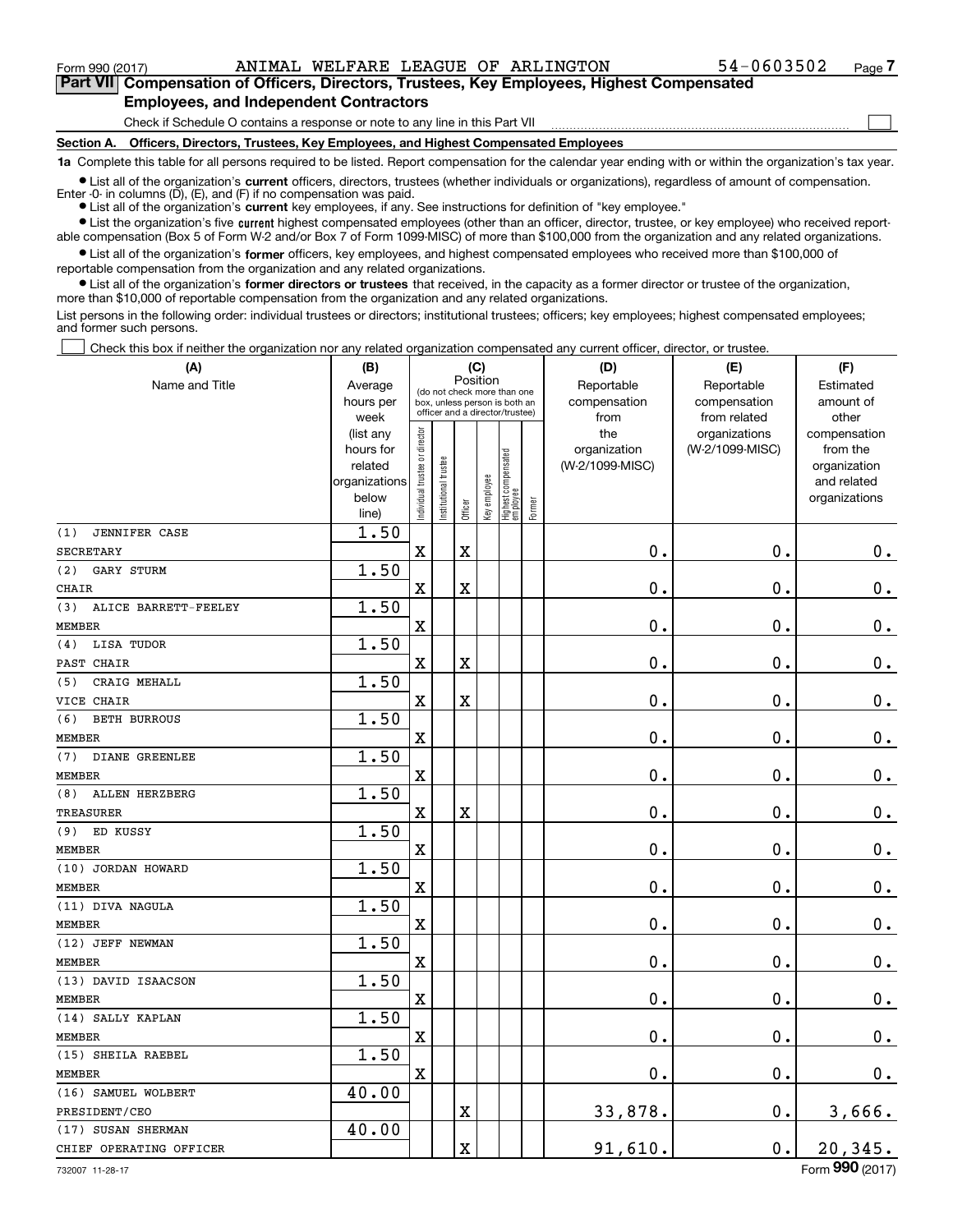|              | Form 990 (2017) |                                                                                                                                                                                          | ANIMAL WELFARE LEAGUE OF ARLINGTON                                   |                                |                       |          |              |                                                                                                 |        |                                           | 54-0603502                                        |                           |                     |                                                                          | Page 8           |
|--------------|-----------------|------------------------------------------------------------------------------------------------------------------------------------------------------------------------------------------|----------------------------------------------------------------------|--------------------------------|-----------------------|----------|--------------|-------------------------------------------------------------------------------------------------|--------|-------------------------------------------|---------------------------------------------------|---------------------------|---------------------|--------------------------------------------------------------------------|------------------|
|              | <b>Part VII</b> | Section A. Officers, Directors, Trustees, Key Employees, and Highest Compensated Employees (continued)                                                                                   |                                                                      |                                |                       |          |              |                                                                                                 |        |                                           |                                                   |                           |                     |                                                                          |                  |
|              |                 | (A)<br>Name and title                                                                                                                                                                    | (B)<br>Average<br>hours per<br>week                                  |                                |                       | Position | (C)          | (do not check more than one<br>box, unless person is both an<br>officer and a director/trustee) |        | (D)<br>Reportable<br>compensation<br>from | (E)<br>Reportable<br>compensation<br>from related |                           |                     | (F)<br>Estimated<br>amount of<br>other                                   |                  |
|              |                 |                                                                                                                                                                                          | (list any<br>hours for<br>related<br>organizations<br>below<br>line) | Individual trustee or director | Institutional trustee | Officer  | key employee | Highest compensated<br> employee                                                                | Former | the<br>organization<br>(W-2/1099-MISC)    | organizations<br>(W-2/1099-MISC)                  |                           |                     | compensation<br>from the<br>organization<br>and related<br>organizations |                  |
|              | (18) NEIL TRENT |                                                                                                                                                                                          | 40.00                                                                |                                |                       |          |              |                                                                                                 |        |                                           |                                                   |                           |                     |                                                                          |                  |
|              |                 | FORMER PRESIDENT/CEO                                                                                                                                                                     |                                                                      |                                |                       | X        |              |                                                                                                 |        | 84, 277.                                  |                                                   | 0.                        |                     |                                                                          | $0$ .            |
|              |                 |                                                                                                                                                                                          |                                                                      |                                |                       |          |              |                                                                                                 |        |                                           |                                                   |                           |                     |                                                                          |                  |
|              |                 |                                                                                                                                                                                          |                                                                      |                                |                       |          |              |                                                                                                 |        |                                           |                                                   |                           |                     |                                                                          |                  |
|              |                 |                                                                                                                                                                                          |                                                                      |                                |                       |          |              |                                                                                                 |        |                                           |                                                   |                           |                     |                                                                          |                  |
|              |                 |                                                                                                                                                                                          |                                                                      |                                |                       |          |              |                                                                                                 |        |                                           |                                                   |                           |                     |                                                                          |                  |
|              |                 | c Total from continuation sheets to Part VII, Section A                                                                                                                                  |                                                                      |                                |                       |          |              |                                                                                                 |        | 209,765.<br>0.                            |                                                   | $0$ .<br>$\overline{0}$ . |                     |                                                                          | 24,011.<br>$0$ . |
|              |                 |                                                                                                                                                                                          |                                                                      |                                |                       |          |              |                                                                                                 |        | 209,765.                                  |                                                   | $\overline{0}$ .          |                     | 24,011.                                                                  |                  |
| $\mathbf{2}$ |                 | Total number of individuals (including but not limited to those listed above) who received more than \$100,000 of reportable<br>compensation from the organization $\blacktriangleright$ |                                                                      |                                |                       |          |              |                                                                                                 |        |                                           |                                                   |                           |                     |                                                                          | 0                |
| 3            |                 | Did the organization list any former officer, director, or trustee, key employee, or highest compensated employee on                                                                     |                                                                      |                                |                       |          |              |                                                                                                 |        |                                           |                                                   |                           |                     | Yes                                                                      | No               |
|              |                 | line 1a? If "Yes," complete Schedule J for such individual manufactured contained and the 1a? If "Yes," complete Schedule J for such individual                                          |                                                                      |                                |                       |          |              |                                                                                                 |        |                                           |                                                   |                           | 3                   |                                                                          | X                |
|              |                 | For any individual listed on line 1a, is the sum of reportable compensation and other compensation from the organization                                                                 |                                                                      |                                |                       |          |              |                                                                                                 |        |                                           |                                                   |                           | 4                   |                                                                          | х                |
| 5            |                 | Did any person listed on line 1a receive or accrue compensation from any unrelated organization or individual for services                                                               |                                                                      |                                |                       |          |              |                                                                                                 |        |                                           |                                                   |                           |                     |                                                                          |                  |
|              |                 |                                                                                                                                                                                          |                                                                      |                                |                       |          |              |                                                                                                 |        |                                           |                                                   |                           | 5                   |                                                                          | х                |
| 1            |                 | <b>Section B. Independent Contractors</b><br>Complete this table for your five highest compensated independent contractors that received more than \$100,000 of compensation from        |                                                                      |                                |                       |          |              |                                                                                                 |        |                                           |                                                   |                           |                     |                                                                          |                  |
|              |                 | the organization. Report compensation for the calendar year ending with or within the organization's tax year.                                                                           |                                                                      |                                |                       |          |              |                                                                                                 |        |                                           |                                                   |                           |                     |                                                                          |                  |
|              |                 | (A)<br>Name and business address                                                                                                                                                         |                                                                      |                                | <b>NONE</b>           |          |              |                                                                                                 |        | (B)<br>Description of services            |                                                   |                           | (C)<br>Compensation |                                                                          |                  |
|              |                 |                                                                                                                                                                                          |                                                                      |                                |                       |          |              |                                                                                                 |        |                                           |                                                   |                           |                     |                                                                          |                  |
|              |                 |                                                                                                                                                                                          |                                                                      |                                |                       |          |              |                                                                                                 |        |                                           |                                                   |                           |                     |                                                                          |                  |
|              |                 |                                                                                                                                                                                          |                                                                      |                                |                       |          |              |                                                                                                 |        |                                           |                                                   |                           |                     |                                                                          |                  |
|              |                 |                                                                                                                                                                                          |                                                                      |                                |                       |          |              |                                                                                                 |        |                                           |                                                   |                           |                     |                                                                          |                  |
|              |                 |                                                                                                                                                                                          |                                                                      |                                |                       |          |              |                                                                                                 |        |                                           |                                                   |                           |                     |                                                                          |                  |
| 2            |                 | Total number of independent contractors (including but not limited to those listed above) who received more than<br>\$100,000 of compensation from the organization                      |                                                                      |                                |                       |          |              | 0                                                                                               |        |                                           |                                                   |                           |                     |                                                                          |                  |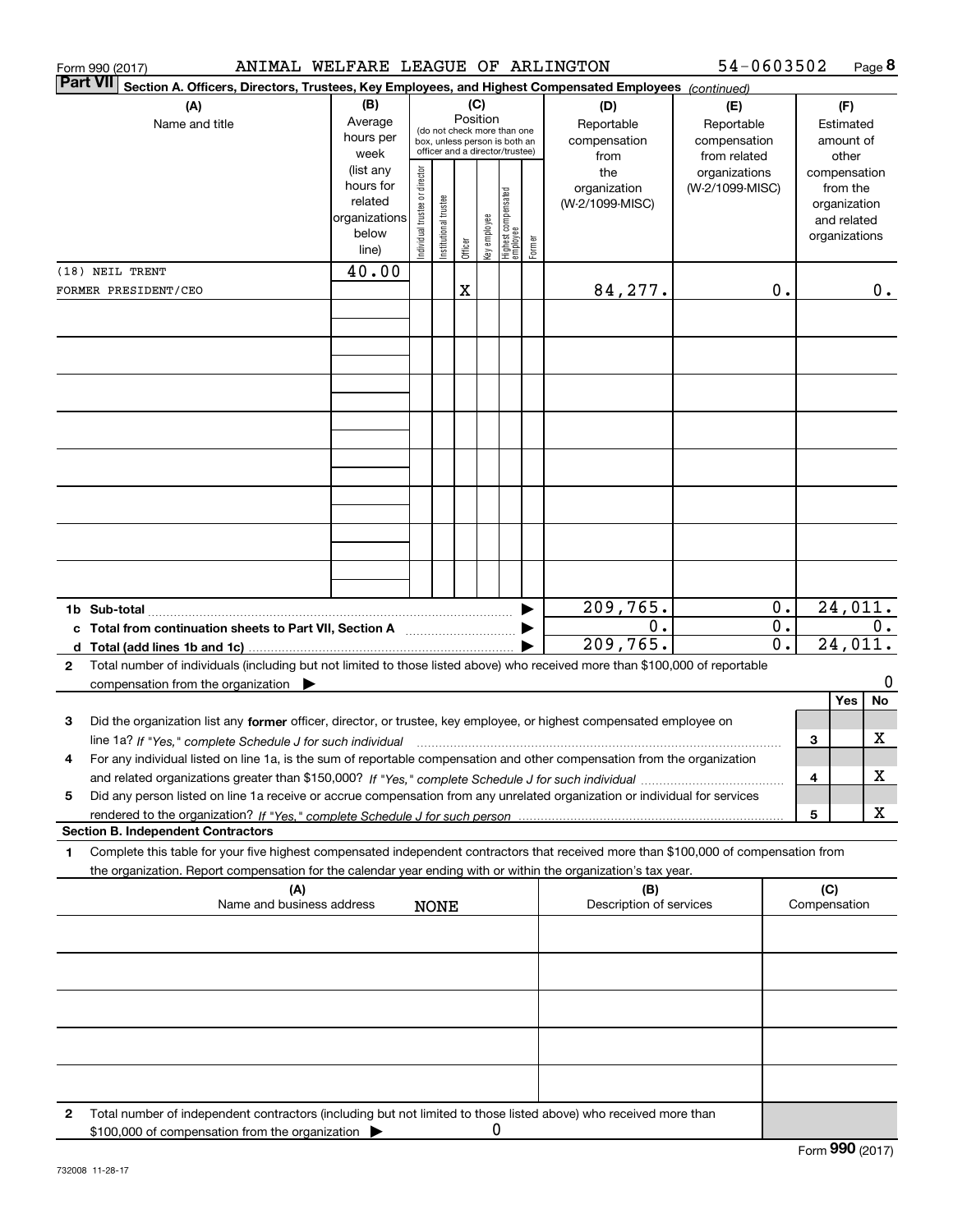|                                                           | Form 990 (2017)  |                                                                                                                                                                                                                                                                                                                                                                                                                      |                                                     |                                                                                             | ANIMAL WELFARE LEAGUE OF ARLINGTON                              |                                                              | 54-0603502                                           | Page 9                                                             |
|-----------------------------------------------------------|------------------|----------------------------------------------------------------------------------------------------------------------------------------------------------------------------------------------------------------------------------------------------------------------------------------------------------------------------------------------------------------------------------------------------------------------|-----------------------------------------------------|---------------------------------------------------------------------------------------------|-----------------------------------------------------------------|--------------------------------------------------------------|------------------------------------------------------|--------------------------------------------------------------------|
|                                                           | <b>Part VIII</b> | <b>Statement of Revenue</b>                                                                                                                                                                                                                                                                                                                                                                                          |                                                     |                                                                                             |                                                                 |                                                              |                                                      |                                                                    |
|                                                           |                  | Check if Schedule O contains a response or note to any line in this Part VIII                                                                                                                                                                                                                                                                                                                                        |                                                     |                                                                                             | (A)<br>Total revenue                                            | $\overline{(B)}$<br>Related or<br>exempt function<br>revenue | $\overline{(C)}$<br>Unrelated<br>business<br>revenue | (D)<br>Revenue excluded<br>from tax under<br>sections<br>512 - 514 |
| Contributions, Gifts, Grants<br>and Other Similar Amounts | g                | 1 a Federated campaigns<br><b>b</b> Membership dues<br>c Fundraising events<br>d Related organizations<br>e Government grants (contributions)<br>f All other contributions, gifts, grants, and<br>similar amounts not included above<br>Noncash contributions included in lines 1a-1f: \$                                                                                                                            | 1a <br>1 <sub>b</sub><br>1c<br>1 <sub>d</sub><br>1e | 97,361.<br>130, 818.<br>$1$ f $\updownarrow$ , 684, 371.<br>9,652.<br>$\blacktriangleright$ | 1,912,550.                                                      |                                                              |                                                      |                                                                    |
| Program Service<br>Revenue                                | с<br>d<br>е      | 2 a GOVERNMENT CONTRACT<br><b>b ADOPTIONS AND OTHER</b><br><u> 1989 - Johann Harry Harry Harry Harry Harry Harry Harry Harry Harry Harry Harry Harry Harry Harry Harry Harry Harry Harry Harry Harry Harry Harry Harry Harry Harry Harry Harry Harry Harry Harry Harry Harry Harry Harry Ha</u><br>the control of the control of the control of the control of the control of<br>f All other program service revenue |                                                     | <b>Business Code</b><br>541900<br>541900                                                    | <u>1,419,517.1,419,517.</u><br>$\blacktriangleright$ 1,717,584. | $298,067.$ 298,067.                                          |                                                      |                                                                    |
|                                                           | a<br>3<br>4<br>5 | Investment income (including dividends, interest, and<br>Income from investment of tax-exempt bond proceeds                                                                                                                                                                                                                                                                                                          | (i) Real                                            | (ii) Personal                                                                               | 250, 430.                                                       |                                                              |                                                      | 250, 430.                                                          |
|                                                           | b<br>с           | 6 a Gross rents<br>Less: rental expenses<br>Rental income or (loss)<br>d Net rental income or (loss)                                                                                                                                                                                                                                                                                                                 |                                                     |                                                                                             |                                                                 |                                                              |                                                      |                                                                    |
|                                                           |                  | 7 a Gross amount from sales of<br>assets other than inventory<br><b>b</b> Less: cost or other basis<br>and sales expenses  812, 913.                                                                                                                                                                                                                                                                                 | (i) Securities<br>941,325.                          | (ii) Other<br>963.                                                                          |                                                                 |                                                              |                                                      |                                                                    |
|                                                           |                  | c Gain or (loss)<br>8 a Gross income from fundraising events (not<br>including $$130,818$ of<br>contributions reported on line 1c). See                                                                                                                                                                                                                                                                              | 128,412.                                            | $-963.$                                                                                     | 127,449.                                                        |                                                              |                                                      | 127,449.                                                           |
| <b>Other Revenue</b>                                      |                  | c Net income or (loss) from fundraising events<br>9 a Gross income from gaming activities. See                                                                                                                                                                                                                                                                                                                       |                                                     | $a \mid 14, 270.$<br>$b \mid 50, 354.$                                                      | $-36,084.$                                                      |                                                              |                                                      | $-36,084.$                                                         |
|                                                           |                  | 10 a Gross sales of inventory, less returns                                                                                                                                                                                                                                                                                                                                                                          | $\mathbf b$                                         |                                                                                             |                                                                 |                                                              |                                                      |                                                                    |
|                                                           |                  | c Net income or (loss) from sales of inventory                                                                                                                                                                                                                                                                                                                                                                       | $\mathbf{b}$                                        |                                                                                             |                                                                 |                                                              |                                                      |                                                                    |
|                                                           | 11a<br>b<br>с    | Miscellaneous Revenue<br><u> 1989 - Johann Stein, mars an deus Amerikaansk kommunister (</u><br><u> 1989 - Johann Barbara, martxa alemaniar arg</u><br>the contract of the contract of the contract of the contract of the contract of                                                                                                                                                                               |                                                     | <b>Business Code</b>                                                                        |                                                                 |                                                              |                                                      |                                                                    |
|                                                           | d<br>12          |                                                                                                                                                                                                                                                                                                                                                                                                                      |                                                     |                                                                                             |                                                                 | $\blacktriangleright$ 3,971,929.1,717,584.                   |                                                      | $0.$ 341,795.                                                      |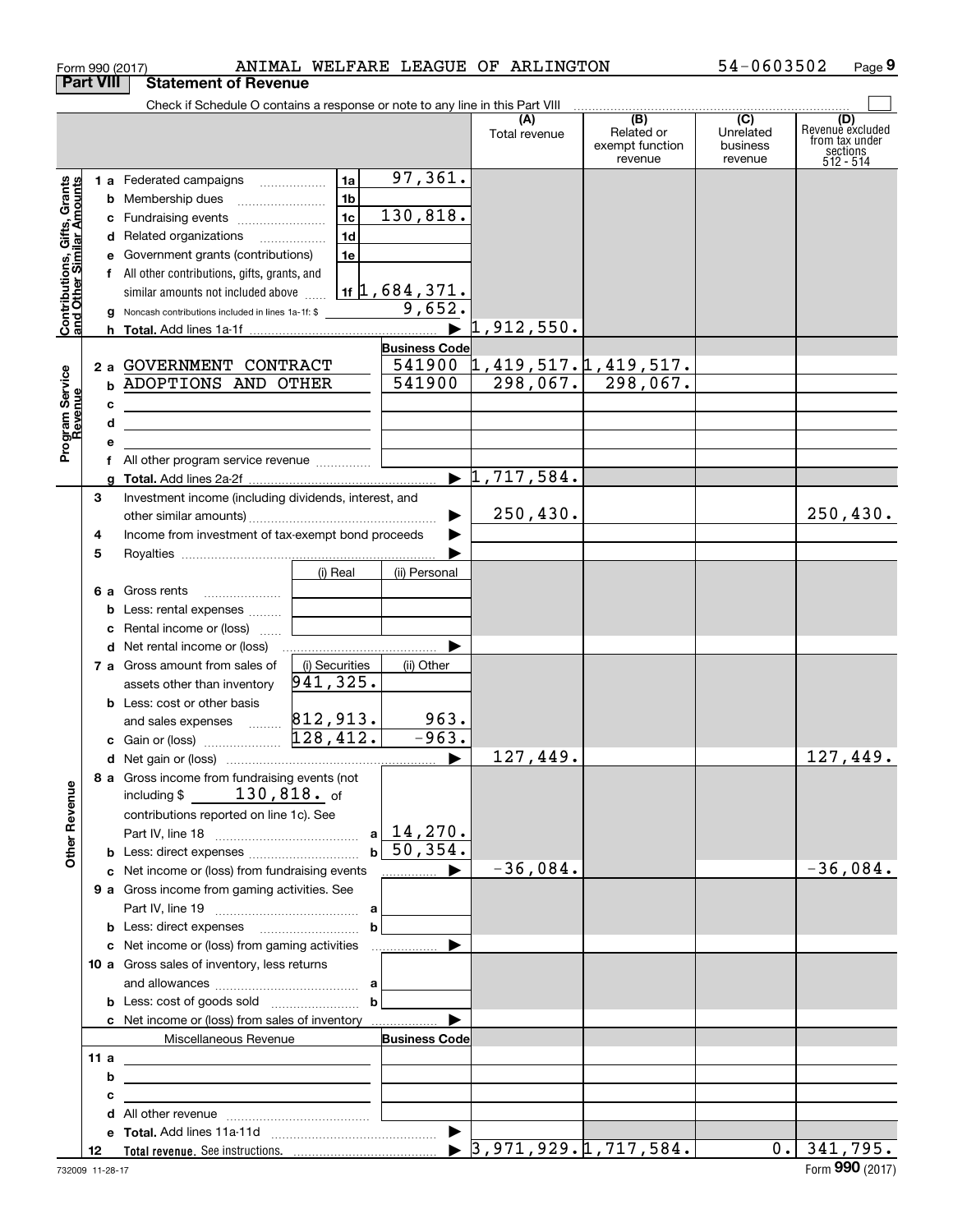$_{\rm Form}$  990 (2017) ANIMAL WELFARE LEAGUE OF ARLINGTON 54-0603502  $_{\rm Page}$ **Part IX Statement of Functional Expenses**

| Check if Schedule O contains a response or note to any line in this Part IX<br>(C)<br>(B)<br>(D)<br>(A)<br>Do not include amounts reported on lines 6b,<br>Program service<br>Total expenses<br>Management and<br>Fundraising<br>7b, 8b, 9b, and 10b of Part VIII.<br>expenses<br>general expenses<br>expenses<br>Grants and other assistance to domestic organizations<br>1.<br>and domestic governments. See Part IV, line 21<br>Grants and other assistance to domestic<br>$\mathbf{2}$<br>individuals. See Part IV, line 22<br>Grants and other assistance to foreign<br>3<br>organizations, foreign governments, and foreign<br>individuals. See Part IV, lines 15 and 16<br>4<br>Compensation of current officers, directors,<br>5<br>196,587.<br>165,133.<br>1,966.<br>trustees, and key employees<br>Compensation not included above, to disqualified<br>6<br>persons (as defined under section 4958(f)(1)) and<br>persons described in section 4958(c)(3)(B)<br>1.1.1.1.1.1.1<br>1,501,327.<br>1,327,437.<br>15,011.<br>7<br>Pension plan accruals and contributions (include<br>8<br>57,899.<br>51,745.<br>389.<br>section 401(k) and 403(b) employer contributions)<br>1,432.<br>216,601.<br>192, 729.<br>9 | 29,488.                |
|------------------------------------------------------------------------------------------------------------------------------------------------------------------------------------------------------------------------------------------------------------------------------------------------------------------------------------------------------------------------------------------------------------------------------------------------------------------------------------------------------------------------------------------------------------------------------------------------------------------------------------------------------------------------------------------------------------------------------------------------------------------------------------------------------------------------------------------------------------------------------------------------------------------------------------------------------------------------------------------------------------------------------------------------------------------------------------------------------------------------------------------------------------------------------------------------------------------------|------------------------|
|                                                                                                                                                                                                                                                                                                                                                                                                                                                                                                                                                                                                                                                                                                                                                                                                                                                                                                                                                                                                                                                                                                                                                                                                                        |                        |
|                                                                                                                                                                                                                                                                                                                                                                                                                                                                                                                                                                                                                                                                                                                                                                                                                                                                                                                                                                                                                                                                                                                                                                                                                        |                        |
|                                                                                                                                                                                                                                                                                                                                                                                                                                                                                                                                                                                                                                                                                                                                                                                                                                                                                                                                                                                                                                                                                                                                                                                                                        |                        |
|                                                                                                                                                                                                                                                                                                                                                                                                                                                                                                                                                                                                                                                                                                                                                                                                                                                                                                                                                                                                                                                                                                                                                                                                                        |                        |
|                                                                                                                                                                                                                                                                                                                                                                                                                                                                                                                                                                                                                                                                                                                                                                                                                                                                                                                                                                                                                                                                                                                                                                                                                        |                        |
|                                                                                                                                                                                                                                                                                                                                                                                                                                                                                                                                                                                                                                                                                                                                                                                                                                                                                                                                                                                                                                                                                                                                                                                                                        |                        |
|                                                                                                                                                                                                                                                                                                                                                                                                                                                                                                                                                                                                                                                                                                                                                                                                                                                                                                                                                                                                                                                                                                                                                                                                                        |                        |
|                                                                                                                                                                                                                                                                                                                                                                                                                                                                                                                                                                                                                                                                                                                                                                                                                                                                                                                                                                                                                                                                                                                                                                                                                        |                        |
|                                                                                                                                                                                                                                                                                                                                                                                                                                                                                                                                                                                                                                                                                                                                                                                                                                                                                                                                                                                                                                                                                                                                                                                                                        |                        |
|                                                                                                                                                                                                                                                                                                                                                                                                                                                                                                                                                                                                                                                                                                                                                                                                                                                                                                                                                                                                                                                                                                                                                                                                                        |                        |
|                                                                                                                                                                                                                                                                                                                                                                                                                                                                                                                                                                                                                                                                                                                                                                                                                                                                                                                                                                                                                                                                                                                                                                                                                        |                        |
|                                                                                                                                                                                                                                                                                                                                                                                                                                                                                                                                                                                                                                                                                                                                                                                                                                                                                                                                                                                                                                                                                                                                                                                                                        |                        |
|                                                                                                                                                                                                                                                                                                                                                                                                                                                                                                                                                                                                                                                                                                                                                                                                                                                                                                                                                                                                                                                                                                                                                                                                                        |                        |
|                                                                                                                                                                                                                                                                                                                                                                                                                                                                                                                                                                                                                                                                                                                                                                                                                                                                                                                                                                                                                                                                                                                                                                                                                        |                        |
|                                                                                                                                                                                                                                                                                                                                                                                                                                                                                                                                                                                                                                                                                                                                                                                                                                                                                                                                                                                                                                                                                                                                                                                                                        |                        |
|                                                                                                                                                                                                                                                                                                                                                                                                                                                                                                                                                                                                                                                                                                                                                                                                                                                                                                                                                                                                                                                                                                                                                                                                                        | 158,879.               |
|                                                                                                                                                                                                                                                                                                                                                                                                                                                                                                                                                                                                                                                                                                                                                                                                                                                                                                                                                                                                                                                                                                                                                                                                                        |                        |
|                                                                                                                                                                                                                                                                                                                                                                                                                                                                                                                                                                                                                                                                                                                                                                                                                                                                                                                                                                                                                                                                                                                                                                                                                        | $\frac{5,765}{22,440}$ |
|                                                                                                                                                                                                                                                                                                                                                                                                                                                                                                                                                                                                                                                                                                                                                                                                                                                                                                                                                                                                                                                                                                                                                                                                                        |                        |
| 1,309.<br>130,927.<br>115, 216.<br>10                                                                                                                                                                                                                                                                                                                                                                                                                                                                                                                                                                                                                                                                                                                                                                                                                                                                                                                                                                                                                                                                                                                                                                                  | 14,402.                |
| 11<br>Fees for services (non-employees):                                                                                                                                                                                                                                                                                                                                                                                                                                                                                                                                                                                                                                                                                                                                                                                                                                                                                                                                                                                                                                                                                                                                                                               |                        |
|                                                                                                                                                                                                                                                                                                                                                                                                                                                                                                                                                                                                                                                                                                                                                                                                                                                                                                                                                                                                                                                                                                                                                                                                                        |                        |
| b<br>$\overline{21,052}$ .<br>16,800.<br>2,100.                                                                                                                                                                                                                                                                                                                                                                                                                                                                                                                                                                                                                                                                                                                                                                                                                                                                                                                                                                                                                                                                                                                                                                        | 2,152.                 |
| c                                                                                                                                                                                                                                                                                                                                                                                                                                                                                                                                                                                                                                                                                                                                                                                                                                                                                                                                                                                                                                                                                                                                                                                                                      |                        |
| d                                                                                                                                                                                                                                                                                                                                                                                                                                                                                                                                                                                                                                                                                                                                                                                                                                                                                                                                                                                                                                                                                                                                                                                                                      |                        |
| Professional fundraising services. See Part IV, line 17<br>е<br>37,971.<br>37,971.                                                                                                                                                                                                                                                                                                                                                                                                                                                                                                                                                                                                                                                                                                                                                                                                                                                                                                                                                                                                                                                                                                                                     |                        |
| Investment management fees<br>f<br>g Other. (If line 11g amount exceeds 10% of line 25,                                                                                                                                                                                                                                                                                                                                                                                                                                                                                                                                                                                                                                                                                                                                                                                                                                                                                                                                                                                                                                                                                                                                |                        |
| 348.<br>35,411.<br>55,854.<br>column (A) amount, list line 11g expenses on Sch O.)                                                                                                                                                                                                                                                                                                                                                                                                                                                                                                                                                                                                                                                                                                                                                                                                                                                                                                                                                                                                                                                                                                                                     | 20,095.                |
| 12                                                                                                                                                                                                                                                                                                                                                                                                                                                                                                                                                                                                                                                                                                                                                                                                                                                                                                                                                                                                                                                                                                                                                                                                                     |                        |
| 45,103.<br>43,797.<br>245.<br>13                                                                                                                                                                                                                                                                                                                                                                                                                                                                                                                                                                                                                                                                                                                                                                                                                                                                                                                                                                                                                                                                                                                                                                                       | 1,061.                 |
| 35,955.<br>38,969.<br>1,098.<br>14                                                                                                                                                                                                                                                                                                                                                                                                                                                                                                                                                                                                                                                                                                                                                                                                                                                                                                                                                                                                                                                                                                                                                                                     | 1,916.                 |
| 15                                                                                                                                                                                                                                                                                                                                                                                                                                                                                                                                                                                                                                                                                                                                                                                                                                                                                                                                                                                                                                                                                                                                                                                                                     |                        |
| 16                                                                                                                                                                                                                                                                                                                                                                                                                                                                                                                                                                                                                                                                                                                                                                                                                                                                                                                                                                                                                                                                                                                                                                                                                     |                        |
| 17                                                                                                                                                                                                                                                                                                                                                                                                                                                                                                                                                                                                                                                                                                                                                                                                                                                                                                                                                                                                                                                                                                                                                                                                                     |                        |
| Payments of travel or entertainment expenses<br>18                                                                                                                                                                                                                                                                                                                                                                                                                                                                                                                                                                                                                                                                                                                                                                                                                                                                                                                                                                                                                                                                                                                                                                     |                        |
| for any federal, state, or local public officials                                                                                                                                                                                                                                                                                                                                                                                                                                                                                                                                                                                                                                                                                                                                                                                                                                                                                                                                                                                                                                                                                                                                                                      |                        |
| Conferences, conventions, and meetings<br>19                                                                                                                                                                                                                                                                                                                                                                                                                                                                                                                                                                                                                                                                                                                                                                                                                                                                                                                                                                                                                                                                                                                                                                           |                        |
| Interest<br>20                                                                                                                                                                                                                                                                                                                                                                                                                                                                                                                                                                                                                                                                                                                                                                                                                                                                                                                                                                                                                                                                                                                                                                                                         |                        |
| 21                                                                                                                                                                                                                                                                                                                                                                                                                                                                                                                                                                                                                                                                                                                                                                                                                                                                                                                                                                                                                                                                                                                                                                                                                     |                        |
| $\overline{220}$ , 407.<br>6,617.<br>200, 557.<br>Depreciation, depletion, and amortization<br>22                                                                                                                                                                                                                                                                                                                                                                                                                                                                                                                                                                                                                                                                                                                                                                                                                                                                                                                                                                                                                                                                                                                      | 13, 233.               |
| 49,205.<br>49,205.<br>Insurance<br>23                                                                                                                                                                                                                                                                                                                                                                                                                                                                                                                                                                                                                                                                                                                                                                                                                                                                                                                                                                                                                                                                                                                                                                                  |                        |
| Other expenses. Itemize expenses not covered<br>24<br>above. (List miscellaneous expenses in line 24e. If line<br>24e amount exceeds 10% of line 25, column (A)                                                                                                                                                                                                                                                                                                                                                                                                                                                                                                                                                                                                                                                                                                                                                                                                                                                                                                                                                                                                                                                        |                        |
| amount, list line 24e expenses on Schedule O.)                                                                                                                                                                                                                                                                                                                                                                                                                                                                                                                                                                                                                                                                                                                                                                                                                                                                                                                                                                                                                                                                                                                                                                         |                        |
| 260,925.<br>260,925.<br><b>ANIMAL CARE</b><br>a                                                                                                                                                                                                                                                                                                                                                                                                                                                                                                                                                                                                                                                                                                                                                                                                                                                                                                                                                                                                                                                                                                                                                                        |                        |
| 1,731.<br>61,300.<br>84,079.<br>REPAIRS AND MAINTENANCE<br>b                                                                                                                                                                                                                                                                                                                                                                                                                                                                                                                                                                                                                                                                                                                                                                                                                                                                                                                                                                                                                                                                                                                                                           | 21,048.                |
| 73,402.<br>EVENTS & APPEALS                                                                                                                                                                                                                                                                                                                                                                                                                                                                                                                                                                                                                                                                                                                                                                                                                                                                                                                                                                                                                                                                                                                                                                                            | 73,402.                |
| 68,430.<br>68,430.<br>COMMUNITY PROGRAMS<br>d<br>223,034.<br>164,279.<br>12,104.                                                                                                                                                                                                                                                                                                                                                                                                                                                                                                                                                                                                                                                                                                                                                                                                                                                                                                                                                                                                                                                                                                                                       | 46,651.                |
| e All other expenses<br>82,321.<br>2,788,919.<br>3, 281, 772.                                                                                                                                                                                                                                                                                                                                                                                                                                                                                                                                                                                                                                                                                                                                                                                                                                                                                                                                                                                                                                                                                                                                                          |                        |
| Total functional expenses. Add lines 1 through 24e<br>25                                                                                                                                                                                                                                                                                                                                                                                                                                                                                                                                                                                                                                                                                                                                                                                                                                                                                                                                                                                                                                                                                                                                                               |                        |
| Joint costs. Complete this line only if the organization<br>26<br>reported in column (B) joint costs from a combined                                                                                                                                                                                                                                                                                                                                                                                                                                                                                                                                                                                                                                                                                                                                                                                                                                                                                                                                                                                                                                                                                                   | 410, 532.              |
| educational campaign and fundraising solicitation.                                                                                                                                                                                                                                                                                                                                                                                                                                                                                                                                                                                                                                                                                                                                                                                                                                                                                                                                                                                                                                                                                                                                                                     |                        |
| Check here<br>if following SOP 98-2 (ASC 958-720)                                                                                                                                                                                                                                                                                                                                                                                                                                                                                                                                                                                                                                                                                                                                                                                                                                                                                                                                                                                                                                                                                                                                                                      |                        |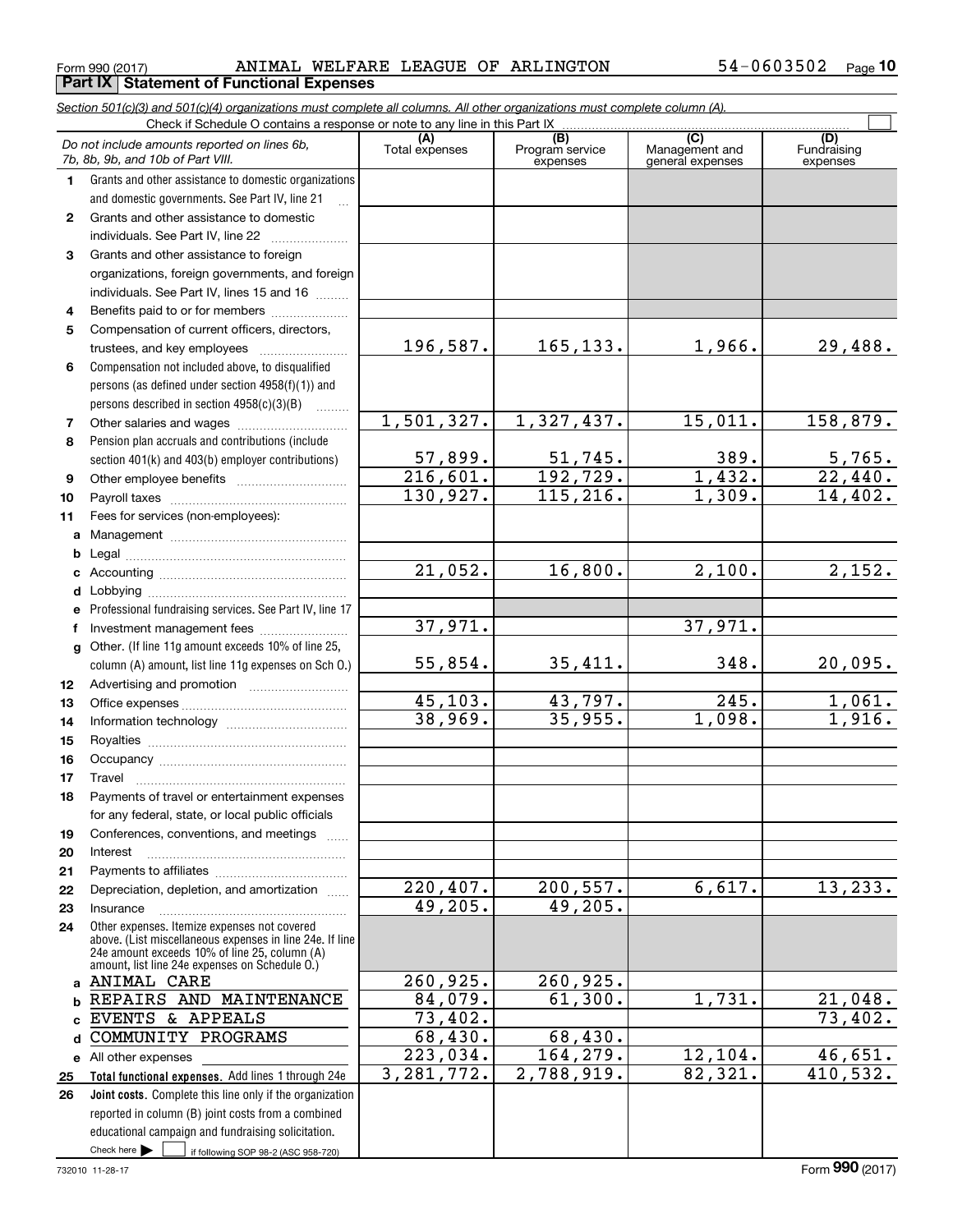| Form 990 (2017) |  | ANIMAL | WELFARE | LEAGUE | OF | ARLINGTON | $54 - 0603502$ | Page |  |
|-----------------|--|--------|---------|--------|----|-----------|----------------|------|--|
|-----------------|--|--------|---------|--------|----|-----------|----------------|------|--|

|                             |    | Check if Schedule O contains a response or note to any line in this Part X [11] Check if Schedule O contains a response or note to any line in this Part X    |  |                           |                                 |                 |                       |
|-----------------------------|----|---------------------------------------------------------------------------------------------------------------------------------------------------------------|--|---------------------------|---------------------------------|-----------------|-----------------------|
|                             |    |                                                                                                                                                               |  |                           | (A)<br>Beginning of year        |                 | (B)<br>End of year    |
|                             | 1  |                                                                                                                                                               |  |                           | 109.                            | $\blacksquare$  | 182.                  |
|                             | 2  |                                                                                                                                                               |  |                           | 614, 362.                       | $\mathbf{2}$    | 1,232,213.            |
|                             | з  |                                                                                                                                                               |  |                           | $-4,500.$                       | $\mathbf{3}$    |                       |
|                             | 4  |                                                                                                                                                               |  |                           | 97,724.                         | $\overline{4}$  | 3,547.                |
|                             | 5  | Loans and other receivables from current and former officers, directors,                                                                                      |  |                           |                                 |                 |                       |
|                             |    | trustees, key employees, and highest compensated employees. Complete                                                                                          |  |                           |                                 |                 |                       |
|                             |    | Part II of Schedule Landscare and Contract in the Schedule Landscare and Contract in the Schedule L                                                           |  |                           |                                 | 5               |                       |
|                             | 6  | Loans and other receivables from other disqualified persons (as defined under                                                                                 |  |                           |                                 |                 |                       |
|                             |    | section 4958(f)(1)), persons described in section 4958(c)(3)(B), and contributing                                                                             |  |                           |                                 |                 |                       |
|                             |    | employers and sponsoring organizations of section 501(c)(9) voluntary                                                                                         |  |                           |                                 |                 |                       |
|                             |    | employees' beneficiary organizations (see instr). Complete Part II of Sch L                                                                                   |  |                           |                                 | 6               |                       |
| Assets                      | 7  |                                                                                                                                                               |  |                           |                                 | $\overline{7}$  |                       |
|                             | 8  |                                                                                                                                                               |  |                           | 4,097.                          | 8               | 3, 204.               |
|                             | 9  | Prepaid expenses and deferred charges                                                                                                                         |  |                           | 15,653.                         | 9               | $\overline{22,195}$ . |
|                             |    | <b>10a</b> Land, buildings, and equipment: cost or other                                                                                                      |  |                           |                                 |                 |                       |
|                             |    | basis. Complete Part VI of Schedule D  10a                                                                                                                    |  | 4,876,434.                |                                 |                 |                       |
|                             | b  | Less: accumulated depreciation                                                                                                                                |  | $\frac{2}{1}$ , 350, 528. | $\frac{2,716,187.}{4,307,239.}$ | 10 <sub>c</sub> | 2,525,906.            |
|                             | 11 |                                                                                                                                                               |  |                           |                                 | 11              | 4,849,990.            |
|                             | 12 |                                                                                                                                                               |  |                           |                                 | 12              |                       |
|                             | 13 |                                                                                                                                                               |  |                           | 13                              |                 |                       |
|                             | 14 |                                                                                                                                                               |  |                           |                                 | 14              |                       |
|                             | 15 |                                                                                                                                                               |  |                           |                                 | 15              |                       |
|                             | 16 |                                                                                                                                                               |  |                           | 7,750,871.                      | 16              | 8,637,237.            |
|                             | 17 |                                                                                                                                                               |  |                           | 159,447.                        | 17              | 228,776.              |
|                             | 18 |                                                                                                                                                               |  |                           |                                 | 18              |                       |
|                             | 19 |                                                                                                                                                               |  |                           | 19                              |                 |                       |
|                             | 20 |                                                                                                                                                               |  |                           | 20                              |                 |                       |
|                             | 21 | Escrow or custodial account liability. Complete Part IV of Schedule D                                                                                         |  |                           |                                 | 21              |                       |
|                             | 22 | Loans and other payables to current and former officers, directors, trustees,                                                                                 |  |                           |                                 |                 |                       |
|                             |    | key employees, highest compensated employees, and disqualified persons.                                                                                       |  |                           |                                 |                 |                       |
| Liabilities                 |    |                                                                                                                                                               |  |                           |                                 | 22              |                       |
|                             | 23 | Secured mortgages and notes payable to unrelated third parties                                                                                                |  |                           |                                 | 23              |                       |
|                             | 24 |                                                                                                                                                               |  |                           |                                 | 24              |                       |
|                             | 25 | Other liabilities (including federal income tax, payables to related third<br>parties, and other liabilities not included on lines 17-24). Complete Part X of |  |                           |                                 |                 |                       |
|                             |    | Schedule D                                                                                                                                                    |  |                           |                                 | 25              |                       |
|                             | 26 | Total liabilities. Add lines 17 through 25                                                                                                                    |  |                           | 159,447.                        | 26              | 228,776.              |
|                             |    | Organizations that follow SFAS 117 (ASC 958), check here $\blacktriangleright \begin{array}{ c } \hline X & \text{and} \end{array}$                           |  |                           |                                 |                 |                       |
|                             |    | complete lines 27 through 29, and lines 33 and 34.                                                                                                            |  |                           |                                 |                 |                       |
|                             | 27 |                                                                                                                                                               |  |                           | 7,114,570.                      | 27              | 7,972,622.            |
|                             | 28 | Temporarily restricted net assets                                                                                                                             |  |                           | 476,854.                        | 28              | 435,839.              |
|                             | 29 | Permanently restricted net assets                                                                                                                             |  |                           |                                 | 29              |                       |
|                             |    | Organizations that do not follow SFAS 117 (ASC 958), check here ▶ □                                                                                           |  |                           |                                 |                 |                       |
|                             |    | and complete lines 30 through 34.                                                                                                                             |  |                           |                                 |                 |                       |
| Net Assets or Fund Balances | 30 |                                                                                                                                                               |  |                           |                                 | 30              |                       |
|                             | 31 | Paid-in or capital surplus, or land, building, or equipment fund                                                                                              |  |                           |                                 | 31              |                       |
|                             | 32 | Retained earnings, endowment, accumulated income, or other funds                                                                                              |  | .                         |                                 | 32              |                       |
|                             | 33 | Total net assets or fund balances                                                                                                                             |  |                           | 7,591,424.                      | 33              | 8,408,461.            |
|                             | 34 |                                                                                                                                                               |  |                           | 7,750,871                       | 34              | 8,637,237.            |
|                             |    |                                                                                                                                                               |  |                           |                                 |                 | Form 990 (2017)       |

## **Part X Balance Sheet**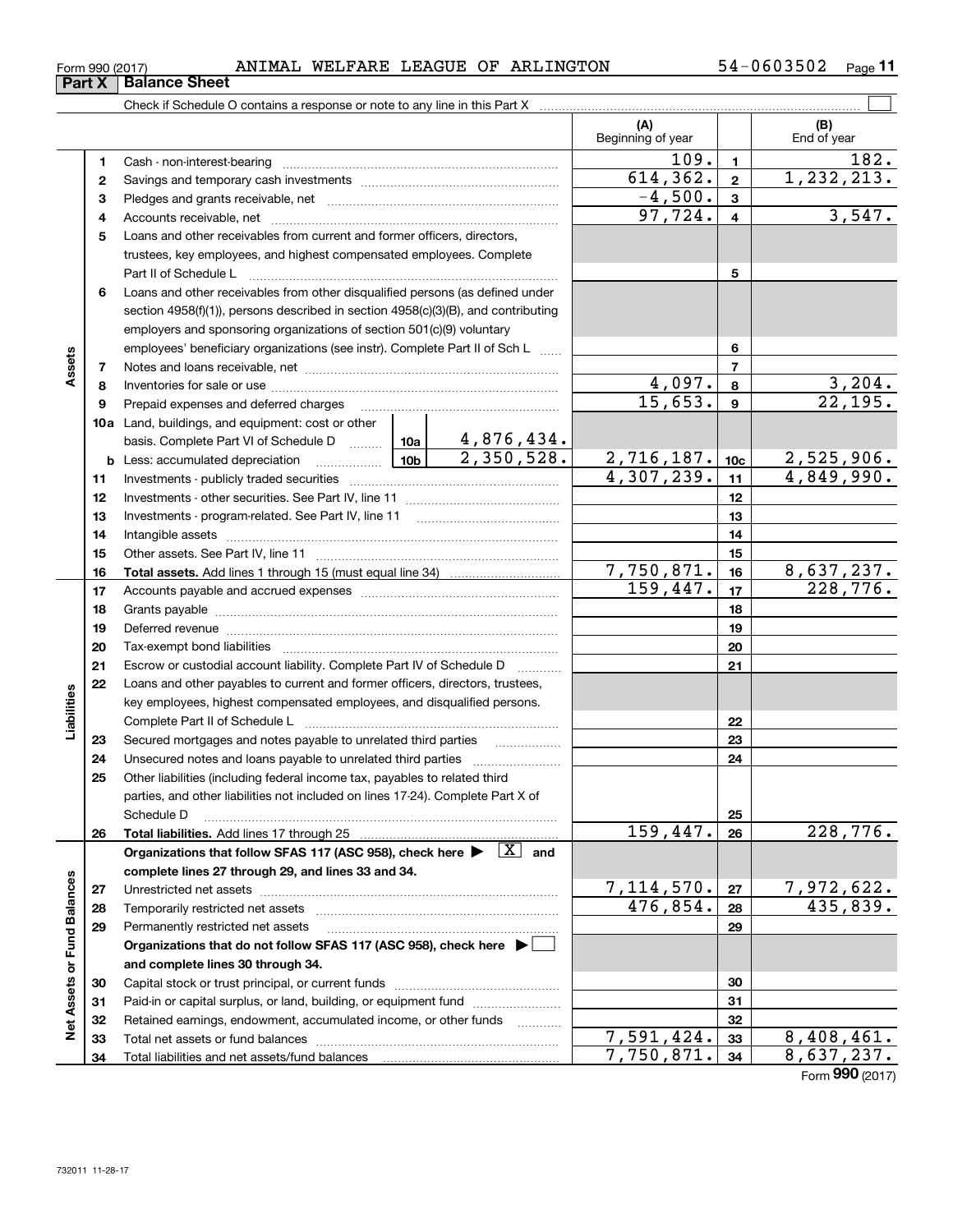|    | ANIMAL WELFARE LEAGUE OF ARLINGTON<br>Form 990 (2017)                                                                           |                         | 54-0603502     |            | Page 12                 |
|----|---------------------------------------------------------------------------------------------------------------------------------|-------------------------|----------------|------------|-------------------------|
|    | <b>Reconciliation of Net Assets</b><br>Part XI                                                                                  |                         |                |            |                         |
|    | Check if Schedule O contains a response or note to any line in this Part XI                                                     |                         |                |            | $\overline{\mathbf{x}}$ |
|    |                                                                                                                                 |                         |                |            |                         |
| 1  | Total revenue (must equal Part VIII, column (A), line 12)                                                                       | $\mathbf{1}$            | 3,971,929.     |            |                         |
| 2  | Total expenses (must equal Part IX, column (A), line 25)                                                                        | $\overline{2}$          | 3,281,772.     |            |                         |
| 3  | Revenue less expenses. Subtract line 2 from line 1                                                                              | 3                       | 690, 157.      |            |                         |
| 4  |                                                                                                                                 | $\overline{\mathbf{4}}$ | 7,591,424.     |            |                         |
| 5  | Net unrealized gains (losses) on investments                                                                                    | 5                       | 209,946.       |            |                         |
| 6  | Donated services and use of facilities                                                                                          | 6                       |                |            |                         |
| 7  | Investment expenses                                                                                                             | $\overline{7}$          |                |            |                         |
| 8  | Prior period adjustments                                                                                                        | 8                       |                |            |                         |
| 9  | Other changes in net assets or fund balances (explain in Schedule O) [11] [2000] [2000] [2000] [2000] [2000] [                  | $\mathbf{Q}$            | $-83,066.$     |            |                         |
| 10 | Net assets or fund balances at end of year. Combine lines 3 through 9 (must equal Part X, line 33,                              |                         |                |            |                         |
|    | column (B))                                                                                                                     | 10 <sup>10</sup>        | 8,408,461.     |            |                         |
|    | Part XII Financial Statements and Reporting                                                                                     |                         |                |            |                         |
|    | Check if Schedule O contains a response or note to any line in this Part XII [11] [11] [11] [11] [11] [11] [11                  |                         |                |            | x                       |
|    |                                                                                                                                 |                         |                | <b>Yes</b> | <b>No</b>               |
| 1  | $\boxed{\mathbf{X}}$ Accrual<br>Accounting method used to prepare the Form 990: <u>I</u> Cash<br>Other                          |                         |                |            |                         |
|    | If the organization changed its method of accounting from a prior year or checked "Other," explain in Schedule O.               |                         |                |            |                         |
|    | 2a Were the organization's financial statements compiled or reviewed by an independent accountant?                              |                         | 2a             |            | х                       |
|    | If "Yes," check a box below to indicate whether the financial statements for the year were compiled or reviewed on a            |                         |                |            |                         |
|    | separate basis, consolidated basis, or both:                                                                                    |                         |                |            |                         |
|    | Separate basis<br>Consolidated basis<br>Both consolidated and separate basis                                                    |                         |                |            |                         |
|    | <b>b</b> Were the organization's financial statements audited by an independent accountant?                                     |                         | 2 <sub>b</sub> | X          |                         |
|    | If "Yes," check a box below to indicate whether the financial statements for the year were audited on a separate basis,         |                         |                |            |                         |
|    | consolidated basis, or both:                                                                                                    |                         |                |            |                         |
|    | $\lfloor x \rfloor$ Separate basis<br><b>Consolidated basis</b><br>Both consolidated and separate basis                         |                         |                |            |                         |
|    | c If "Yes" to line 2a or 2b, does the organization have a committee that assumes responsibility for oversight of the audit,     |                         |                |            |                         |
|    |                                                                                                                                 |                         | 2c             | Χ          |                         |
|    | If the organization changed either its oversight process or selection process during the tax year, explain in Schedule O.       |                         |                |            |                         |
|    | 3a As a result of a federal award, was the organization required to undergo an audit or audits as set forth in the Single Audit |                         |                |            |                         |
|    | Act and OMB Circular A-133?                                                                                                     |                         | За             |            | X                       |
|    | b If "Yes," did the organization undergo the required audit or audits? If the organization did not undergo the required audit   |                         |                |            |                         |
|    | or audits, explain why in Schedule O and describe any steps taken to undergo such audits mature intermal conte                  |                         | 3b             | <b>nnn</b> |                         |

Form (2017) **990**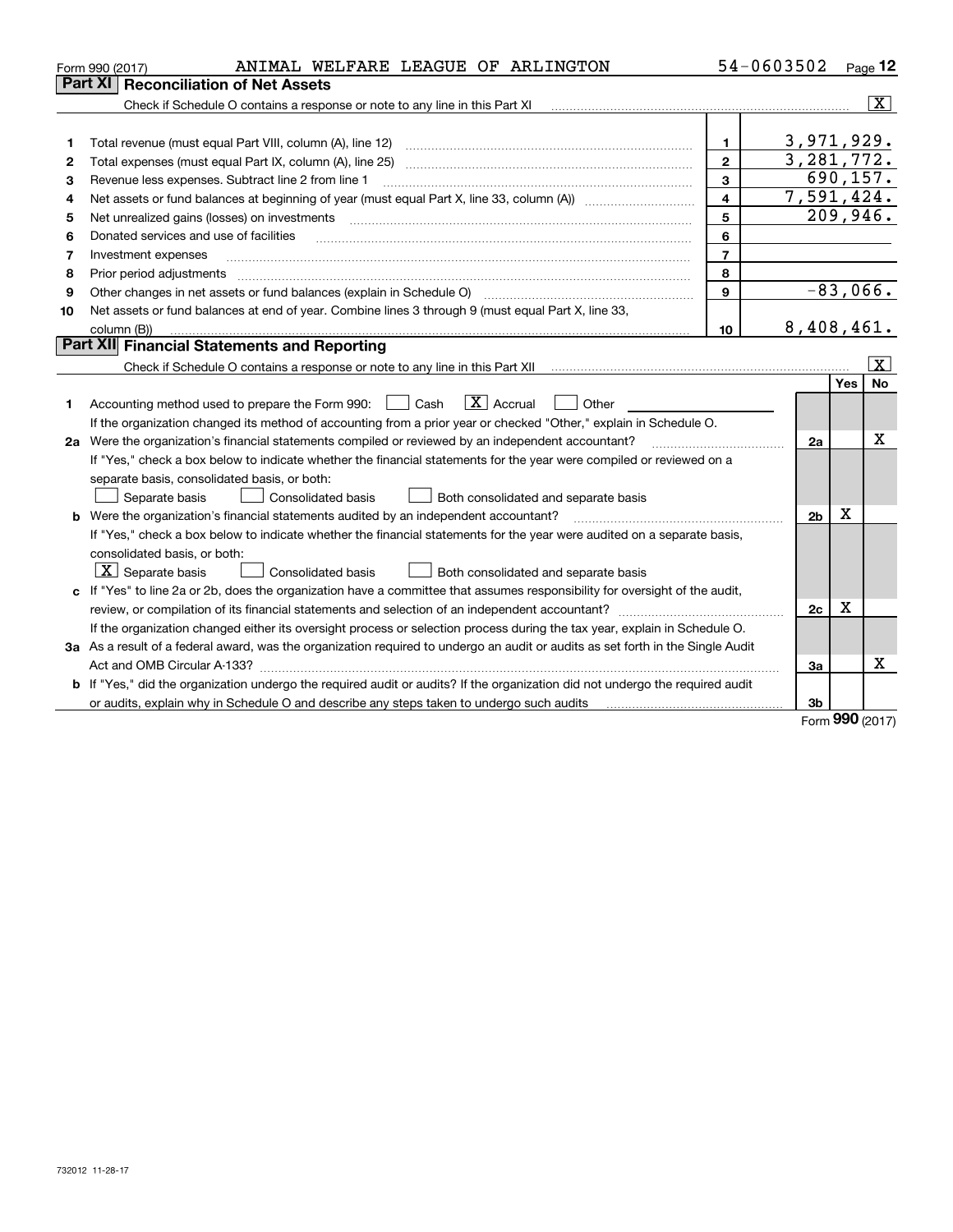| <b>SCHEDULE A</b> |  |  |  |  |  |  |
|-------------------|--|--|--|--|--|--|
|-------------------|--|--|--|--|--|--|

**(Form 990 or 990-EZ)**

### **Public Charity Status and Public Support**

**Complete if the organization is a section 501(c)(3) organization or a section 4947(a)(1) nonexempt charitable trust. | Attach to Form 990 or Form 990-EZ.** 

| OMB No. 1545-0047 |
|-------------------|
| T                 |
| Open to Public    |

|    |                   | Department of the Treasury<br>Internal Revenue Service                                                                                        |  | Attach to Form 990 or Form 990-EZ.<br>$\blacktriangleright$ Go to www.irs.gov/Form990 for instructions and the latest information. | <b>Open to Public</b><br>Inspection                                                                                                        |                             |                                 |                            |  |                                       |  |  |
|----|-------------------|-----------------------------------------------------------------------------------------------------------------------------------------------|--|------------------------------------------------------------------------------------------------------------------------------------|--------------------------------------------------------------------------------------------------------------------------------------------|-----------------------------|---------------------------------|----------------------------|--|---------------------------------------|--|--|
|    |                   | Name of the organization                                                                                                                      |  |                                                                                                                                    |                                                                                                                                            |                             |                                 |                            |  | <b>Employer identification number</b> |  |  |
|    |                   |                                                                                                                                               |  |                                                                                                                                    | ANIMAL WELFARE LEAGUE OF ARLINGTON                                                                                                         |                             |                                 |                            |  | 54-0603502                            |  |  |
|    | Part I            |                                                                                                                                               |  |                                                                                                                                    | Reason for Public Charity Status (All organizations must complete this part.) See instructions.                                            |                             |                                 |                            |  |                                       |  |  |
|    |                   |                                                                                                                                               |  |                                                                                                                                    | The organization is not a private foundation because it is: (For lines 1 through 12, check only one box.)                                  |                             |                                 |                            |  |                                       |  |  |
| 1. |                   |                                                                                                                                               |  |                                                                                                                                    | A church, convention of churches, or association of churches described in section 170(b)(1)(A)(i).                                         |                             |                                 |                            |  |                                       |  |  |
|    |                   |                                                                                                                                               |  |                                                                                                                                    |                                                                                                                                            |                             |                                 |                            |  |                                       |  |  |
| 2  |                   |                                                                                                                                               |  |                                                                                                                                    | A school described in section 170(b)(1)(A)(ii). (Attach Schedule E (Form 990 or 990-EZ).)                                                  |                             |                                 |                            |  |                                       |  |  |
| 3  |                   |                                                                                                                                               |  |                                                                                                                                    | A hospital or a cooperative hospital service organization described in section 170(b)(1)(A)(iii).                                          |                             |                                 |                            |  |                                       |  |  |
| 4  |                   |                                                                                                                                               |  |                                                                                                                                    | A medical research organization operated in conjunction with a hospital described in section 170(b)(1)(A)(iii). Enter the hospital's name, |                             |                                 |                            |  |                                       |  |  |
|    |                   | city, and state:                                                                                                                              |  |                                                                                                                                    |                                                                                                                                            |                             |                                 |                            |  |                                       |  |  |
| 5. |                   |                                                                                                                                               |  |                                                                                                                                    | An organization operated for the benefit of a college or university owned or operated by a governmental unit described in                  |                             |                                 |                            |  |                                       |  |  |
|    |                   |                                                                                                                                               |  | section 170(b)(1)(A)(iv). (Complete Part II.)                                                                                      |                                                                                                                                            |                             |                                 |                            |  |                                       |  |  |
| 6  |                   |                                                                                                                                               |  |                                                                                                                                    | A federal, state, or local government or governmental unit described in section 170(b)(1)(A)(v).                                           |                             |                                 |                            |  |                                       |  |  |
|    | $7 \vert X \vert$ |                                                                                                                                               |  |                                                                                                                                    | An organization that normally receives a substantial part of its support from a governmental unit or from the general public described in  |                             |                                 |                            |  |                                       |  |  |
|    |                   |                                                                                                                                               |  | section 170(b)(1)(A)(vi). (Complete Part II.)                                                                                      |                                                                                                                                            |                             |                                 |                            |  |                                       |  |  |
| 8  |                   |                                                                                                                                               |  |                                                                                                                                    | A community trust described in section 170(b)(1)(A)(vi). (Complete Part II.)                                                               |                             |                                 |                            |  |                                       |  |  |
| 9  |                   |                                                                                                                                               |  |                                                                                                                                    | An agricultural research organization described in section 170(b)(1)(A)(ix) operated in conjunction with a land-grant college              |                             |                                 |                            |  |                                       |  |  |
|    |                   | or university or a non-land-grant college of agriculture (see instructions). Enter the name, city, and state of the college or                |  |                                                                                                                                    |                                                                                                                                            |                             |                                 |                            |  |                                       |  |  |
|    |                   | university:                                                                                                                                   |  |                                                                                                                                    |                                                                                                                                            |                             |                                 |                            |  |                                       |  |  |
| 10 |                   |                                                                                                                                               |  |                                                                                                                                    | An organization that normally receives: (1) more than 33 1/3% of its support from contributions, membership fees, and gross receipts from  |                             |                                 |                            |  |                                       |  |  |
|    |                   | activities related to its exempt functions - subject to certain exceptions, and (2) no more than 33 1/3% of its support from gross investment |  |                                                                                                                                    |                                                                                                                                            |                             |                                 |                            |  |                                       |  |  |
|    |                   | income and unrelated business taxable income (less section 511 tax) from businesses acquired by the organization after June 30, 1975.         |  |                                                                                                                                    |                                                                                                                                            |                             |                                 |                            |  |                                       |  |  |
|    |                   | See section 509(a)(2). (Complete Part III.)                                                                                                   |  |                                                                                                                                    |                                                                                                                                            |                             |                                 |                            |  |                                       |  |  |
| 11 |                   |                                                                                                                                               |  |                                                                                                                                    | An organization organized and operated exclusively to test for public safety. See section 509(a)(4).                                       |                             |                                 |                            |  |                                       |  |  |
| 12 |                   |                                                                                                                                               |  |                                                                                                                                    | An organization organized and operated exclusively for the benefit of, to perform the functions of, or to carry out the purposes of one or |                             |                                 |                            |  |                                       |  |  |
|    |                   |                                                                                                                                               |  |                                                                                                                                    | more publicly supported organizations described in section 509(a)(1) or section 509(a)(2). See section 509(a)(3). Check the box in         |                             |                                 |                            |  |                                       |  |  |
|    |                   |                                                                                                                                               |  |                                                                                                                                    | lines 12a through 12d that describes the type of supporting organization and complete lines 12e, 12f, and 12g.                             |                             |                                 |                            |  |                                       |  |  |
| а  |                   |                                                                                                                                               |  |                                                                                                                                    | Type I. A supporting organization operated, supervised, or controlled by its supported organization(s), typically by giving                |                             |                                 |                            |  |                                       |  |  |
|    |                   |                                                                                                                                               |  |                                                                                                                                    | the supported organization(s) the power to regularly appoint or elect a majority of the directors or trustees of the supporting            |                             |                                 |                            |  |                                       |  |  |
|    |                   |                                                                                                                                               |  | organization. You must complete Part IV, Sections A and B.                                                                         |                                                                                                                                            |                             |                                 |                            |  |                                       |  |  |
| b  |                   |                                                                                                                                               |  |                                                                                                                                    | Type II. A supporting organization supervised or controlled in connection with its supported organization(s), by having                    |                             |                                 |                            |  |                                       |  |  |
|    |                   |                                                                                                                                               |  |                                                                                                                                    | control or management of the supporting organization vested in the same persons that control or manage the supported                       |                             |                                 |                            |  |                                       |  |  |
|    |                   |                                                                                                                                               |  | organization(s). You must complete Part IV, Sections A and C.                                                                      |                                                                                                                                            |                             |                                 |                            |  |                                       |  |  |
| с  |                   |                                                                                                                                               |  |                                                                                                                                    | Type III functionally integrated. A supporting organization operated in connection with, and functionally integrated with,                 |                             |                                 |                            |  |                                       |  |  |
|    |                   |                                                                                                                                               |  |                                                                                                                                    | its supported organization(s) (see instructions). You must complete Part IV, Sections A, D, and E.                                         |                             |                                 |                            |  |                                       |  |  |
| d  |                   |                                                                                                                                               |  |                                                                                                                                    | Type III non-functionally integrated. A supporting organization operated in connection with its supported organization(s)                  |                             |                                 |                            |  |                                       |  |  |
|    |                   |                                                                                                                                               |  |                                                                                                                                    | that is not functionally integrated. The organization generally must satisfy a distribution requirement and an attentiveness               |                             |                                 |                            |  |                                       |  |  |
|    |                   |                                                                                                                                               |  |                                                                                                                                    | requirement (see instructions). You must complete Part IV, Sections A and D, and Part V.                                                   |                             |                                 |                            |  |                                       |  |  |
| е  |                   |                                                                                                                                               |  |                                                                                                                                    | Check this box if the organization received a written determination from the IRS that it is a Type I, Type II, Type III                    |                             |                                 |                            |  |                                       |  |  |
|    |                   |                                                                                                                                               |  |                                                                                                                                    | functionally integrated, or Type III non-functionally integrated supporting organization.                                                  |                             |                                 |                            |  |                                       |  |  |
| f  |                   | Enter the number of supported organizations                                                                                                   |  |                                                                                                                                    |                                                                                                                                            |                             |                                 |                            |  |                                       |  |  |
| a  |                   |                                                                                                                                               |  | Provide the following information about the supported organization(s).                                                             |                                                                                                                                            |                             |                                 |                            |  |                                       |  |  |
|    |                   | (i) Name of supported                                                                                                                         |  | (ii) EIN                                                                                                                           | (iii) Type of organization                                                                                                                 | in your governing document? | (iv) Is the organization listed | (v) Amount of monetary     |  | (vi) Amount of other                  |  |  |
|    |                   | organization                                                                                                                                  |  |                                                                                                                                    | (described on lines 1-10<br>above (see instructions))                                                                                      | Yes                         | No                              | support (see instructions) |  | support (see instructions)            |  |  |
|    |                   |                                                                                                                                               |  |                                                                                                                                    |                                                                                                                                            |                             |                                 |                            |  |                                       |  |  |
|    |                   |                                                                                                                                               |  |                                                                                                                                    |                                                                                                                                            |                             |                                 |                            |  |                                       |  |  |
|    |                   |                                                                                                                                               |  |                                                                                                                                    |                                                                                                                                            |                             |                                 |                            |  |                                       |  |  |
|    |                   |                                                                                                                                               |  |                                                                                                                                    |                                                                                                                                            |                             |                                 |                            |  |                                       |  |  |
|    |                   |                                                                                                                                               |  |                                                                                                                                    |                                                                                                                                            |                             |                                 |                            |  |                                       |  |  |
|    |                   |                                                                                                                                               |  |                                                                                                                                    |                                                                                                                                            |                             |                                 |                            |  |                                       |  |  |
|    |                   |                                                                                                                                               |  |                                                                                                                                    |                                                                                                                                            |                             |                                 |                            |  |                                       |  |  |
|    |                   |                                                                                                                                               |  |                                                                                                                                    |                                                                                                                                            |                             |                                 |                            |  |                                       |  |  |
|    |                   |                                                                                                                                               |  |                                                                                                                                    |                                                                                                                                            |                             |                                 |                            |  |                                       |  |  |
|    |                   |                                                                                                                                               |  |                                                                                                                                    |                                                                                                                                            |                             |                                 |                            |  |                                       |  |  |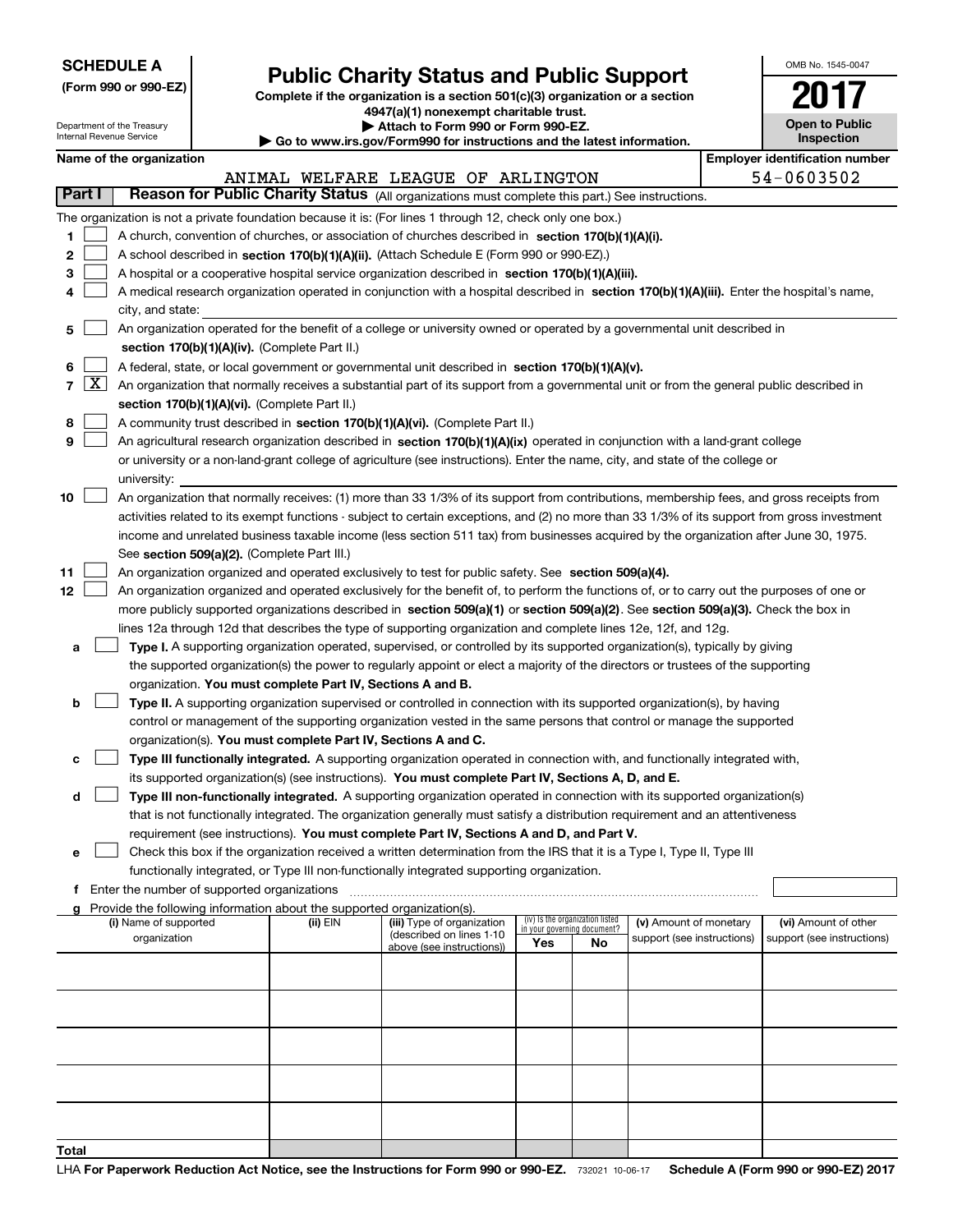### Schedule A (Form 990 or 990-EZ) 2017  $\,$  ANIMAL WELFARE LEAGUE OF  $\,$  ARLINGTON  $\,$   $\,$  54 $-$ 0603502  $\,$  Page

(Complete only if you checked the box on line 5, 7, or 8 of Part I or if the organization failed to qualify under Part III. If the organization **Part II Support Schedule for Organizations Described in Sections 170(b)(1)(A)(iv) and 170(b)(1)(A)(vi)**

fails to qualify under the tests listed below, please complete Part III.)

|   | <b>Section A. Public Support</b>                                                                                                               |           |            |            |            |          |                                          |
|---|------------------------------------------------------------------------------------------------------------------------------------------------|-----------|------------|------------|------------|----------|------------------------------------------|
|   | Calendar year (or fiscal year beginning in) $\blacktriangleright$                                                                              | (a) 2013  | $(b)$ 2014 | $(c)$ 2015 | $(d)$ 2016 | (e) 2017 | (f) Total                                |
|   | <b>1</b> Gifts, grants, contributions, and                                                                                                     |           |            |            |            |          |                                          |
|   | membership fees received. (Do not                                                                                                              |           |            |            |            |          |                                          |
|   | include any "unusual grants.")                                                                                                                 | 1882893.  | 1253875.   | 1647270.   | 1604549.   | 1912450. | 8301037.                                 |
|   | 2 Tax revenues levied for the organ-                                                                                                           |           |            |            |            |          |                                          |
|   | ization's benefit and either paid to                                                                                                           |           |            |            |            |          |                                          |
|   | or expended on its behalf                                                                                                                      |           |            |            |            |          |                                          |
|   | 3 The value of services or facilities                                                                                                          |           |            |            |            |          |                                          |
|   | furnished by a governmental unit to                                                                                                            |           |            |            |            |          |                                          |
|   | the organization without charge                                                                                                                |           |            |            |            |          |                                          |
|   |                                                                                                                                                | 1882893.  | 1253875.   | 1647270.   | 1604549.   | 1912450. | 8301037.                                 |
|   | 4 Total. Add lines 1 through 3                                                                                                                 |           |            |            |            |          |                                          |
| 5 | The portion of total contributions                                                                                                             |           |            |            |            |          |                                          |
|   | by each person (other than a                                                                                                                   |           |            |            |            |          |                                          |
|   | governmental unit or publicly                                                                                                                  |           |            |            |            |          |                                          |
|   | supported organization) included                                                                                                               |           |            |            |            |          |                                          |
|   | on line 1 that exceeds 2% of the                                                                                                               |           |            |            |            |          |                                          |
|   | amount shown on line 11,                                                                                                                       |           |            |            |            |          |                                          |
|   | column (f)                                                                                                                                     |           |            |            |            |          |                                          |
|   | 6 Public support. Subtract line 5 from line 4.                                                                                                 |           |            |            |            |          | 8301037.                                 |
|   | <b>Section B. Total Support</b>                                                                                                                |           |            |            |            |          |                                          |
|   | Calendar year (or fiscal year beginning in) $\blacktriangleright$                                                                              | (a) 2013  | $(b)$ 2014 | $(c)$ 2015 | $(d)$ 2016 | (e) 2017 | (f) Total                                |
|   | <b>7</b> Amounts from line 4                                                                                                                   | 1882893.  | 1253875.   | 1647270.   | 1604549.   | 1912450. | 8301037.                                 |
| 8 | Gross income from interest,                                                                                                                    |           |            |            |            |          |                                          |
|   | dividends, payments received on                                                                                                                |           |            |            |            |          |                                          |
|   | securities loans, rents, royalties,                                                                                                            |           |            |            |            |          |                                          |
|   | and income from similar sources                                                                                                                | 351, 287. | 333,870.   | 196,544.   | 201,751.   | 377,817. | 1461269.                                 |
|   | 9 Net income from unrelated business                                                                                                           |           |            |            |            |          |                                          |
|   | activities, whether or not the                                                                                                                 |           |            |            |            |          |                                          |
|   |                                                                                                                                                |           |            |            |            |          |                                          |
|   | business is regularly carried on                                                                                                               |           |            |            |            |          |                                          |
|   | 10 Other income. Do not include gain                                                                                                           |           |            |            |            |          |                                          |
|   | or loss from the sale of capital                                                                                                               |           |            |            |            |          |                                          |
|   | assets (Explain in Part VI.)                                                                                                                   |           |            |            |            |          | 9762306.                                 |
|   | <b>11 Total support.</b> Add lines 7 through 10                                                                                                |           |            |            |            |          |                                          |
|   | 12 Gross receipts from related activities, etc. (see instructions)                                                                             |           |            |            |            | 12       | 8,507,783.                               |
|   | 13 First five years. If the Form 990 is for the organization's first, second, third, fourth, or fifth tax year as a section 501(c)(3)          |           |            |            |            |          |                                          |
|   | organization, check this box and stop here                                                                                                     |           |            |            |            |          |                                          |
|   | Section C. Computation of Public Support Percentage                                                                                            |           |            |            |            |          |                                          |
|   | 14 Public support percentage for 2017 (line 6, column (f) divided by line 11, column (f) <i>manumanomeron</i> entertain-                       |           |            |            |            | 14       | 85.03<br>%                               |
|   |                                                                                                                                                |           |            |            |            | 15       | 86.80<br>$\%$                            |
|   | 16a 33 1/3% support test - 2017. If the organization did not check the box on line 13, and line 14 is 33 1/3% or more, check this box and      |           |            |            |            |          |                                          |
|   | stop here. The organization qualifies as a publicly supported organization                                                                     |           |            |            |            |          | $\blacktriangleright$ $\boxed{\text{X}}$ |
|   | b 33 1/3% support test - 2016. If the organization did not check a box on line 13 or 16a, and line 15 is 33 1/3% or more, check this box       |           |            |            |            |          |                                          |
|   | and stop here. The organization qualifies as a publicly supported organization                                                                 |           |            |            |            |          |                                          |
|   | 17a 10% -facts-and-circumstances test - 2017. If the organization did not check a box on line 13, 16a, or 16b, and line 14 is 10% or more,     |           |            |            |            |          |                                          |
|   | and if the organization meets the "facts-and-circumstances" test, check this box and stop here. Explain in Part VI how the organization        |           |            |            |            |          |                                          |
|   | meets the "facts-and-circumstances" test. The organization qualifies as a publicly supported organization                                      |           |            |            |            |          |                                          |
|   | <b>b 10% -facts-and-circumstances test - 2016.</b> If the organization did not check a box on line 13, 16a, 16b, or 17a, and line 15 is 10% or |           |            |            |            |          |                                          |
|   | more, and if the organization meets the "facts-and-circumstances" test, check this box and stop here. Explain in Part VI how the               |           |            |            |            |          |                                          |
|   | organization meets the "facts-and-circumstances" test. The organization qualifies as a publicly supported organization                         |           |            |            |            |          |                                          |
|   | 18 Private foundation. If the organization did not check a box on line 13, 16a, 16b, 17a, or 17b, check this box and see instructions          |           |            |            |            |          |                                          |
|   |                                                                                                                                                |           |            |            |            |          |                                          |

**Schedule A (Form 990 or 990-EZ) 2017**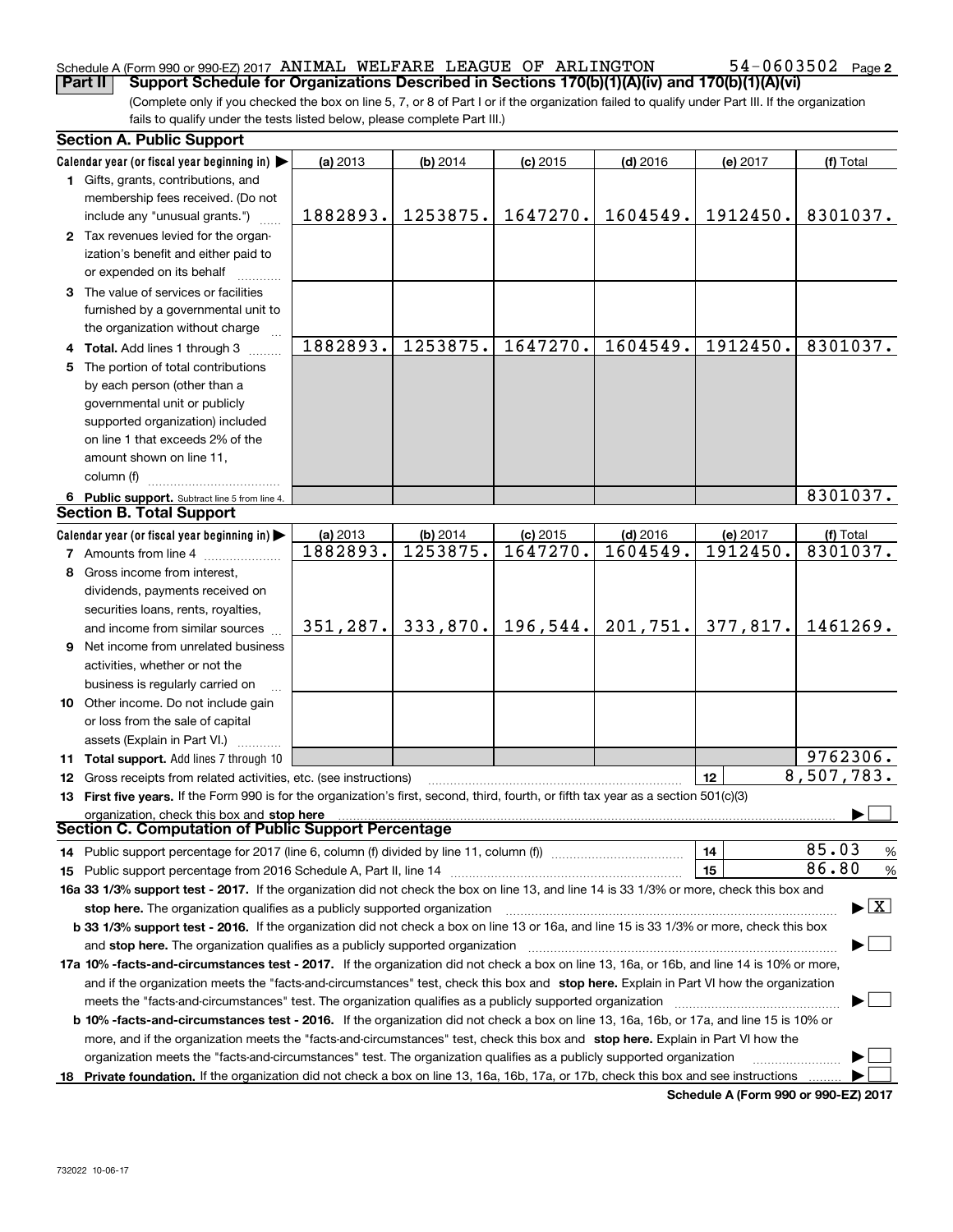### Schedule A (Form 990 or 990-EZ) 2017  $\,$  ANIMAL WELFARE LEAGUE OF  $\,$  ARLINGTON  $\,$   $\,$  54 $-$ 0603502  $\,$  Page **Part III** | Support Schedule for Organizations Described in Section 509(a)(2)

(Complete only if you checked the box on line 10 of Part I or if the organization failed to qualify under Part II. If the organization fails to qualify under the tests listed below, please complete Part II.)

|    | <b>Section A. Public Support</b>                                                                                                                                                                                               |          |          |            |            |    |          |             |   |
|----|--------------------------------------------------------------------------------------------------------------------------------------------------------------------------------------------------------------------------------|----------|----------|------------|------------|----|----------|-------------|---|
|    | Calendar year (or fiscal year beginning in) $\blacktriangleright$                                                                                                                                                              | (a) 2013 | (b) 2014 | $(c)$ 2015 | $(d)$ 2016 |    | (e) 2017 | (f) Total   |   |
|    | 1 Gifts, grants, contributions, and                                                                                                                                                                                            |          |          |            |            |    |          |             |   |
|    | membership fees received. (Do not                                                                                                                                                                                              |          |          |            |            |    |          |             |   |
|    | include any "unusual grants.")                                                                                                                                                                                                 |          |          |            |            |    |          |             |   |
|    | <b>2</b> Gross receipts from admissions,                                                                                                                                                                                       |          |          |            |            |    |          |             |   |
|    | merchandise sold or services per-                                                                                                                                                                                              |          |          |            |            |    |          |             |   |
|    | formed, or facilities furnished in                                                                                                                                                                                             |          |          |            |            |    |          |             |   |
|    | any activity that is related to the<br>organization's tax-exempt purpose                                                                                                                                                       |          |          |            |            |    |          |             |   |
|    | 3 Gross receipts from activities that                                                                                                                                                                                          |          |          |            |            |    |          |             |   |
|    | are not an unrelated trade or bus-                                                                                                                                                                                             |          |          |            |            |    |          |             |   |
|    |                                                                                                                                                                                                                                |          |          |            |            |    |          |             |   |
|    | iness under section 513                                                                                                                                                                                                        |          |          |            |            |    |          |             |   |
|    | 4 Tax revenues levied for the organ-                                                                                                                                                                                           |          |          |            |            |    |          |             |   |
|    | ization's benefit and either paid to                                                                                                                                                                                           |          |          |            |            |    |          |             |   |
|    | or expended on its behalf<br>.                                                                                                                                                                                                 |          |          |            |            |    |          |             |   |
|    | 5 The value of services or facilities                                                                                                                                                                                          |          |          |            |            |    |          |             |   |
|    | furnished by a governmental unit to                                                                                                                                                                                            |          |          |            |            |    |          |             |   |
|    | the organization without charge                                                                                                                                                                                                |          |          |            |            |    |          |             |   |
|    | <b>6 Total.</b> Add lines 1 through 5                                                                                                                                                                                          |          |          |            |            |    |          |             |   |
|    | 7a Amounts included on lines 1, 2, and                                                                                                                                                                                         |          |          |            |            |    |          |             |   |
|    | 3 received from disqualified persons                                                                                                                                                                                           |          |          |            |            |    |          |             |   |
|    | <b>b</b> Amounts included on lines 2 and 3 received                                                                                                                                                                            |          |          |            |            |    |          |             |   |
|    | from other than disqualified persons that                                                                                                                                                                                      |          |          |            |            |    |          |             |   |
|    | exceed the greater of \$5,000 or 1% of the<br>amount on line 13 for the year                                                                                                                                                   |          |          |            |            |    |          |             |   |
|    | c Add lines 7a and 7b                                                                                                                                                                                                          |          |          |            |            |    |          |             |   |
|    | 8 Public support. (Subtract line 7c from line 6.)                                                                                                                                                                              |          |          |            |            |    |          |             |   |
|    | <b>Section B. Total Support</b>                                                                                                                                                                                                |          |          |            |            |    |          |             |   |
|    | Calendar year (or fiscal year beginning in)                                                                                                                                                                                    | (a) 2013 | (b) 2014 | $(c)$ 2015 | $(d)$ 2016 |    | (e) 2017 | (f) Total   |   |
|    | 9 Amounts from line 6                                                                                                                                                                                                          |          |          |            |            |    |          |             |   |
|    | <b>10a</b> Gross income from interest,                                                                                                                                                                                         |          |          |            |            |    |          |             |   |
|    | dividends, payments received on                                                                                                                                                                                                |          |          |            |            |    |          |             |   |
|    | securities loans, rents, royalties,<br>and income from similar sources                                                                                                                                                         |          |          |            |            |    |          |             |   |
|    | <b>b</b> Unrelated business taxable income                                                                                                                                                                                     |          |          |            |            |    |          |             |   |
|    | (less section 511 taxes) from businesses                                                                                                                                                                                       |          |          |            |            |    |          |             |   |
|    |                                                                                                                                                                                                                                |          |          |            |            |    |          |             |   |
|    | acquired after June 30, 1975 [10001]                                                                                                                                                                                           |          |          |            |            |    |          |             |   |
|    | c Add lines 10a and 10b                                                                                                                                                                                                        |          |          |            |            |    |          |             |   |
|    | 11 Net income from unrelated business<br>activities not included in line 10b,                                                                                                                                                  |          |          |            |            |    |          |             |   |
|    | whether or not the business is                                                                                                                                                                                                 |          |          |            |            |    |          |             |   |
|    | regularly carried on                                                                                                                                                                                                           |          |          |            |            |    |          |             |   |
|    | <b>12</b> Other income. Do not include gain<br>or loss from the sale of capital                                                                                                                                                |          |          |            |            |    |          |             |   |
|    | assets (Explain in Part VI.)                                                                                                                                                                                                   |          |          |            |            |    |          |             |   |
|    | <b>13</b> Total support. (Add lines 9, 10c, 11, and 12.)                                                                                                                                                                       |          |          |            |            |    |          |             |   |
|    | 14 First five years. If the Form 990 is for the organization's first, second, third, fourth, or fifth tax year as a section 501(c)(3) organization,                                                                            |          |          |            |            |    |          |             |   |
|    | check this box and stop here manufactured and control to the state of the state of the state of the state of the state of the state of the state of the state of the state of the state of the state of the state of the state |          |          |            |            |    |          |             |   |
|    | <b>Section C. Computation of Public Support Percentage</b>                                                                                                                                                                     |          |          |            |            |    |          |             |   |
|    |                                                                                                                                                                                                                                |          |          |            |            | 15 |          |             | % |
|    | 16 Public support percentage from 2016 Schedule A, Part III, line 15                                                                                                                                                           |          |          |            |            | 16 |          |             | % |
|    | <b>Section D. Computation of Investment Income Percentage</b>                                                                                                                                                                  |          |          |            |            |    |          |             |   |
|    | 17 Investment income percentage for 2017 (line 10c, column (f) divided by line 13, column (f))                                                                                                                                 |          |          |            |            | 17 |          |             | % |
|    | <b>18</b> Investment income percentage from <b>2016</b> Schedule A, Part III, line 17                                                                                                                                          |          |          |            |            | 18 |          |             | % |
|    | 19a 33 1/3% support tests - 2017. If the organization did not check the box on line 14, and line 15 is more than 33 1/3%, and line 17 is not                                                                                   |          |          |            |            |    |          |             |   |
|    | more than 33 1/3%, check this box and stop here. The organization qualifies as a publicly supported organization                                                                                                               |          |          |            |            |    |          | $\sim$<br>▶ |   |
|    | b 33 1/3% support tests - 2016. If the organization did not check a box on line 14 or line 19a, and line 16 is more than 33 1/3%, and                                                                                          |          |          |            |            |    |          |             |   |
|    | line 18 is not more than 33 1/3%, check this box and stop here. The organization qualifies as a publicly supported organization                                                                                                |          |          |            |            |    |          |             |   |
| 20 |                                                                                                                                                                                                                                |          |          |            |            |    |          |             |   |
|    |                                                                                                                                                                                                                                |          |          |            |            |    |          |             |   |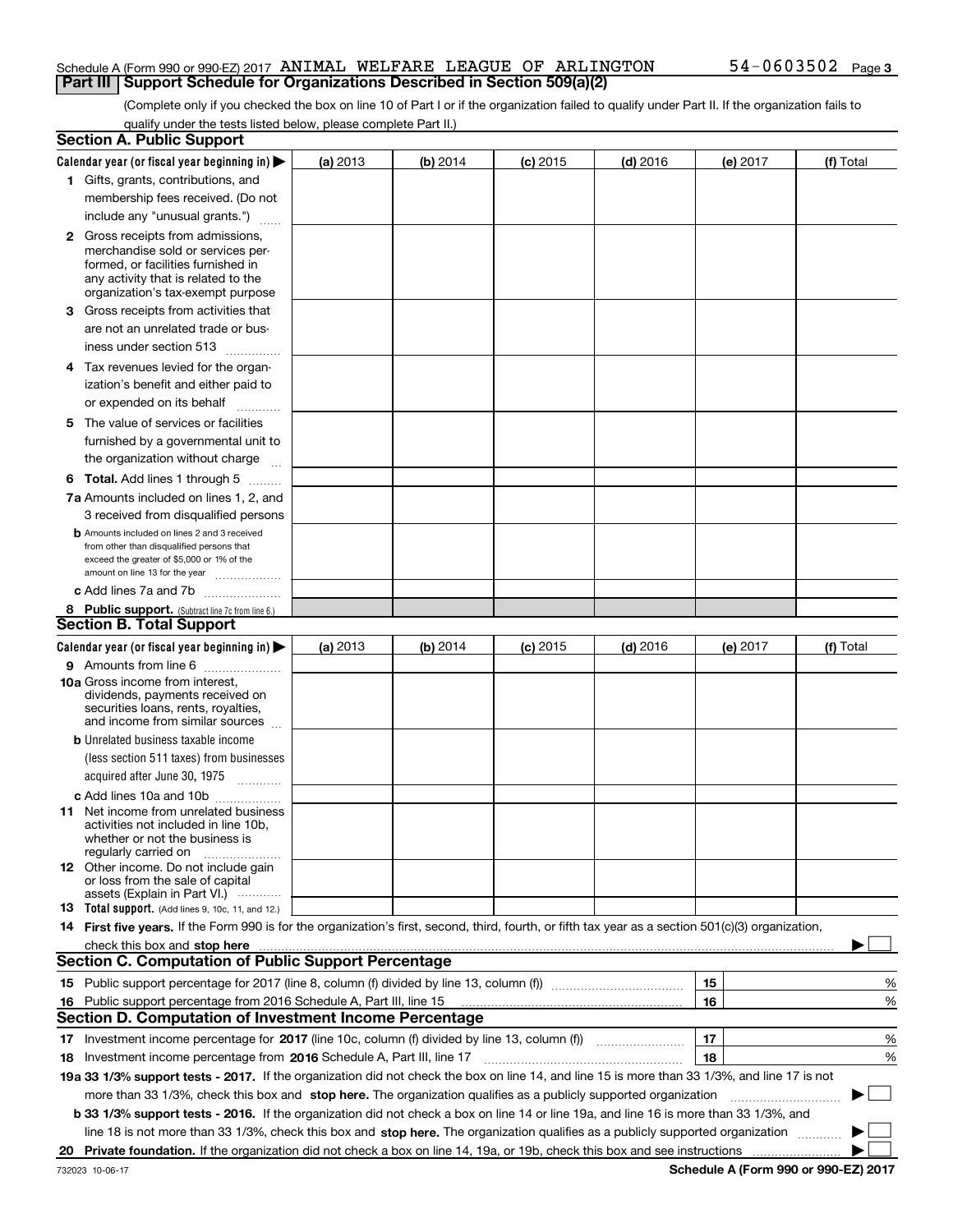### Schedule A (Form 990 or 990-EZ) 2017  $\,$  ANIMAL WELFARE LEAGUE OF  $\,$  ARLINGTON  $\,$   $\,$  54 $-$ 0603502  $\,$  Page

**1**

**YesNo**

### **Part IV Supporting Organizations**

(Complete only if you checked a box in line 12 on Part I. If you checked 12a of Part I, complete Sections A and B. If you checked 12b of Part I, complete Sections A and C. If you checked 12c of Part I, complete Sections A, D, and E. If you checked 12d of Part I, complete Sections A and D, and complete Part V.)

### **Section A. All Supporting Organizations**

- **1** Are all of the organization's supported organizations listed by name in the organization's governing documents? If "No," describe in **Part VI** how the supported organizations are designated. If designated by *class or purpose, describe the designation. If historic and continuing relationship, explain.*
- **2** Did the organization have any supported organization that does not have an IRS determination of status under section 509(a)(1) or (2)? If "Yes," explain in Part VI how the organization determined that the supported *organization was described in section 509(a)(1) or (2).*
- **3a** Did the organization have a supported organization described in section 501(c)(4), (5), or (6)? If "Yes," answer *(b) and (c) below.*
- **b** Did the organization confirm that each supported organization qualified under section 501(c)(4), (5), or (6) and satisfied the public support tests under section 509(a)(2)? If "Yes," describe in **Part VI** when and how the *organization made the determination.*
- **c**Did the organization ensure that all support to such organizations was used exclusively for section 170(c)(2)(B) purposes? If "Yes," explain in **Part VI** what controls the organization put in place to ensure such use.
- **4a***If* Was any supported organization not organized in the United States ("foreign supported organization")? *"Yes," and if you checked 12a or 12b in Part I, answer (b) and (c) below.*
- **b** Did the organization have ultimate control and discretion in deciding whether to make grants to the foreign supported organization? If "Yes," describe in **Part VI** how the organization had such control and discretion *despite being controlled or supervised by or in connection with its supported organizations.*
- **c** Did the organization support any foreign supported organization that does not have an IRS determination under sections 501(c)(3) and 509(a)(1) or (2)? If "Yes," explain in **Part VI** what controls the organization used *to ensure that all support to the foreign supported organization was used exclusively for section 170(c)(2)(B) purposes.*
- **5a***If "Yes,"* Did the organization add, substitute, or remove any supported organizations during the tax year? answer (b) and (c) below (if applicable). Also, provide detail in **Part VI,** including (i) the names and EIN *numbers of the supported organizations added, substituted, or removed; (ii) the reasons for each such action; (iii) the authority under the organization's organizing document authorizing such action; and (iv) how the action was accomplished (such as by amendment to the organizing document).*
- **b** Type I or Type II only. Was any added or substituted supported organization part of a class already designated in the organization's organizing document?
- **cSubstitutions only.**  Was the substitution the result of an event beyond the organization's control?
- **6** Did the organization provide support (whether in the form of grants or the provision of services or facilities) to **Part VI.** *If "Yes," provide detail in* support or benefit one or more of the filing organization's supported organizations? anyone other than (i) its supported organizations, (ii) individuals that are part of the charitable class benefited by one or more of its supported organizations, or (iii) other supporting organizations that also
- **7**Did the organization provide a grant, loan, compensation, or other similar payment to a substantial contributor *If "Yes," complete Part I of Schedule L (Form 990 or 990-EZ).* regard to a substantial contributor? (defined in section 4958(c)(3)(C)), a family member of a substantial contributor, or a 35% controlled entity with
- **8** Did the organization make a loan to a disqualified person (as defined in section 4958) not described in line 7? *If "Yes," complete Part I of Schedule L (Form 990 or 990-EZ).*
- **9a** Was the organization controlled directly or indirectly at any time during the tax year by one or more in section 509(a)(1) or (2))? If "Yes," *provide detail in* <code>Part VI.</code> disqualified persons as defined in section 4946 (other than foundation managers and organizations described
- **b** Did one or more disqualified persons (as defined in line 9a) hold a controlling interest in any entity in which the supporting organization had an interest? If "Yes," provide detail in P**art VI**.
- **c**Did a disqualified person (as defined in line 9a) have an ownership interest in, or derive any personal benefit from, assets in which the supporting organization also had an interest? If "Yes," provide detail in P**art VI.**
- **10a** Was the organization subject to the excess business holdings rules of section 4943 because of section supporting organizations)? If "Yes," answer 10b below. 4943(f) (regarding certain Type II supporting organizations, and all Type III non-functionally integrated
- **b** Did the organization have any excess business holdings in the tax year? (Use Schedule C, Form 4720, to *determine whether the organization had excess business holdings.)*

**10b**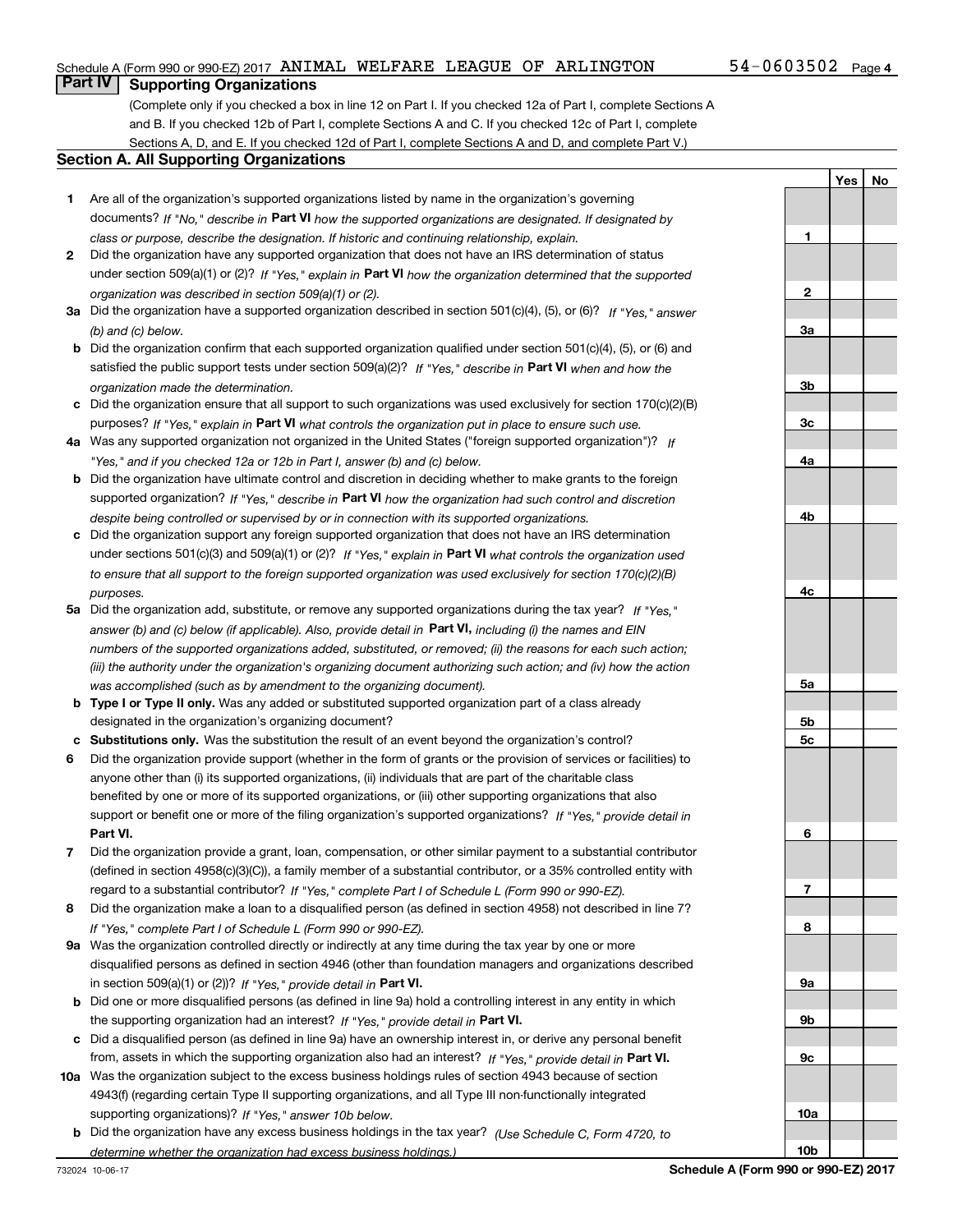### Schedule A (Form 990 or 990-EZ) 2017  $\,$  ANIMAL WELFARE LEAGUE OF  $\,$  ARLINGTON  $\,$   $\,$  54 $-$ 0603502  $\,$  Page **Part IV Supporting Organizations** *(continued)*

|    |                                                                                                                                   |     | Yes | No |
|----|-----------------------------------------------------------------------------------------------------------------------------------|-----|-----|----|
| 11 | Has the organization accepted a gift or contribution from any of the following persons?                                           |     |     |    |
|    | a A person who directly or indirectly controls, either alone or together with persons described in (b) and (c)                    |     |     |    |
|    | below, the governing body of a supported organization?                                                                            | 11a |     |    |
|    | <b>b</b> A family member of a person described in (a) above?                                                                      | 11b |     |    |
|    | c A 35% controlled entity of a person described in (a) or (b) above? If "Yes" to a, b, or c, provide detail in Part VI.           | 11c |     |    |
|    | Section B. Type I Supporting Organizations                                                                                        |     |     |    |
|    |                                                                                                                                   |     | Yes | No |
| 1  | Did the directors, trustees, or membership of one or more supported organizations have the power to                               |     |     |    |
|    | regularly appoint or elect at least a majority of the organization's directors or trustees at all times during the                |     |     |    |
|    | tax year? If "No," describe in Part VI how the supported organization(s) effectively operated, supervised, or                     |     |     |    |
|    | controlled the organization's activities. If the organization had more than one supported organization,                           |     |     |    |
|    | describe how the powers to appoint and/or remove directors or trustees were allocated among the supported                         |     |     |    |
|    | organizations and what conditions or restrictions, if any, applied to such powers during the tax year.                            | 1   |     |    |
| 2  | Did the organization operate for the benefit of any supported organization other than the supported                               |     |     |    |
|    | organization(s) that operated, supervised, or controlled the supporting organization? If "Yes," explain in                        |     |     |    |
|    | Part VI how providing such benefit carried out the purposes of the supported organization(s) that operated,                       |     |     |    |
|    | supervised, or controlled the supporting organization.                                                                            | 2   |     |    |
|    | <b>Section C. Type II Supporting Organizations</b>                                                                                |     |     |    |
|    |                                                                                                                                   |     | Yes | No |
| 1  | Were a majority of the organization's directors or trustees during the tax year also a majority of the directors                  |     |     |    |
|    | or trustees of each of the organization's supported organization(s)? If "No," describe in Part VI how control                     |     |     |    |
|    | or management of the supporting organization was vested in the same persons that controlled or managed                            |     |     |    |
|    | the supported organization(s).                                                                                                    |     |     |    |
|    | <b>Section D. All Type III Supporting Organizations</b>                                                                           |     |     |    |
|    |                                                                                                                                   |     | Yes | No |
| 1  | Did the organization provide to each of its supported organizations, by the last day of the fifth month of the                    |     |     |    |
|    | organization's tax year, (i) a written notice describing the type and amount of support provided during the prior tax             |     |     |    |
|    | year, (ii) a copy of the Form 990 that was most recently filed as of the date of notification, and (iii) copies of the            |     |     |    |
|    | organization's governing documents in effect on the date of notification, to the extent not previously provided?                  | 1   |     |    |
| 2  | Were any of the organization's officers, directors, or trustees either (i) appointed or elected by the supported                  |     |     |    |
|    | organization(s) or (ii) serving on the governing body of a supported organization? If "No," explain in Part VI how                |     |     |    |
|    | the organization maintained a close and continuous working relationship with the supported organization(s).                       | 2   |     |    |
| 3  | By reason of the relationship described in (2), did the organization's supported organizations have a                             |     |     |    |
|    | significant voice in the organization's investment policies and in directing the use of the organization's                        |     |     |    |
|    | income or assets at all times during the tax year? If "Yes," describe in Part VI the role the organization's                      |     |     |    |
|    | supported organizations played in this regard.                                                                                    | з   |     |    |
|    | Section E. Type III Functionally Integrated Supporting Organizations                                                              |     |     |    |
| 1  | Check the box next to the method that the organization used to satisfy the Integral Part Test during the year (see instructions). |     |     |    |
| a  | The organization satisfied the Activities Test. Complete line 2 below.                                                            |     |     |    |
| b  | The organization is the parent of each of its supported organizations. Complete line 3 below.                                     |     |     |    |
| c  | The organization supported a governmental entity. Describe in Part VI how you supported a government entity (see instructions).   |     |     |    |
| 2  | Activities Test. Answer (a) and (b) below.                                                                                        |     | Yes | No |
| а  | Did substantially all of the organization's activities during the tax year directly further the exempt purposes of                |     |     |    |
|    | the supported organization(s) to which the organization was responsive? If "Yes," then in Part VI identify                        |     |     |    |
|    | those supported organizations and explain how these activities directly furthered their exempt purposes,                          |     |     |    |
|    | how the organization was responsive to those supported organizations, and how the organization determined                         |     |     |    |
|    | that these activities constituted substantially all of its activities.                                                            | 2a  |     |    |
|    | <b>b</b> Did the activities described in (a) constitute activities that, but for the organization's involvement, one or more      |     |     |    |
|    | of the organization's supported organization(s) would have been engaged in? If "Yes," explain in Part VI the                      |     |     |    |
|    | reasons for the organization's position that its supported organization(s) would have engaged in these                            |     |     |    |
|    | activities but for the organization's involvement.                                                                                | 2b  |     |    |
| з  | Parent of Supported Organizations. Answer (a) and (b) below.                                                                      |     |     |    |
| a  | Did the organization have the power to regularly appoint or elect a majority of the officers, directors, or                       |     |     |    |
|    | trustees of each of the supported organizations? Provide details in Part VI.                                                      | За  |     |    |
|    | <b>b</b> Did the organization exercise a substantial degree of direction over the policies, programs, and activities of each      |     |     |    |
|    | of its supported organizations? If "Yes," describe in Part VI the role played by the organization in this regard.                 | 3b  |     |    |
|    |                                                                                                                                   |     |     |    |

**Schedule A (Form 990 or 990-EZ) 2017**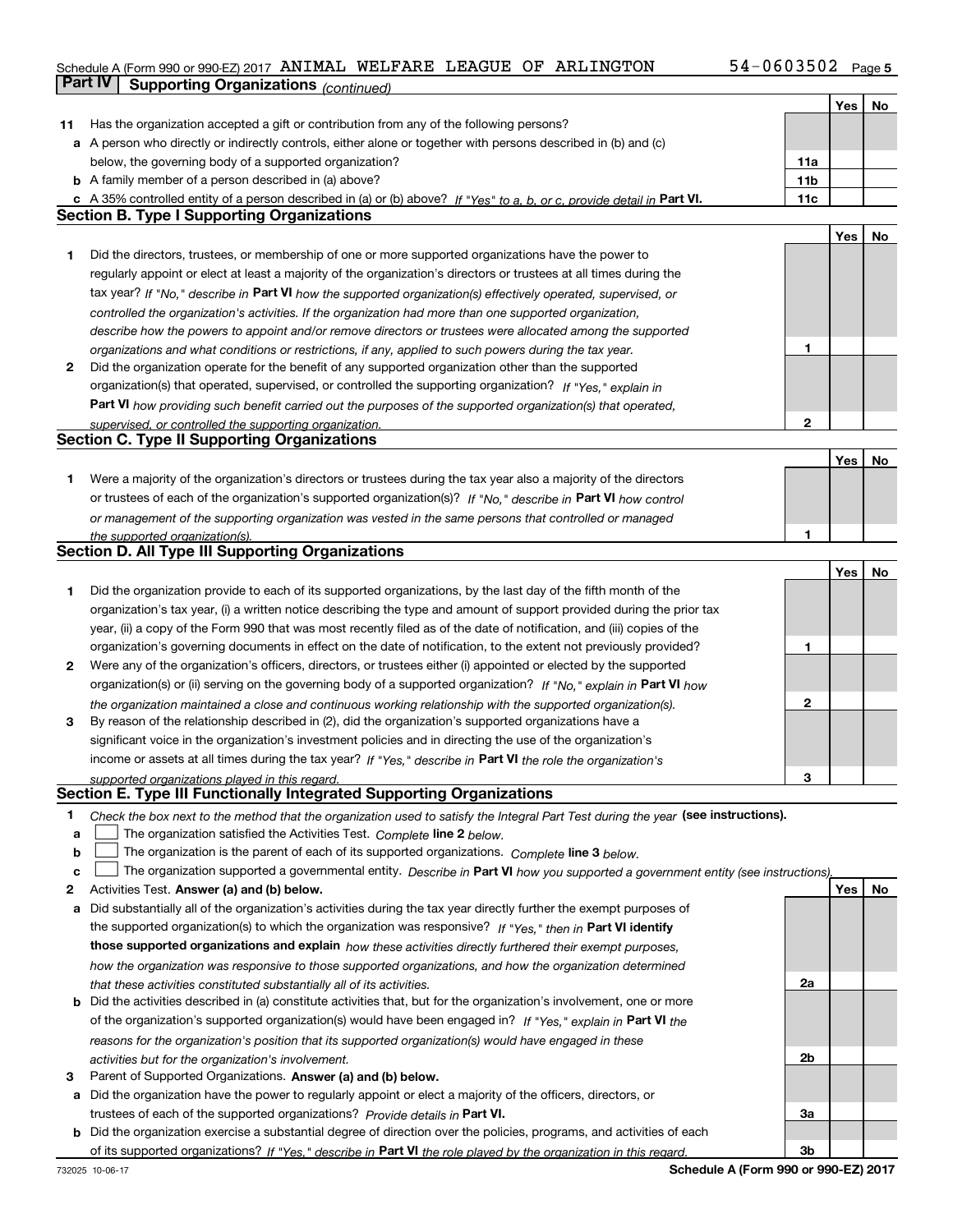### Schedule A (Form 990 or 990-EZ) 2017  $\,$  ANIMAL WELFARE LEAGUE OF  $\,$  ARLINGTON  $\,$   $\,$  54 $-$ 0603502  $\,$  Page **Part V Type III Non-Functionally Integrated 509(a)(3) Supporting Organizations**

| 1 Check here if the organization satisfied the Integral Part Test as a qualifying trust on Nov. 20, 1970 (explain in Part VI.) See instructions. All |  |
|------------------------------------------------------------------------------------------------------------------------------------------------------|--|
| other Type III non-functionally integrated supporting organizations must complete Sections A through E.                                              |  |

| Section A - Adjusted Net Income |                                                                              |                | (A) Prior Year | (B) Current Year<br>(optional) |
|---------------------------------|------------------------------------------------------------------------------|----------------|----------------|--------------------------------|
| 1.                              | Net short-term capital gain                                                  | 1              |                |                                |
| 2                               | Recoveries of prior-year distributions                                       | $\overline{2}$ |                |                                |
| 3                               | Other gross income (see instructions)                                        | 3              |                |                                |
| 4                               | Add lines 1 through 3                                                        | 4              |                |                                |
| 5                               | Depreciation and depletion                                                   | 5              |                |                                |
| 6                               | Portion of operating expenses paid or incurred for production or             |                |                |                                |
|                                 | collection of gross income or for management, conservation, or               |                |                |                                |
|                                 | maintenance of property held for production of income (see instructions)     | 6              |                |                                |
| 7                               | Other expenses (see instructions)                                            | $\overline{7}$ |                |                                |
| 8                               | Adjusted Net Income (subtract lines 5, 6, and 7 from line 4)                 | 8              |                |                                |
|                                 | <b>Section B - Minimum Asset Amount</b>                                      |                | (A) Prior Year | (B) Current Year<br>(optional) |
| 1                               | Aggregate fair market value of all non-exempt-use assets (see                |                |                |                                |
|                                 | instructions for short tax year or assets held for part of year):            |                |                |                                |
|                                 | <b>a</b> Average monthly value of securities                                 | 1a             |                |                                |
|                                 | <b>b</b> Average monthly cash balances                                       | 1b             |                |                                |
|                                 | c Fair market value of other non-exempt-use assets                           | 1c             |                |                                |
|                                 | <b>d</b> Total (add lines 1a, 1b, and 1c)                                    | 1d             |                |                                |
|                                 | e Discount claimed for blockage or other                                     |                |                |                                |
|                                 | factors (explain in detail in Part VI):                                      |                |                |                                |
| 2                               | Acquisition indebtedness applicable to non-exempt-use assets                 | $\mathbf{2}$   |                |                                |
| 3                               | Subtract line 2 from line 1d                                                 | 3              |                |                                |
| 4                               | Cash deemed held for exempt use. Enter 1-1/2% of line 3 (for greater amount, |                |                |                                |
|                                 | see instructions)                                                            | 4              |                |                                |
| 5                               | Net value of non-exempt-use assets (subtract line 4 from line 3)             | 5              |                |                                |
| 6                               | Multiply line 5 by .035                                                      | 6              |                |                                |
| 7                               | Recoveries of prior-year distributions                                       | $\overline{7}$ |                |                                |
| 8                               | Minimum Asset Amount (add line 7 to line 6)                                  | 8              |                |                                |
|                                 | <b>Section C - Distributable Amount</b>                                      |                |                | <b>Current Year</b>            |
| $\mathbf{1}$                    | Adjusted net income for prior year (from Section A, line 8, Column A)        | 1              |                |                                |
| 2                               | Enter 85% of line 1                                                          | $\mathbf{2}$   |                |                                |
| 3                               | Minimum asset amount for prior year (from Section B, line 8, Column A)       | 3              |                |                                |
| 4                               | Enter greater of line 2 or line 3                                            | 4              |                |                                |
| 5                               | Income tax imposed in prior year                                             | 5              |                |                                |
| 6                               | <b>Distributable Amount.</b> Subtract line 5 from line 4, unless subject to  |                |                |                                |
|                                 | emergency temporary reduction (see instructions)                             | 6              |                |                                |

**7**Check here if the current year is the organization's first as a non-functionally integrated Type III supporting organization (see instructions).

**Schedule A (Form 990 or 990-EZ) 2017**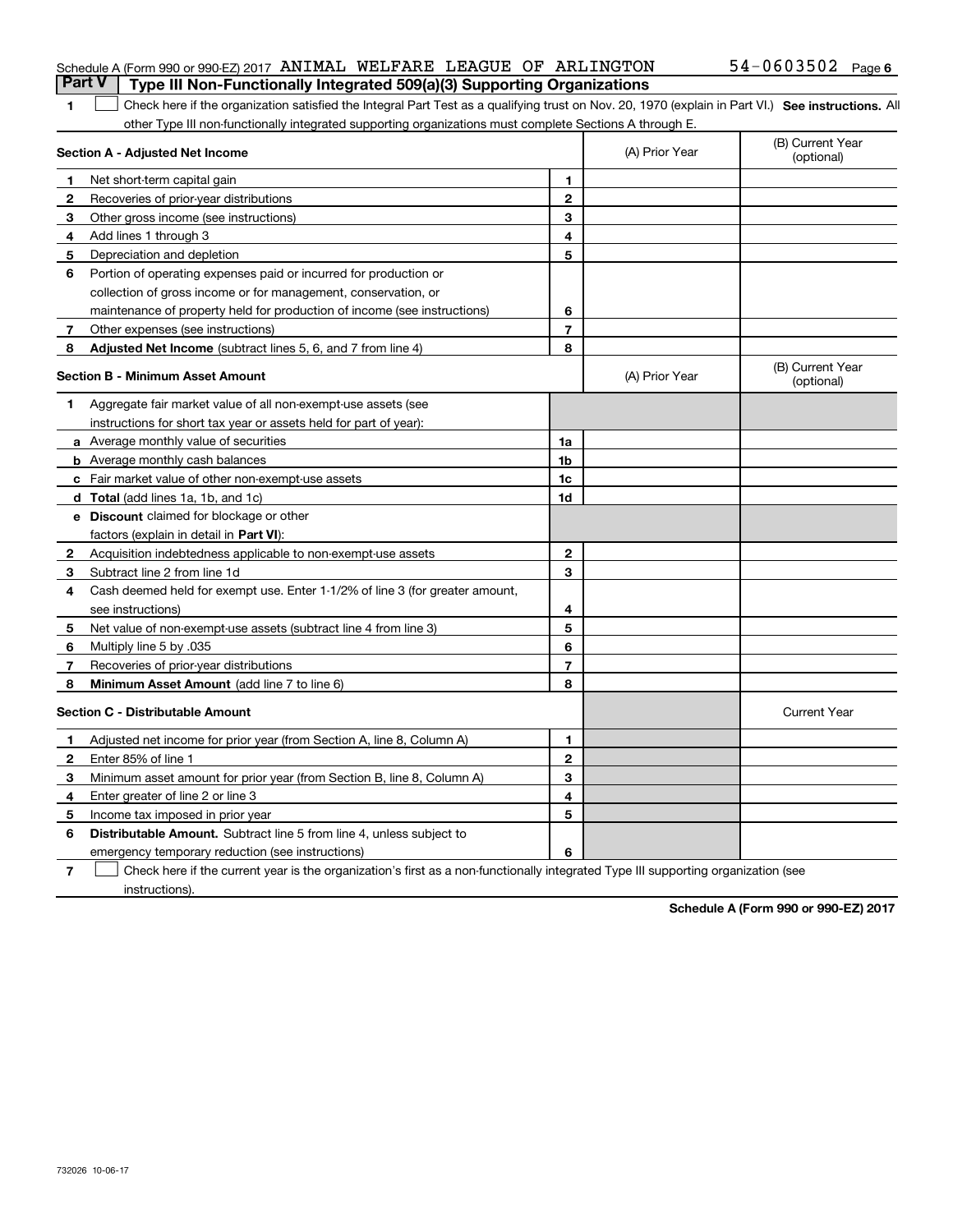#### Schedule A (Form 990 or 990-EZ) 2017 AN IMAL WELFARE LEAGUE OF ARLINGTON 54-U6U35UZ Page ANIMAL WELFARE LEAGUE OF ARLINGTON 54-0603502

| <b>Part V</b> | Type III Non-Functionally Integrated 509(a)(3) Supporting Organizations                    |                             | (continued)                           |                                                |  |  |  |
|---------------|--------------------------------------------------------------------------------------------|-----------------------------|---------------------------------------|------------------------------------------------|--|--|--|
|               | <b>Section D - Distributions</b>                                                           |                             |                                       | <b>Current Year</b>                            |  |  |  |
| 1             | Amounts paid to supported organizations to accomplish exempt purposes                      |                             |                                       |                                                |  |  |  |
| 2             | Amounts paid to perform activity that directly furthers exempt purposes of supported       |                             |                                       |                                                |  |  |  |
|               | organizations, in excess of income from activity                                           |                             |                                       |                                                |  |  |  |
| з             | Administrative expenses paid to accomplish exempt purposes of supported organizations      |                             |                                       |                                                |  |  |  |
| 4             | Amounts paid to acquire exempt-use assets                                                  |                             |                                       |                                                |  |  |  |
| 5             | Qualified set-aside amounts (prior IRS approval required)                                  |                             |                                       |                                                |  |  |  |
| 6             | Other distributions (describe in Part VI). See instructions.                               |                             |                                       |                                                |  |  |  |
| 7             | Total annual distributions. Add lines 1 through 6.                                         |                             |                                       |                                                |  |  |  |
| 8             | Distributions to attentive supported organizations to which the organization is responsive |                             |                                       |                                                |  |  |  |
|               | (provide details in Part VI). See instructions.                                            |                             |                                       |                                                |  |  |  |
| 9             | Distributable amount for 2017 from Section C, line 6                                       |                             |                                       |                                                |  |  |  |
| 10            | Line 8 amount divided by line 9 amount                                                     |                             |                                       |                                                |  |  |  |
|               |                                                                                            | (i)                         | (ii)                                  | (iii)                                          |  |  |  |
|               | <b>Section E - Distribution Allocations (see instructions)</b>                             | <b>Excess Distributions</b> | <b>Underdistributions</b><br>Pre-2017 | <b>Distributable</b><br><b>Amount for 2017</b> |  |  |  |
| 1             | Distributable amount for 2017 from Section C, line 6                                       |                             |                                       |                                                |  |  |  |
| 2             | Underdistributions, if any, for years prior to 2017 (reason-                               |                             |                                       |                                                |  |  |  |
|               | able cause required- explain in Part VI). See instructions.                                |                             |                                       |                                                |  |  |  |
| 3             | Excess distributions carryover, if any, to 2017                                            |                             |                                       |                                                |  |  |  |
| а             |                                                                                            |                             |                                       |                                                |  |  |  |
|               | <b>b</b> From 2013                                                                         |                             |                                       |                                                |  |  |  |
|               | $c$ From 2014                                                                              |                             |                                       |                                                |  |  |  |
|               | d From 2015                                                                                |                             |                                       |                                                |  |  |  |
|               | e From 2016                                                                                |                             |                                       |                                                |  |  |  |
|               | Total of lines 3a through e                                                                |                             |                                       |                                                |  |  |  |
|               | <b>g</b> Applied to underdistributions of prior years                                      |                             |                                       |                                                |  |  |  |
|               | <b>h</b> Applied to 2017 distributable amount                                              |                             |                                       |                                                |  |  |  |
|               | Carryover from 2012 not applied (see instructions)                                         |                             |                                       |                                                |  |  |  |
|               | Remainder. Subtract lines 3g, 3h, and 3i from 3f.                                          |                             |                                       |                                                |  |  |  |
| 4             | Distributions for 2017 from Section D,                                                     |                             |                                       |                                                |  |  |  |
|               | line $7:$                                                                                  |                             |                                       |                                                |  |  |  |
|               | <b>a</b> Applied to underdistributions of prior years                                      |                             |                                       |                                                |  |  |  |
|               | <b>b</b> Applied to 2017 distributable amount                                              |                             |                                       |                                                |  |  |  |
| с             | Remainder. Subtract lines 4a and 4b from 4.                                                |                             |                                       |                                                |  |  |  |
| 5             | Remaining underdistributions for years prior to 2017, if                                   |                             |                                       |                                                |  |  |  |
|               | any. Subtract lines 3g and 4a from line 2. For result greater                              |                             |                                       |                                                |  |  |  |
|               | than zero, explain in Part VI. See instructions.                                           |                             |                                       |                                                |  |  |  |
| 6             | Remaining underdistributions for 2017. Subtract lines 3h                                   |                             |                                       |                                                |  |  |  |
|               | and 4b from line 1. For result greater than zero, explain in                               |                             |                                       |                                                |  |  |  |
|               | Part VI. See instructions.                                                                 |                             |                                       |                                                |  |  |  |
| 7             | Excess distributions carryover to 2018. Add lines 3j                                       |                             |                                       |                                                |  |  |  |
|               | and 4c.                                                                                    |                             |                                       |                                                |  |  |  |
| 8             | Breakdown of line 7:                                                                       |                             |                                       |                                                |  |  |  |
|               | a Excess from 2013                                                                         |                             |                                       |                                                |  |  |  |
|               | <b>b</b> Excess from 2014                                                                  |                             |                                       |                                                |  |  |  |
|               | c Excess from 2015                                                                         |                             |                                       |                                                |  |  |  |
|               | d Excess from 2016                                                                         |                             |                                       |                                                |  |  |  |
|               |                                                                                            |                             |                                       |                                                |  |  |  |
|               | e Excess from 2017                                                                         |                             |                                       |                                                |  |  |  |

**Schedule A (Form 990 or 990-EZ) 2017**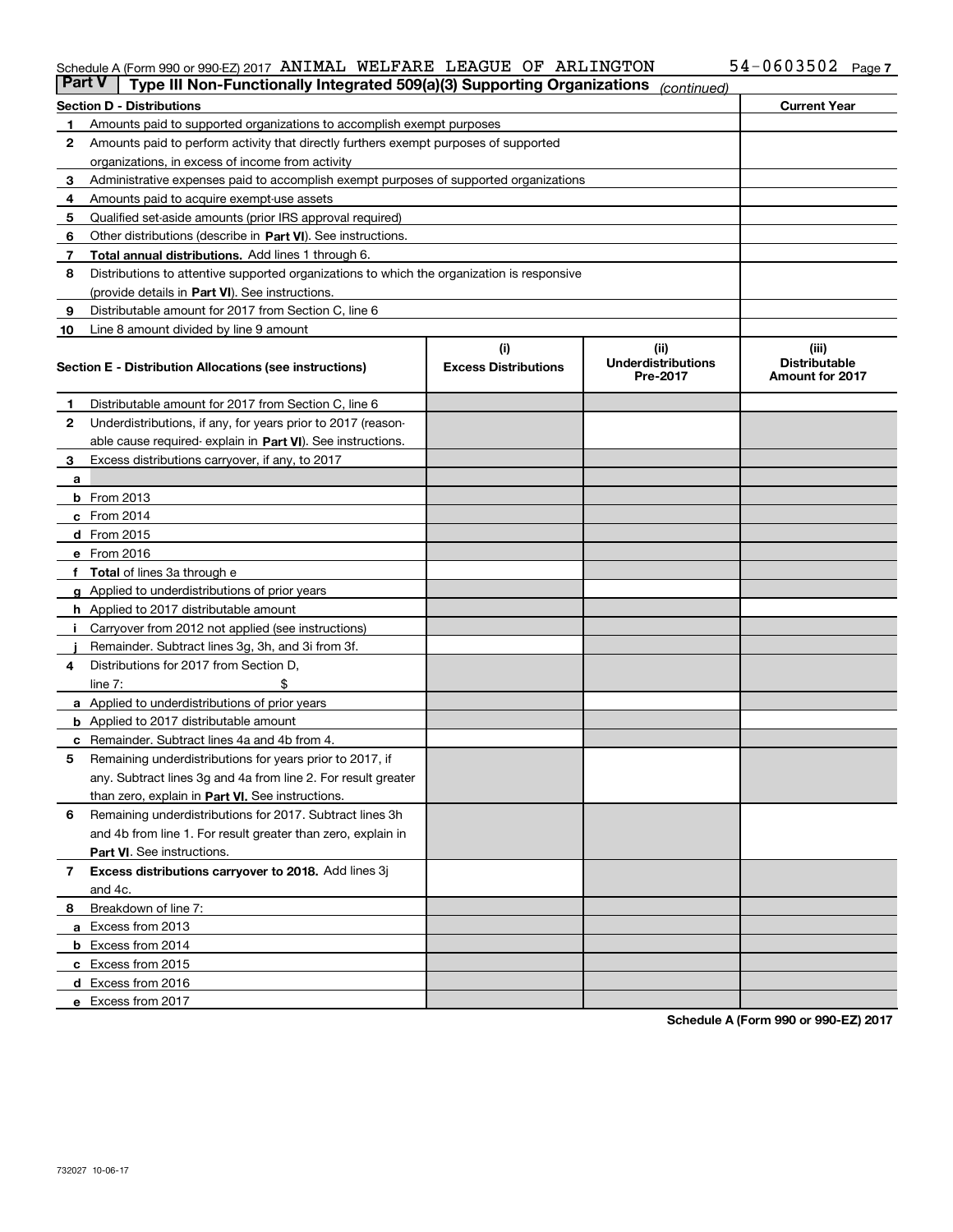|                | Schedule A (Form 990 or 990-EZ) 2017 ANIMAL WELFARE LEAGUE OF ARLINGTON                                                                                |  |  | 54-0603502 Page 8                                                                                                                                                                                                                                                                                                                                                                                                                 |  |
|----------------|--------------------------------------------------------------------------------------------------------------------------------------------------------|--|--|-----------------------------------------------------------------------------------------------------------------------------------------------------------------------------------------------------------------------------------------------------------------------------------------------------------------------------------------------------------------------------------------------------------------------------------|--|
| <b>Part VI</b> | Section D, lines 5, 6, and 8; and Part V, Section E, lines 2, 5, and 6. Also complete this part for any additional information.<br>(See instructions.) |  |  | Supplemental Information. Provide the explanations required by Part II, line 10; Part II, line 17a or 17b; Part III, line 12;<br>Part IV, Section A, lines 1, 2, 3b, 3c, 4b, 4c, 5a, 6, 9a, 9b, 9c, 11a, 11b, and 11c; Part IV, Section B, lines 1 and 2; Part IV, Section C,<br>line 1; Part IV, Section D, lines 2 and 3; Part IV, Section E, lines 1c, 2a, 2b, 3a, and 3b; Part V, line 1; Part V, Section B, line 1e; Part V, |  |
|                |                                                                                                                                                        |  |  |                                                                                                                                                                                                                                                                                                                                                                                                                                   |  |
|                |                                                                                                                                                        |  |  |                                                                                                                                                                                                                                                                                                                                                                                                                                   |  |
|                |                                                                                                                                                        |  |  |                                                                                                                                                                                                                                                                                                                                                                                                                                   |  |
|                |                                                                                                                                                        |  |  |                                                                                                                                                                                                                                                                                                                                                                                                                                   |  |
|                |                                                                                                                                                        |  |  |                                                                                                                                                                                                                                                                                                                                                                                                                                   |  |
|                |                                                                                                                                                        |  |  |                                                                                                                                                                                                                                                                                                                                                                                                                                   |  |
|                |                                                                                                                                                        |  |  |                                                                                                                                                                                                                                                                                                                                                                                                                                   |  |
|                |                                                                                                                                                        |  |  |                                                                                                                                                                                                                                                                                                                                                                                                                                   |  |
|                |                                                                                                                                                        |  |  |                                                                                                                                                                                                                                                                                                                                                                                                                                   |  |
|                |                                                                                                                                                        |  |  |                                                                                                                                                                                                                                                                                                                                                                                                                                   |  |
|                |                                                                                                                                                        |  |  |                                                                                                                                                                                                                                                                                                                                                                                                                                   |  |
|                |                                                                                                                                                        |  |  |                                                                                                                                                                                                                                                                                                                                                                                                                                   |  |
|                |                                                                                                                                                        |  |  |                                                                                                                                                                                                                                                                                                                                                                                                                                   |  |
|                |                                                                                                                                                        |  |  |                                                                                                                                                                                                                                                                                                                                                                                                                                   |  |
|                |                                                                                                                                                        |  |  |                                                                                                                                                                                                                                                                                                                                                                                                                                   |  |
|                |                                                                                                                                                        |  |  |                                                                                                                                                                                                                                                                                                                                                                                                                                   |  |
|                |                                                                                                                                                        |  |  |                                                                                                                                                                                                                                                                                                                                                                                                                                   |  |
|                |                                                                                                                                                        |  |  |                                                                                                                                                                                                                                                                                                                                                                                                                                   |  |
|                |                                                                                                                                                        |  |  |                                                                                                                                                                                                                                                                                                                                                                                                                                   |  |
|                |                                                                                                                                                        |  |  |                                                                                                                                                                                                                                                                                                                                                                                                                                   |  |
|                |                                                                                                                                                        |  |  |                                                                                                                                                                                                                                                                                                                                                                                                                                   |  |
|                |                                                                                                                                                        |  |  |                                                                                                                                                                                                                                                                                                                                                                                                                                   |  |
|                |                                                                                                                                                        |  |  |                                                                                                                                                                                                                                                                                                                                                                                                                                   |  |
|                |                                                                                                                                                        |  |  |                                                                                                                                                                                                                                                                                                                                                                                                                                   |  |
|                |                                                                                                                                                        |  |  |                                                                                                                                                                                                                                                                                                                                                                                                                                   |  |
|                |                                                                                                                                                        |  |  |                                                                                                                                                                                                                                                                                                                                                                                                                                   |  |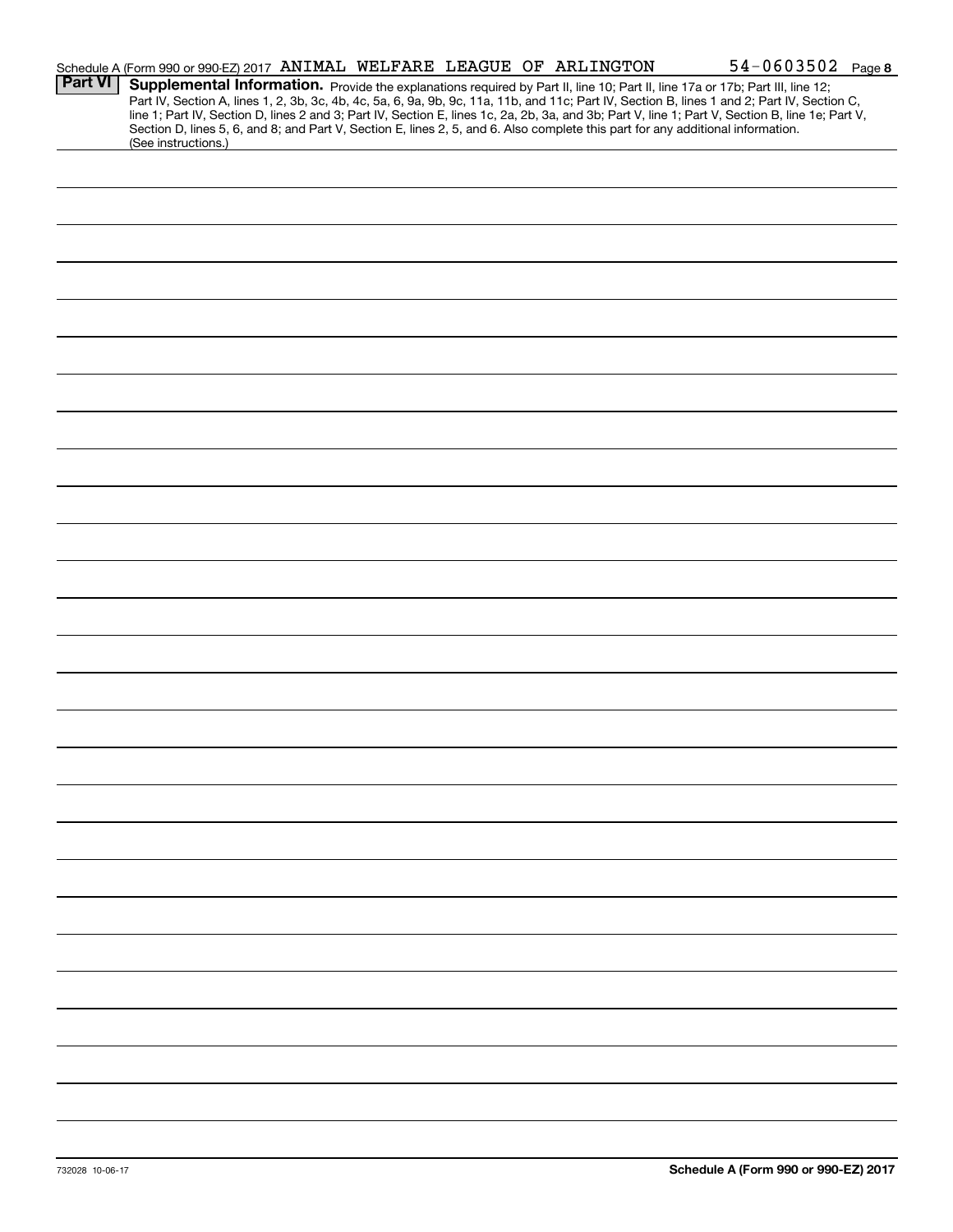Department of the Treasury Internal Revenue Service **(Form 990, 990-EZ, or 990-PF)**

### \*\* PUBLIC DISCLOSURE COPY \*\*

### **Schedule B Schedule of Contributors**

**| Attach to Form 990, Form 990-EZ, or Form 990-PF. | Go to www.irs.gov/Form990 for the latest information.** OMB No. 1545-0047

**2017**

**Name of the organization Employer identification number**

|                                       | ANIMAL WELFARE LEAGUE OF ARLINGTON                                          | 54-0603502 |
|---------------------------------------|-----------------------------------------------------------------------------|------------|
| <b>Organization type (check one):</b> |                                                                             |            |
| Filers of:                            | Section:                                                                    |            |
| Form 990 or 990-EZ                    | $\lfloor x \rfloor$ 501(c)( 3) (enter number) organization                  |            |
|                                       | $4947(a)(1)$ nonexempt charitable trust not treated as a private foundation |            |
|                                       | 527 political organization                                                  |            |
| Form 990-PF                           | 501(c)(3) exempt private foundation                                         |            |
|                                       | 4947(a)(1) nonexempt charitable trust treated as a private foundation       |            |
|                                       | 501(c)(3) taxable private foundation                                        |            |
|                                       |                                                                             |            |

Check if your organization is covered by the **General Rule** or a **Special Rule. Note:**  Only a section 501(c)(7), (8), or (10) organization can check boxes for both the General Rule and a Special Rule. See instructions.

#### **General Rule**

 $\mathcal{L}^{\text{max}}$ 

For an organization filing Form 990, 990-EZ, or 990-PF that received, during the year, contributions totaling \$5,000 or more (in money or property) from any one contributor. Complete Parts I and II. See instructions for determining a contributor's total contributions.

#### **Special Rules**

 $\mathcal{L}^{\text{max}}$ 

any one contributor, during the year, total contributions of the greater of  $\,$  (1) \$5,000; or **(2)** 2% of the amount on (i) Form 990, Part VIII, line 1h;  $\boxed{\textbf{X}}$  For an organization described in section 501(c)(3) filing Form 990 or 990-EZ that met the 33 1/3% support test of the regulations under sections 509(a)(1) and 170(b)(1)(A)(vi), that checked Schedule A (Form 990 or 990-EZ), Part II, line 13, 16a, or 16b, and that received from or (ii) Form 990-EZ, line 1. Complete Parts I and II.

year, total contributions of more than \$1,000 *exclusively* for religious, charitable, scientific, literary, or educational purposes, or for For an organization described in section 501(c)(7), (8), or (10) filing Form 990 or 990-EZ that received from any one contributor, during the the prevention of cruelty to children or animals. Complete Parts I, II, and III.  $\mathcal{L}^{\text{max}}$ 

purpose. Don't complete any of the parts unless the **General Rule** applies to this organization because it received *nonexclusively* year, contributions <sub>exclusively</sub> for religious, charitable, etc., purposes, but no such contributions totaled more than \$1,000. If this box is checked, enter here the total contributions that were received during the year for an  $\;$ exclusively religious, charitable, etc., For an organization described in section 501(c)(7), (8), or (10) filing Form 990 or 990-EZ that received from any one contributor, during the religious, charitable, etc., contributions totaling \$5,000 or more during the year  $\Box$ — $\Box$   $\Box$ 

**Caution:**  An organization that isn't covered by the General Rule and/or the Special Rules doesn't file Schedule B (Form 990, 990-EZ, or 990-PF),  **must** but it answer "No" on Part IV, line 2, of its Form 990; or check the box on line H of its Form 990-EZ or on its Form 990-PF, Part I, line 2, to certify that it doesn't meet the filing requirements of Schedule B (Form 990, 990-EZ, or 990-PF).

**Schedule B (Form 990, 990-EZ, or 990-PF) (2017) For Paperwork Reduction Act Notice, see the instructions for Form 990, 990-EZ, or 990-PF.** LHA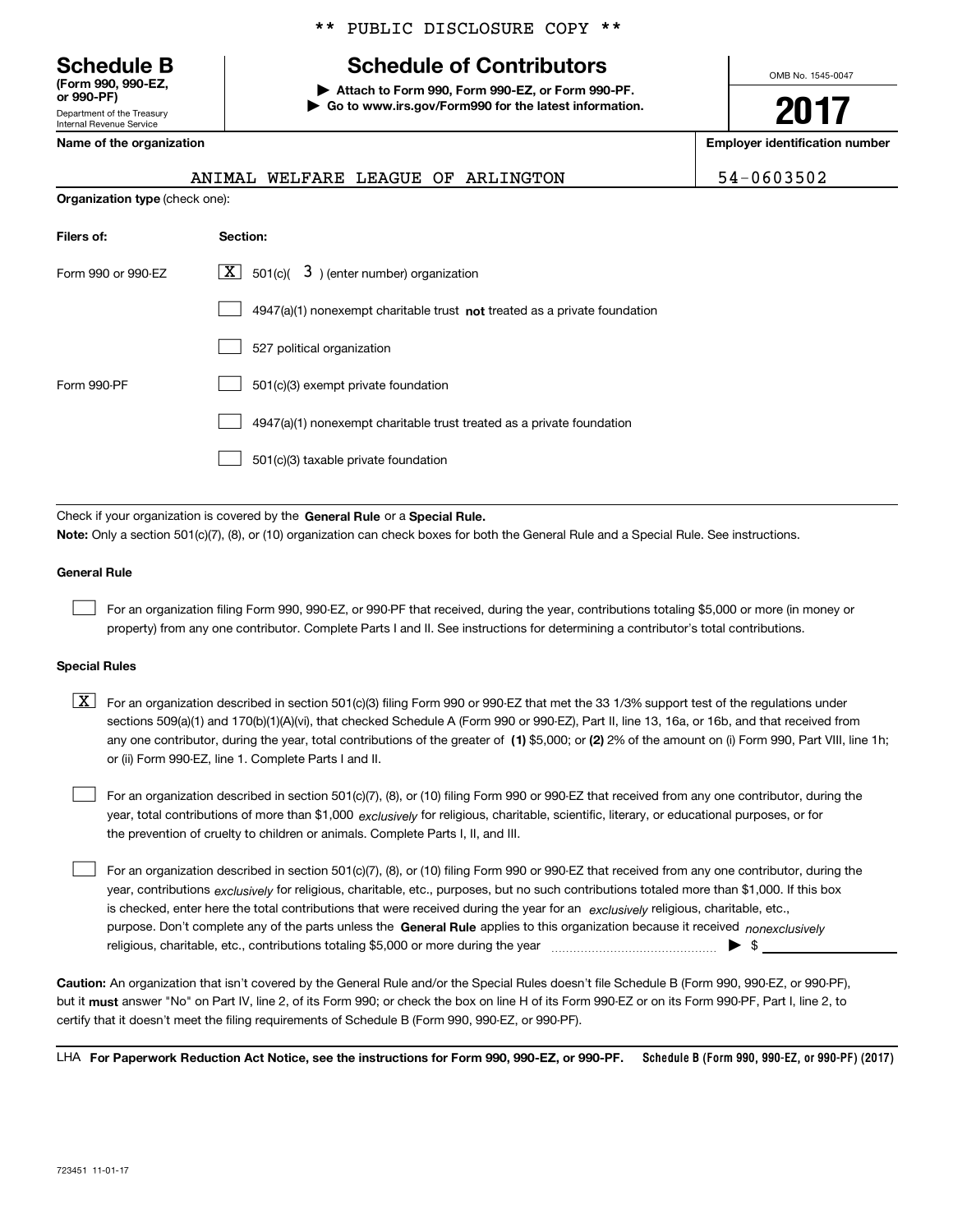**Name of organization Employer identification number**

### ANIMAL WELFARE LEAGUE OF ARLINGTON 54-0603502

(schedule B (Form 990, 990-EZ, or 990-PF) (2017)<br> **2 ame of organization**<br> **2 ATIME INTIME INTIME INTIME INTIME OF ARLINGTON 54-0603502**<br> **2 Part I Contributors** (see instructions). Use duplicate copies of Part I if addi

| (a)<br>No. | (b)<br>Name, address, and ZIP + 4 | (c)<br><b>Total contributions</b> | (d)<br>Type of contribution                                                           |
|------------|-----------------------------------|-----------------------------------|---------------------------------------------------------------------------------------|
| 1          |                                   | 68,663.<br>\$                     | X<br>Person<br>Payroll<br>Noncash<br>(Complete Part II for<br>noncash contributions.) |
| (a)<br>No. | (b)<br>Name, address, and ZIP + 4 | (c)<br><b>Total contributions</b> | (d)<br>Type of contribution                                                           |
| 2          |                                   | 74,648.<br>$\,$                   | х<br>Person<br>Payroll<br>Noncash<br>(Complete Part II for<br>noncash contributions.) |
| (a)<br>No. | (b)<br>Name, address, and ZIP + 4 | (c)<br><b>Total contributions</b> | (d)<br>Type of contribution                                                           |
| 3          |                                   | 600,000.<br>$\$$                  | x<br>Person<br>Payroll<br>Noncash<br>(Complete Part II for<br>noncash contributions.) |
| (a)<br>No. | (b)<br>Name, address, and ZIP + 4 | (c)<br><b>Total contributions</b> | (d)<br>Type of contribution                                                           |
|            |                                   | \$                                | Person<br>Payroll<br>Noncash<br>(Complete Part II for<br>noncash contributions.)      |
| (a)<br>No. | (b)<br>Name, address, and ZIP + 4 | (c)<br><b>Total contributions</b> | (d)<br>Type of contribution                                                           |
|            |                                   | \$                                | Person<br>Payroll<br>Noncash<br>(Complete Part II for<br>noncash contributions.)      |
| (a)<br>No. | (b)<br>Name, address, and ZIP + 4 | (c)<br><b>Total contributions</b> | (d)<br>Type of contribution                                                           |
|            |                                   | \$                                | Person<br>Payroll<br>Noncash<br>(Complete Part II for<br>noncash contributions.)      |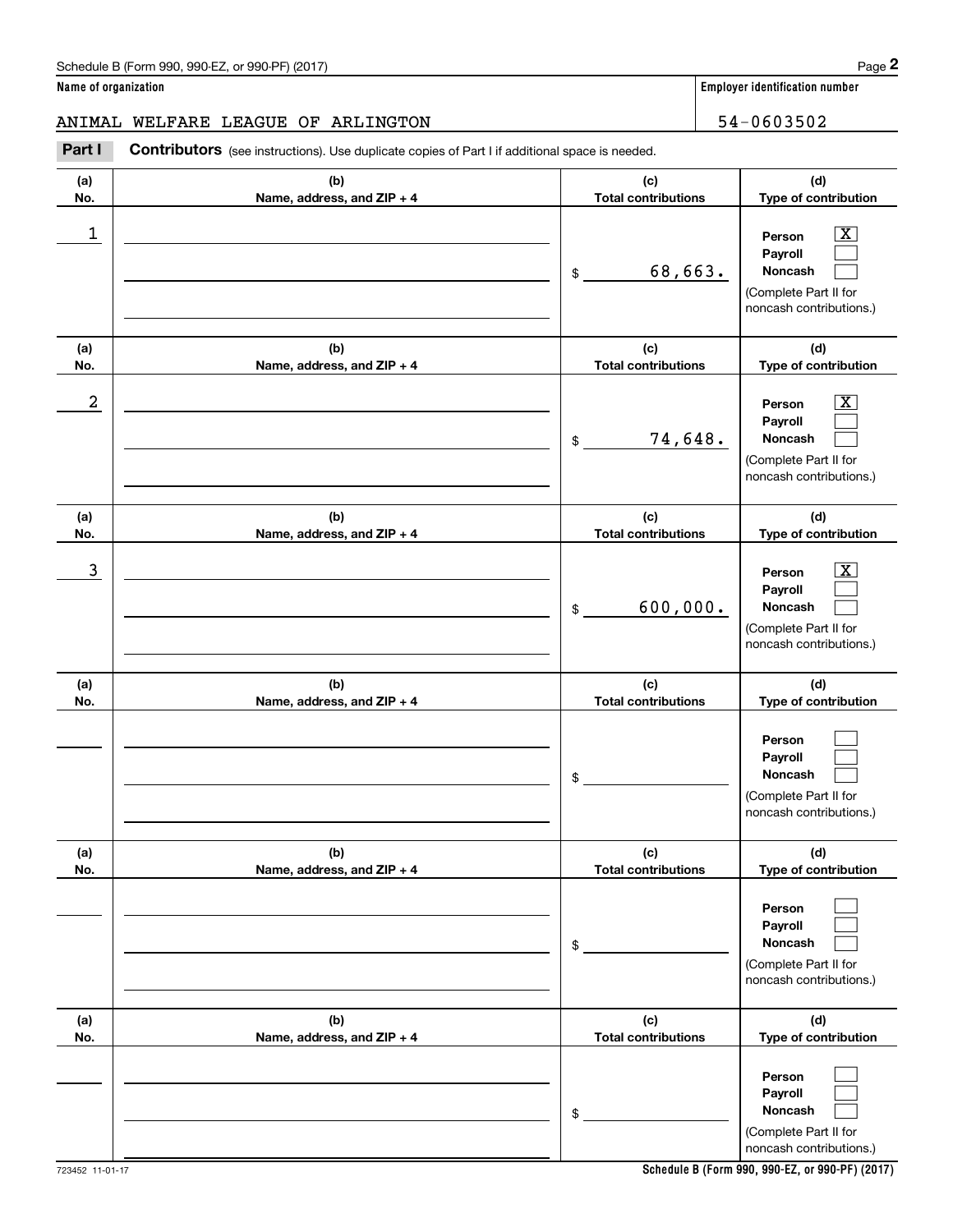**Name of organization Employer identification number**

ANIMAL WELFARE LEAGUE OF ARLINGTON 54-0603502

(see instructions). Use duplicate copies of Part II if additional space is needed.<br>**3Part II Noncash Property** (see instructions). Use duplicate copies of Part II if additional space is needed.<br>**3Part II Noncash Proper** 

| (a)<br>No.<br>from<br>Part I | (b)<br>Description of noncash property given | (c)<br>FMV (or estimate)<br>(See instructions.) | (d)<br>Date received |
|------------------------------|----------------------------------------------|-------------------------------------------------|----------------------|
|                              |                                              |                                                 |                      |
|                              |                                              | $\frac{1}{2}$                                   |                      |
| (a)<br>No.<br>from<br>Part I | (b)<br>Description of noncash property given | (c)<br>FMV (or estimate)<br>(See instructions.) | (d)<br>Date received |
|                              |                                              |                                                 |                      |
|                              |                                              | $\frac{1}{2}$                                   |                      |
| (a)<br>No.<br>from<br>Part I | (b)<br>Description of noncash property given | (c)<br>FMV (or estimate)<br>(See instructions.) | (d)<br>Date received |
|                              |                                              |                                                 |                      |
|                              |                                              | $\frac{1}{2}$                                   |                      |
| (a)<br>No.<br>from<br>Part I | (b)<br>Description of noncash property given | (c)<br>FMV (or estimate)<br>(See instructions.) | (d)<br>Date received |
|                              |                                              |                                                 |                      |
|                              |                                              | \$                                              |                      |
| (a)<br>No.<br>from<br>Part I | (b)<br>Description of noncash property given | (c)<br>FMV (or estimate)<br>(See instructions.) | (d)<br>Date received |
|                              |                                              |                                                 |                      |
|                              |                                              | \$                                              |                      |
| (a)<br>No.<br>from<br>Part I | (b)<br>Description of noncash property given | (c)<br>FMV (or estimate)<br>(See instructions.) | (d)<br>Date received |
|                              |                                              |                                                 |                      |
|                              |                                              | \$                                              |                      |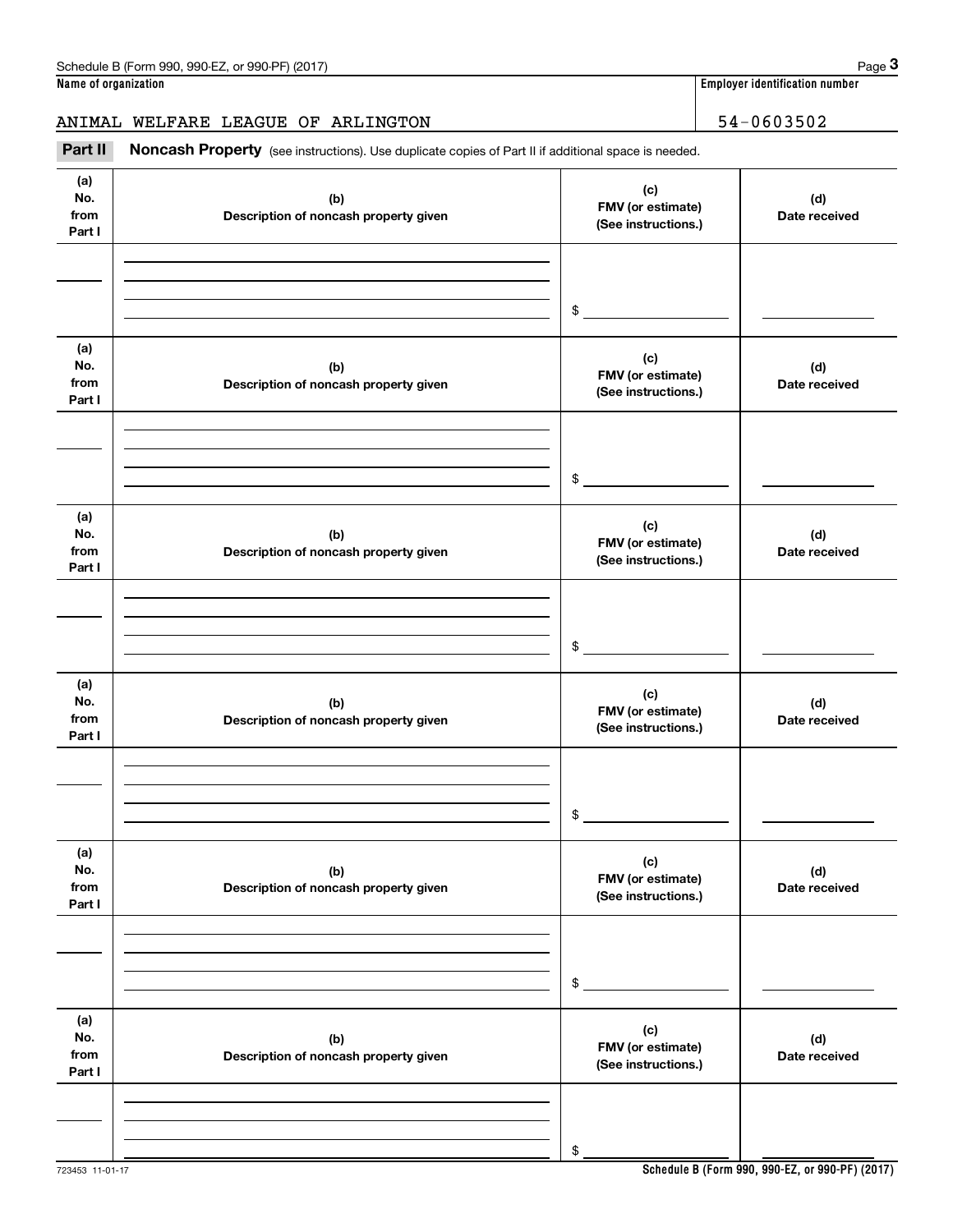|                      | Schedule B (Form 990, 990-EZ, or 990-PF) (2017)                                                                                                                                   |                      | Page 4                                                                                                                                                |  |  |  |
|----------------------|-----------------------------------------------------------------------------------------------------------------------------------------------------------------------------------|----------------------|-------------------------------------------------------------------------------------------------------------------------------------------------------|--|--|--|
| Name of organization |                                                                                                                                                                                   |                      | <b>Employer identification number</b>                                                                                                                 |  |  |  |
| ANIMAL               | WELFARE LEAGUE OF ARLINGTON                                                                                                                                                       |                      | 54-0603502                                                                                                                                            |  |  |  |
| Part III             | the year from any one contributor. Complete columns (a) through (e) and the following line entry. For organizations                                                               |                      | Exclusively religious, charitable, etc., contributions to organizations described in section 501(c)(7), (8), or (10) that total more than \$1,000 for |  |  |  |
|                      | completing Part III, enter the total of exclusively religious, charitable, etc., contributions of \$1,000 or less for the year. (Enter this info. once.) $\blacktriangleright$ \$ |                      |                                                                                                                                                       |  |  |  |
| (a) No.              | Use duplicate copies of Part III if additional space is needed.                                                                                                                   |                      |                                                                                                                                                       |  |  |  |
| from<br>Part I       | (b) Purpose of gift                                                                                                                                                               | (c) Use of gift      | (d) Description of how gift is held                                                                                                                   |  |  |  |
|                      |                                                                                                                                                                                   |                      |                                                                                                                                                       |  |  |  |
|                      |                                                                                                                                                                                   |                      |                                                                                                                                                       |  |  |  |
|                      |                                                                                                                                                                                   |                      |                                                                                                                                                       |  |  |  |
|                      |                                                                                                                                                                                   | (e) Transfer of gift |                                                                                                                                                       |  |  |  |
|                      | Transferee's name, address, and $ZIP + 4$                                                                                                                                         |                      | Relationship of transferor to transferee                                                                                                              |  |  |  |
|                      |                                                                                                                                                                                   |                      |                                                                                                                                                       |  |  |  |
|                      |                                                                                                                                                                                   |                      |                                                                                                                                                       |  |  |  |
|                      |                                                                                                                                                                                   |                      |                                                                                                                                                       |  |  |  |
| (a) No.<br>from      | (b) Purpose of gift                                                                                                                                                               | (c) Use of gift      | (d) Description of how gift is held                                                                                                                   |  |  |  |
| Part I               |                                                                                                                                                                                   |                      |                                                                                                                                                       |  |  |  |
|                      |                                                                                                                                                                                   |                      |                                                                                                                                                       |  |  |  |
|                      |                                                                                                                                                                                   |                      |                                                                                                                                                       |  |  |  |
|                      | (e) Transfer of gift                                                                                                                                                              |                      |                                                                                                                                                       |  |  |  |
|                      |                                                                                                                                                                                   |                      |                                                                                                                                                       |  |  |  |
|                      | Transferee's name, address, and $ZIP + 4$                                                                                                                                         |                      | Relationship of transferor to transferee                                                                                                              |  |  |  |
|                      |                                                                                                                                                                                   |                      |                                                                                                                                                       |  |  |  |
|                      |                                                                                                                                                                                   |                      |                                                                                                                                                       |  |  |  |
| (a) No.              |                                                                                                                                                                                   |                      |                                                                                                                                                       |  |  |  |
| from<br>Part I       | (b) Purpose of gift                                                                                                                                                               | (c) Use of gift      | (d) Description of how gift is held                                                                                                                   |  |  |  |
|                      |                                                                                                                                                                                   |                      |                                                                                                                                                       |  |  |  |
|                      |                                                                                                                                                                                   |                      |                                                                                                                                                       |  |  |  |
|                      |                                                                                                                                                                                   |                      |                                                                                                                                                       |  |  |  |
|                      |                                                                                                                                                                                   | (e) Transfer of gift |                                                                                                                                                       |  |  |  |
|                      | Transferee's name, address, and $ZIP + 4$                                                                                                                                         |                      | Relationship of transferor to transferee                                                                                                              |  |  |  |
|                      |                                                                                                                                                                                   |                      |                                                                                                                                                       |  |  |  |
|                      |                                                                                                                                                                                   |                      |                                                                                                                                                       |  |  |  |
|                      |                                                                                                                                                                                   |                      |                                                                                                                                                       |  |  |  |
| (a) No.<br>from      | (b) Purpose of gift                                                                                                                                                               | (c) Use of gift      | (d) Description of how gift is held                                                                                                                   |  |  |  |
| Part I               |                                                                                                                                                                                   |                      |                                                                                                                                                       |  |  |  |
|                      |                                                                                                                                                                                   |                      |                                                                                                                                                       |  |  |  |
|                      |                                                                                                                                                                                   |                      |                                                                                                                                                       |  |  |  |
|                      | (e) Transfer of gift                                                                                                                                                              |                      |                                                                                                                                                       |  |  |  |
|                      |                                                                                                                                                                                   |                      |                                                                                                                                                       |  |  |  |
|                      | Transferee's name, address, and $ZIP + 4$                                                                                                                                         |                      | Relationship of transferor to transferee                                                                                                              |  |  |  |
|                      |                                                                                                                                                                                   |                      |                                                                                                                                                       |  |  |  |
|                      |                                                                                                                                                                                   |                      |                                                                                                                                                       |  |  |  |
|                      |                                                                                                                                                                                   |                      |                                                                                                                                                       |  |  |  |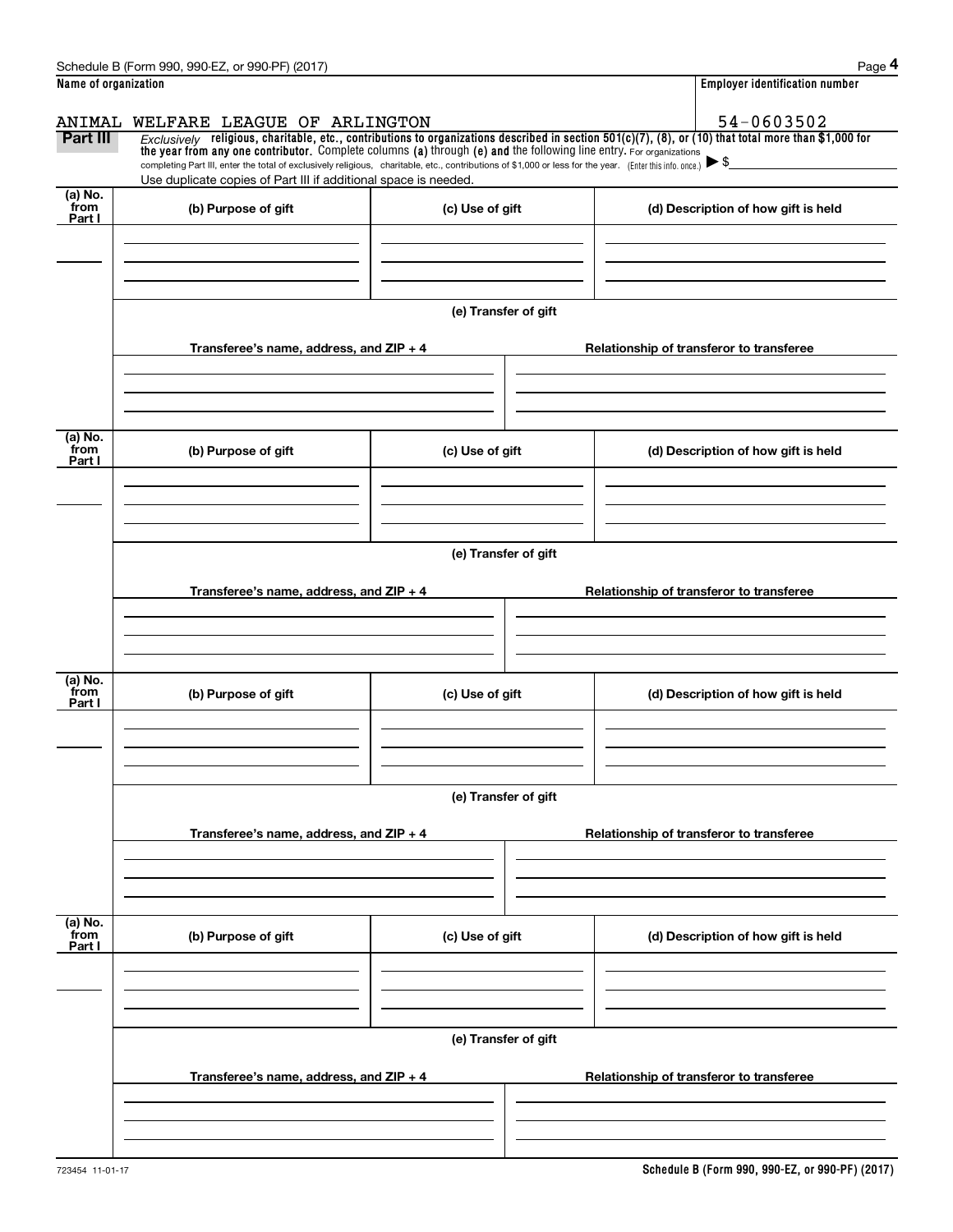| <b>SCHEDULE D</b> |  |
|-------------------|--|
|-------------------|--|

| (Form 990) |  |
|------------|--|
|------------|--|

### **Supplemental Financial Statements**

(Form 990)<br>
Pepartment of the Treasury<br>
Department of the Treasury<br>
Department of the Treasury<br>
Department of the Treasury<br> **Co to www.irs.gov/Form990 for instructions and the latest information.**<br> **Co to www.irs.gov/Form9** 



Department of the Treasury Internal Revenue Service

**Name of the organization Employer identification number**

ANIMAL WELFARE LEAGUE OF ARLINGTON 54-0603502

| Part I       | <b>Organizations Maintaining Donor Advised Funds or Other Similar Funds or Accounts.</b> Complete if the                                                  |                         |                                                    |
|--------------|-----------------------------------------------------------------------------------------------------------------------------------------------------------|-------------------------|----------------------------------------------------|
|              | organization answered "Yes" on Form 990, Part IV, line 6.                                                                                                 |                         |                                                    |
|              |                                                                                                                                                           | (a) Donor advised funds | (b) Funds and other accounts                       |
| 1.           |                                                                                                                                                           |                         |                                                    |
| 2            | Aggregate value of contributions to (during year)                                                                                                         |                         |                                                    |
| з            |                                                                                                                                                           |                         |                                                    |
| 4            |                                                                                                                                                           |                         |                                                    |
| 5            | Did the organization inform all donors and donor advisors in writing that the assets held in donor advised funds                                          |                         |                                                    |
|              |                                                                                                                                                           |                         | Yes<br>No                                          |
| 6            | Did the organization inform all grantees, donors, and donor advisors in writing that grant funds can be used only                                         |                         |                                                    |
|              | for charitable purposes and not for the benefit of the donor or donor advisor, or for any other purpose conferring                                        |                         |                                                    |
| Part II      | Conservation Easements. Complete if the organization answered "Yes" on Form 990, Part IV, line 7.                                                         |                         | Yes<br>No                                          |
| 1            | Purpose(s) of conservation easements held by the organization (check all that apply).                                                                     |                         |                                                    |
|              | Preservation of land for public use (e.g., recreation or education)                                                                                       |                         | Preservation of a historically important land area |
|              | Protection of natural habitat                                                                                                                             |                         | Preservation of a certified historic structure     |
|              | Preservation of open space                                                                                                                                |                         |                                                    |
| 2            | Complete lines 2a through 2d if the organization held a qualified conservation contribution in the form of a conservation easement on the last            |                         |                                                    |
|              | day of the tax year.                                                                                                                                      |                         | Held at the End of the Tax Year                    |
| а            | Total number of conservation easements                                                                                                                    |                         | 2a                                                 |
| b            | Total acreage restricted by conservation easements                                                                                                        |                         | 2b                                                 |
| c            |                                                                                                                                                           |                         | 2c                                                 |
| d            | Number of conservation easements included in (c) acquired after 7/25/06, and not on a historic structure                                                  |                         |                                                    |
|              |                                                                                                                                                           |                         | 2d                                                 |
| 3            | Number of conservation easements modified, transferred, released, extinguished, or terminated by the organization during the tax                          |                         |                                                    |
|              | $year \blacktriangleright$                                                                                                                                |                         |                                                    |
| 4            | Number of states where property subject to conservation easement is located $\blacktriangleright$                                                         |                         |                                                    |
| 5            | Does the organization have a written policy regarding the periodic monitoring, inspection, handling of                                                    |                         |                                                    |
|              | violations, and enforcement of the conservation easements it holds?                                                                                       |                         | Yes<br><b>No</b>                                   |
| 6            | Staff and volunteer hours devoted to monitoring, inspecting, handling of violations, and enforcing conservation easements during the year                 |                         |                                                    |
|              |                                                                                                                                                           |                         |                                                    |
| 7            | Amount of expenses incurred in monitoring, inspecting, handling of violations, and enforcing conservation easements during the year                       |                         |                                                    |
|              | $\blacktriangleright$ \$                                                                                                                                  |                         |                                                    |
| 8            | Does each conservation easement reported on line 2(d) above satisfy the requirements of section 170(h)(4)(B)(i)                                           |                         |                                                    |
|              |                                                                                                                                                           |                         | <b>No</b><br>Yes                                   |
| 9            | In Part XIII, describe how the organization reports conservation easements in its revenue and expense statement, and balance sheet, and                   |                         |                                                    |
|              | include, if applicable, the text of the footnote to the organization's financial statements that describes the organization's accounting for              |                         |                                                    |
|              | conservation easements.<br>Organizations Maintaining Collections of Art, Historical Treasures, or Other Similar Assets.<br>Part III                       |                         |                                                    |
|              | Complete if the organization answered "Yes" on Form 990, Part IV, line 8.                                                                                 |                         |                                                    |
|              | 1a If the organization elected, as permitted under SFAS 116 (ASC 958), not to report in its revenue statement and balance sheet works of art,             |                         |                                                    |
|              | historical treasures, or other similar assets held for public exhibition, education, or research in furtherance of public service, provide, in Part XIII, |                         |                                                    |
|              | the text of the footnote to its financial statements that describes these items.                                                                          |                         |                                                    |
| b            | If the organization elected, as permitted under SFAS 116 (ASC 958), to report in its revenue statement and balance sheet works of art, historical         |                         |                                                    |
|              | treasures, or other similar assets held for public exhibition, education, or research in furtherance of public service, provide the following amounts     |                         |                                                    |
|              | relating to these items:                                                                                                                                  |                         |                                                    |
|              |                                                                                                                                                           |                         | $\blacktriangleright$ \$                           |
|              | (ii) Assets included in Form 990, Part X                                                                                                                  |                         |                                                    |
| $\mathbf{2}$ | If the organization received or held works of art, historical treasures, or other similar assets for financial gain, provide                              |                         |                                                    |
|              | the following amounts required to be reported under SFAS 116 (ASC 958) relating to these items:                                                           |                         |                                                    |
| а            | Revenue included on Form 990, Part VIII, line 1 [1] [2000] [2000] [2000] [2000] [3000] [3000] [3000] [3000] [3000] [                                      |                         | $\triangleright$ \$                                |
|              |                                                                                                                                                           |                         | $\blacktriangleright$ \$                           |

**For Paperwork Reduction Act Notice, see the Instructions for Form 990. Schedule D (Form 990) 2017** LHA

732051 10-09-17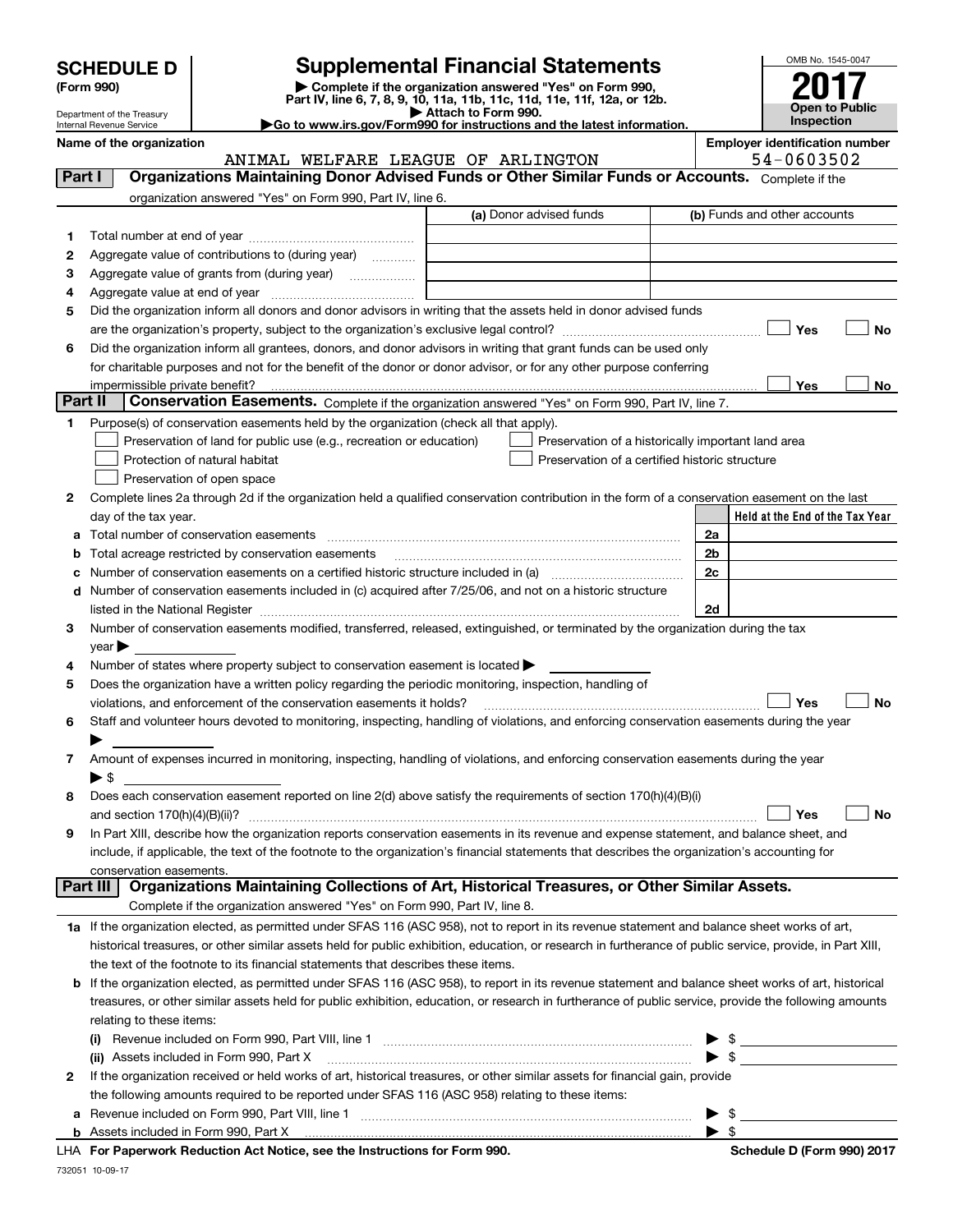|                | Schedule D (Form 990) 2017                                                                                                                                                                                                     | ANIMAL WELFARE LEAGUE OF ARLINGTON |   |                |                                                                                                                                                                                                                               |                 |                | $54 - 0603502$ Page 2                      |
|----------------|--------------------------------------------------------------------------------------------------------------------------------------------------------------------------------------------------------------------------------|------------------------------------|---|----------------|-------------------------------------------------------------------------------------------------------------------------------------------------------------------------------------------------------------------------------|-----------------|----------------|--------------------------------------------|
| Part III       | Organizations Maintaining Collections of Art, Historical Treasures, or Other Similar Assets (continued)                                                                                                                        |                                    |   |                |                                                                                                                                                                                                                               |                 |                |                                            |
| 3              | Using the organization's acquisition, accession, and other records, check any of the following that are a significant use of its collection items                                                                              |                                    |   |                |                                                                                                                                                                                                                               |                 |                |                                            |
|                | (check all that apply):                                                                                                                                                                                                        |                                    |   |                |                                                                                                                                                                                                                               |                 |                |                                            |
| a              | Public exhibition                                                                                                                                                                                                              |                                    |   |                | Loan or exchange programs                                                                                                                                                                                                     |                 |                |                                            |
| b              | Scholarly research                                                                                                                                                                                                             |                                    |   |                | Other and the contract of the contract of the contract of the contract of the contract of the contract of the contract of the contract of the contract of the contract of the contract of the contract of the contract of the |                 |                |                                            |
| c              | Preservation for future generations                                                                                                                                                                                            |                                    |   |                |                                                                                                                                                                                                                               |                 |                |                                            |
|                | Provide a description of the organization's collections and explain how they further the organization's exempt purpose in Part XIII.                                                                                           |                                    |   |                |                                                                                                                                                                                                                               |                 |                |                                            |
| 5              | During the year, did the organization solicit or receive donations of art, historical treasures, or other similar assets                                                                                                       |                                    |   |                |                                                                                                                                                                                                                               |                 |                |                                            |
|                | to be sold to raise funds rather than to be maintained as part of the organization's collection?                                                                                                                               |                                    |   |                |                                                                                                                                                                                                                               |                 | Yes            | No                                         |
|                | <b>Part IV</b><br>Escrow and Custodial Arrangements. Complete if the organization answered "Yes" on Form 990, Part IV, line 9, or                                                                                              |                                    |   |                |                                                                                                                                                                                                                               |                 |                |                                            |
|                | reported an amount on Form 990, Part X, line 21.                                                                                                                                                                               |                                    |   |                |                                                                                                                                                                                                                               |                 |                |                                            |
|                | 1a Is the organization an agent, trustee, custodian or other intermediary for contributions or other assets not included                                                                                                       |                                    |   |                |                                                                                                                                                                                                                               |                 |                |                                            |
|                |                                                                                                                                                                                                                                |                                    |   |                |                                                                                                                                                                                                                               |                 | Yes            | No                                         |
|                | b If "Yes," explain the arrangement in Part XIII and complete the following table:                                                                                                                                             |                                    |   |                |                                                                                                                                                                                                                               |                 |                |                                            |
|                |                                                                                                                                                                                                                                |                                    |   |                |                                                                                                                                                                                                                               |                 | Amount         |                                            |
| c              | Beginning balance                                                                                                                                                                                                              |                                    |   |                |                                                                                                                                                                                                                               | 1c              |                |                                            |
|                | Additions during the year manufactured and an experimental contract to the year manufactured and a set of the year manufactured and a set of the year manufactured and a set of the year manufactured and set of the year manu |                                    |   |                |                                                                                                                                                                                                                               | 1d              |                |                                            |
|                | Distributions during the year manufactured and continuum control of the year manufactured and control of the year manufactured and control of the year manufactured and control of the year manufactured and control of the ye |                                    |   |                |                                                                                                                                                                                                                               | 1e              |                |                                            |
|                |                                                                                                                                                                                                                                |                                    |   |                |                                                                                                                                                                                                                               | 1f              |                |                                            |
|                | 2a Did the organization include an amount on Form 990, Part X, line 21, for escrow or custodial account liability?                                                                                                             |                                    |   |                |                                                                                                                                                                                                                               |                 | Yes            | No                                         |
| <b>Part V</b>  | <b>b</b> If "Yes," explain the arrangement in Part XIII. Check here if the explanation has been provided on Part XIII<br>Endowment Funds. Complete if the organization answered "Yes" on Form 990, Part IV, line 10.           |                                    |   |                |                                                                                                                                                                                                                               |                 |                |                                            |
|                |                                                                                                                                                                                                                                |                                    |   |                |                                                                                                                                                                                                                               |                 |                |                                            |
|                |                                                                                                                                                                                                                                | (a) Current year                   |   | (b) Prior year | (c) Two years back                                                                                                                                                                                                            |                 |                | (d) Three years back   (e) Four years back |
| 1a             | Beginning of year balance                                                                                                                                                                                                      |                                    |   |                |                                                                                                                                                                                                                               |                 |                |                                            |
|                | Net investment earnings, gains, and losses                                                                                                                                                                                     |                                    |   |                |                                                                                                                                                                                                                               |                 |                |                                            |
|                |                                                                                                                                                                                                                                |                                    |   |                |                                                                                                                                                                                                                               |                 |                |                                            |
|                | e Other expenditures for facilities                                                                                                                                                                                            |                                    |   |                |                                                                                                                                                                                                                               |                 |                |                                            |
|                | and programs                                                                                                                                                                                                                   |                                    |   |                |                                                                                                                                                                                                                               |                 |                |                                            |
|                |                                                                                                                                                                                                                                |                                    |   |                |                                                                                                                                                                                                                               |                 |                |                                            |
| g              | End of year balance                                                                                                                                                                                                            |                                    |   |                |                                                                                                                                                                                                                               |                 |                |                                            |
| 2              | Provide the estimated percentage of the current year end balance (line 1g, column (a)) held as:                                                                                                                                |                                    |   |                |                                                                                                                                                                                                                               |                 |                |                                            |
|                | Board designated or quasi-endowment >                                                                                                                                                                                          |                                    | % |                |                                                                                                                                                                                                                               |                 |                |                                            |
| b              | Permanent endowment >                                                                                                                                                                                                          | %                                  |   |                |                                                                                                                                                                                                                               |                 |                |                                            |
| c              | Temporarily restricted endowment                                                                                                                                                                                               | %                                  |   |                |                                                                                                                                                                                                                               |                 |                |                                            |
|                | The percentages on lines 2a, 2b, and 2c should equal 100%.                                                                                                                                                                     |                                    |   |                |                                                                                                                                                                                                                               |                 |                |                                            |
|                | <b>3a</b> Are there endowment funds not in the possession of the organization that are held and administered for the organization                                                                                              |                                    |   |                |                                                                                                                                                                                                                               |                 |                |                                            |
|                | by:                                                                                                                                                                                                                            |                                    |   |                |                                                                                                                                                                                                                               |                 |                | Yes<br>No                                  |
|                | (i)<br>unrelated organizations measurements are all an according to the contract of the contract or the contract or t                                                                                                          |                                    |   |                |                                                                                                                                                                                                                               |                 | 3a(i)          |                                            |
|                | related organizations<br>(ii)                                                                                                                                                                                                  |                                    |   |                |                                                                                                                                                                                                                               |                 | 3a(ii)         |                                            |
|                |                                                                                                                                                                                                                                |                                    |   |                |                                                                                                                                                                                                                               |                 | 3b             |                                            |
|                | Describe in Part XIII the intended uses of the organization's endowment funds.                                                                                                                                                 |                                    |   |                |                                                                                                                                                                                                                               |                 |                |                                            |
| <b>Part VI</b> | Land, Buildings, and Equipment.                                                                                                                                                                                                |                                    |   |                |                                                                                                                                                                                                                               |                 |                |                                            |
|                | Complete if the organization answered "Yes" on Form 990, Part IV, line 11a. See Form 990, Part X, line 10.                                                                                                                     |                                    |   |                |                                                                                                                                                                                                                               |                 |                |                                            |
|                | Description of property                                                                                                                                                                                                        | (a) Cost or other                  |   |                | (b) Cost or other                                                                                                                                                                                                             | (c) Accumulated | (d) Book value |                                            |
|                |                                                                                                                                                                                                                                | basis (investment)                 |   |                | basis (other)                                                                                                                                                                                                                 | depreciation    |                |                                            |
|                |                                                                                                                                                                                                                                |                                    |   |                |                                                                                                                                                                                                                               |                 |                |                                            |
| b              |                                                                                                                                                                                                                                |                                    |   |                | 4,320,398.                                                                                                                                                                                                                    | 2,050,635.      |                | 2,269,763.                                 |
|                |                                                                                                                                                                                                                                |                                    |   |                | 4,990.                                                                                                                                                                                                                        |                 |                | 4,990.                                     |
|                |                                                                                                                                                                                                                                |                                    |   |                | 551,046.                                                                                                                                                                                                                      | 299,893.        |                | 251, 153.                                  |
|                |                                                                                                                                                                                                                                |                                    |   |                |                                                                                                                                                                                                                               |                 |                |                                            |
|                |                                                                                                                                                                                                                                |                                    |   |                |                                                                                                                                                                                                                               |                 |                | 2,525,906.                                 |

**Schedule D (Form 990) 2017**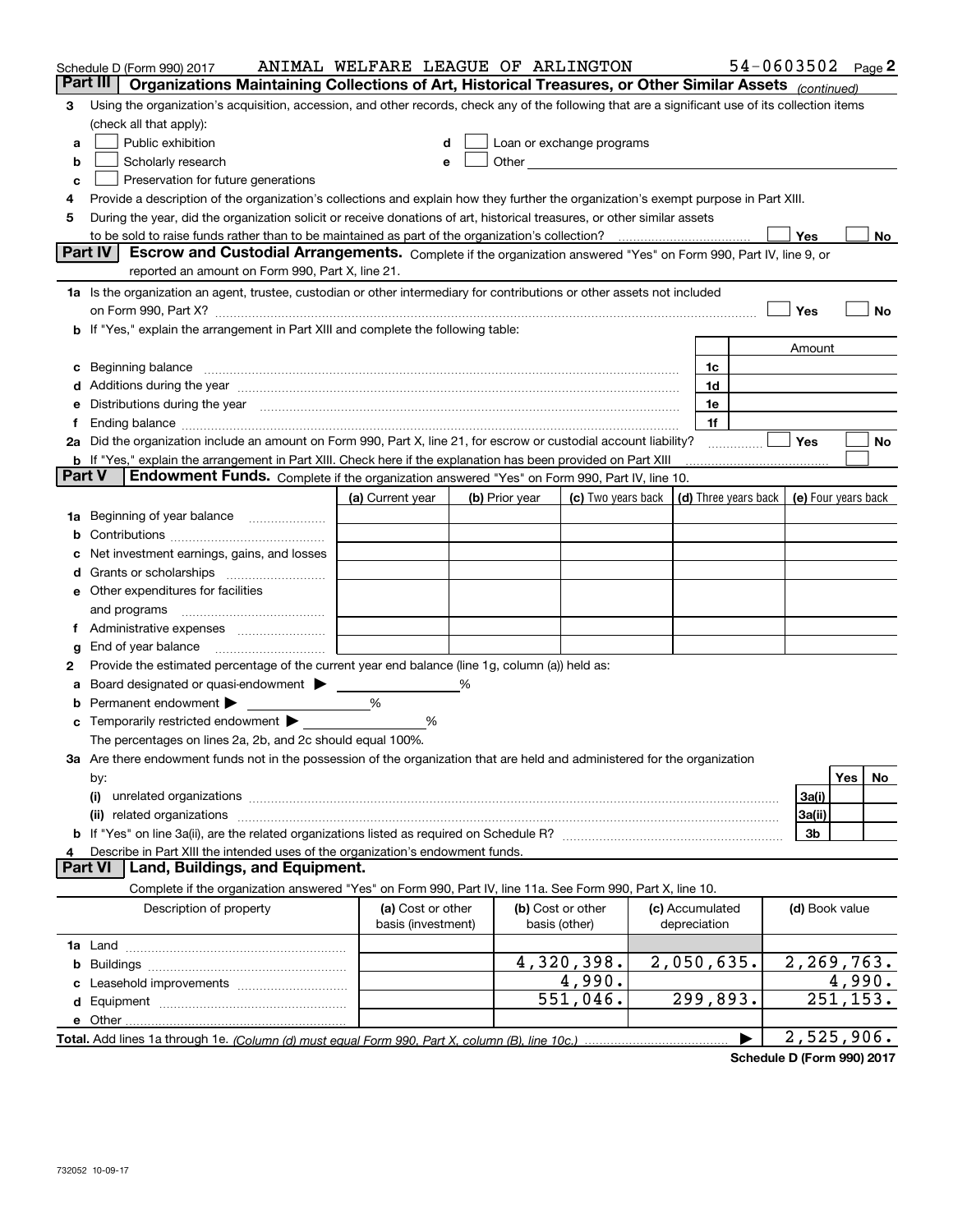|                | Part VII Investments - Other Securities.<br>Complete if the organization answered "Yes" on Form 990, Part IV, line 11b. See Form 990, Part X, line 12. |                 |                |                                                           |
|----------------|--------------------------------------------------------------------------------------------------------------------------------------------------------|-----------------|----------------|-----------------------------------------------------------|
|                | (a) Description of security or category (including name of security)                                                                                   | (b) Book value  |                | (c) Method of valuation: Cost or end-of-year market value |
|                |                                                                                                                                                        |                 |                |                                                           |
|                |                                                                                                                                                        |                 |                |                                                           |
| $(3)$ Other    |                                                                                                                                                        |                 |                |                                                           |
| (A)            |                                                                                                                                                        |                 |                |                                                           |
| (B)            |                                                                                                                                                        |                 |                |                                                           |
| (C)            |                                                                                                                                                        |                 |                |                                                           |
| (D)            |                                                                                                                                                        |                 |                |                                                           |
| (E)            |                                                                                                                                                        |                 |                |                                                           |
| (F)            |                                                                                                                                                        |                 |                |                                                           |
| (G)            |                                                                                                                                                        |                 |                |                                                           |
| (H)            |                                                                                                                                                        |                 |                |                                                           |
|                | Total. (Col. (b) must equal Form 990, Part X, col. (B) line 12.)                                                                                       |                 |                |                                                           |
|                | Part VIII Investments - Program Related.                                                                                                               |                 |                |                                                           |
|                | Complete if the organization answered "Yes" on Form 990, Part IV, line 11c. See Form 990, Part X, line 13.                                             |                 |                |                                                           |
|                | (a) Description of investment                                                                                                                          | (b) Book value  |                | (c) Method of valuation: Cost or end-of-year market value |
| (1)            |                                                                                                                                                        |                 |                |                                                           |
| (2)            |                                                                                                                                                        |                 |                |                                                           |
| (3)            |                                                                                                                                                        |                 |                |                                                           |
| (4)            |                                                                                                                                                        |                 |                |                                                           |
| (5)            |                                                                                                                                                        |                 |                |                                                           |
| (6)            |                                                                                                                                                        |                 |                |                                                           |
| (7)            |                                                                                                                                                        |                 |                |                                                           |
| (8)            |                                                                                                                                                        |                 |                |                                                           |
| (9)            |                                                                                                                                                        |                 |                |                                                           |
|                | Total. (Col. (b) must equal Form 990, Part X, col. (B) line 13.)                                                                                       |                 |                |                                                           |
| <b>Part IX</b> | <b>Other Assets.</b>                                                                                                                                   |                 |                |                                                           |
|                | Complete if the organization answered "Yes" on Form 990, Part IV, line 11d. See Form 990, Part X, line 15.                                             |                 |                |                                                           |
|                |                                                                                                                                                        | (a) Description |                | (b) Book value                                            |
| (1)            |                                                                                                                                                        |                 |                |                                                           |
| (2)            |                                                                                                                                                        |                 |                |                                                           |
| (3)            |                                                                                                                                                        |                 |                |                                                           |
| (4)            |                                                                                                                                                        |                 |                |                                                           |
| (5)            |                                                                                                                                                        |                 |                |                                                           |
| (6)            |                                                                                                                                                        |                 |                |                                                           |
| (7)            |                                                                                                                                                        |                 |                |                                                           |
| (8)            |                                                                                                                                                        |                 |                |                                                           |
| (9)            |                                                                                                                                                        |                 |                |                                                           |
| <b>Part X</b>  | <b>Other Liabilities.</b>                                                                                                                              |                 |                |                                                           |
|                | Complete if the organization answered "Yes" on Form 990, Part IV, line 11e or 11f. See Form 990, Part X, line 25.                                      |                 |                |                                                           |
| 1.             | (a) Description of liability                                                                                                                           |                 | (b) Book value |                                                           |
| (1)            | Federal income taxes                                                                                                                                   |                 |                |                                                           |
| (2)            |                                                                                                                                                        |                 |                |                                                           |
| (3)            |                                                                                                                                                        |                 |                |                                                           |
| (4)            |                                                                                                                                                        |                 |                |                                                           |
| (5)            |                                                                                                                                                        |                 |                |                                                           |
|                |                                                                                                                                                        |                 |                |                                                           |
| (6)            |                                                                                                                                                        |                 |                |                                                           |
| (7)            |                                                                                                                                                        |                 |                |                                                           |
| (8)            |                                                                                                                                                        |                 |                |                                                           |
| (9)            |                                                                                                                                                        |                 |                |                                                           |

**2.** Liability for uncertain tax positions. In Part XIII, provide the text of the footnote to the organization's financial statements that reports the organization's liability for uncertain tax positions under FIN 48 (ASC 740). Check here if the text of the footnote has been provided in Part XIII  $~\boxed{\rm X}$ 

# Schedule D (Form 990) 2017 ANIMAL WELFARE LEAGUE OF ARLINGTON 54-0603502 <sub>Page</sub> 3<br>| **Part VII** | Investments - Other Securities.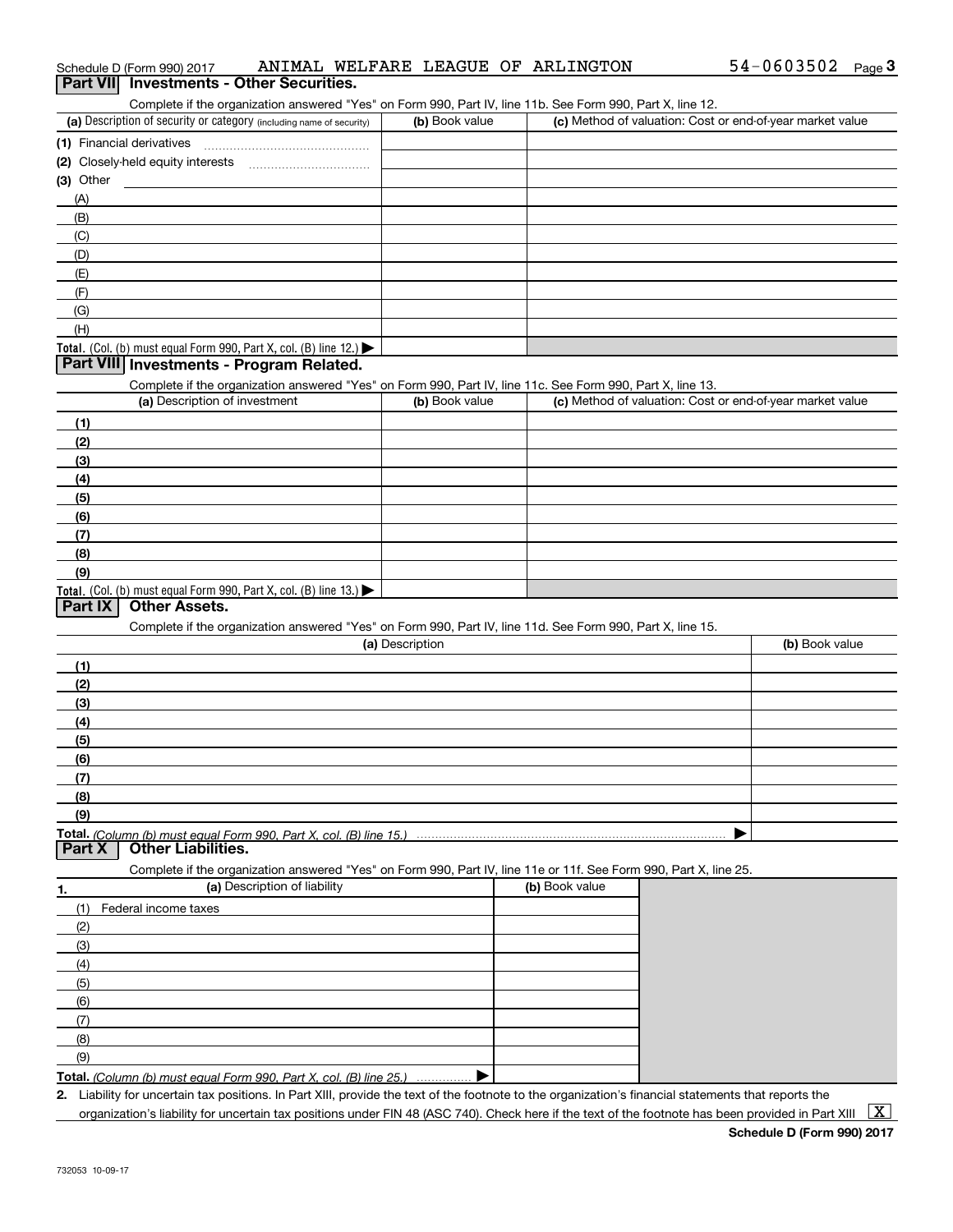| 54-0603502<br>ANIMAL WELFARE LEAGUE OF ARLINGTON<br>Schedule D (Form 990) 2017<br>Page 4       |                                                                                                                                                                                                                                     |                |                |                |                  |  |  |  |  |
|------------------------------------------------------------------------------------------------|-------------------------------------------------------------------------------------------------------------------------------------------------------------------------------------------------------------------------------------|----------------|----------------|----------------|------------------|--|--|--|--|
| Reconciliation of Revenue per Audited Financial Statements With Revenue per Return.<br>Part XI |                                                                                                                                                                                                                                     |                |                |                |                  |  |  |  |  |
| Complete if the organization answered "Yes" on Form 990, Part IV, line 12a.                    |                                                                                                                                                                                                                                     |                |                |                |                  |  |  |  |  |
| 1                                                                                              | Total revenue, gains, and other support per audited financial statements                                                                                                                                                            |                |                | $\blacksquare$ | 4, 117, 256.     |  |  |  |  |
| 2                                                                                              | Amounts included on line 1 but not on Form 990, Part VIII, line 12:                                                                                                                                                                 |                |                |                |                  |  |  |  |  |
| a                                                                                              |                                                                                                                                                                                                                                     | 2a             | 209,946.       |                |                  |  |  |  |  |
| b                                                                                              |                                                                                                                                                                                                                                     | 2 <sub>b</sub> | 15,760.        |                |                  |  |  |  |  |
|                                                                                                |                                                                                                                                                                                                                                     | 2c             |                |                |                  |  |  |  |  |
| d                                                                                              | Other (Describe in Part XIII.) <b>2006</b> 2007 2010 2010 2010 2010 2011 2012 2013 2014 2015 2016 2017 2018 2019 2016 2016 2017 2018 2019 2016 2017 2018 2019 2016 2017 2018 2019 2018 2019 2016 2017 2018 2019 2019 2018 2019 2018 | 2d             | $-83,067.$     |                |                  |  |  |  |  |
| e                                                                                              | Add lines 2a through 2d                                                                                                                                                                                                             |                |                | 2e             | <u> 142,639.</u> |  |  |  |  |
| З                                                                                              |                                                                                                                                                                                                                                     |                |                | $\mathbf{3}$   | 3,974,617.       |  |  |  |  |
| 4                                                                                              | Amounts included on Form 990, Part VIII, line 12, but not on line 1:                                                                                                                                                                |                |                |                |                  |  |  |  |  |
| a                                                                                              |                                                                                                                                                                                                                                     | 4a             | <u>37,971.</u> |                |                  |  |  |  |  |
|                                                                                                |                                                                                                                                                                                                                                     | 4 <sub>b</sub> | $-40,659.$     |                |                  |  |  |  |  |
| c.                                                                                             | Add lines 4a and 4b                                                                                                                                                                                                                 |                |                | 4с             | $-2,688.$        |  |  |  |  |
|                                                                                                |                                                                                                                                                                                                                                     | $\overline{5}$ | 3,971,929.     |                |                  |  |  |  |  |
|                                                                                                |                                                                                                                                                                                                                                     |                |                |                |                  |  |  |  |  |
|                                                                                                | Part XII   Reconciliation of Expenses per Audited Financial Statements With Expenses per Return.                                                                                                                                    |                |                |                |                  |  |  |  |  |
|                                                                                                | Complete if the organization answered "Yes" on Form 990, Part IV, line 12a.                                                                                                                                                         |                |                |                |                  |  |  |  |  |
| 1                                                                                              | Total expenses and losses per audited financial statements                                                                                                                                                                          |                |                | $\mathbf{1}$   | 3,259,561.       |  |  |  |  |
| 2                                                                                              | Amounts included on line 1 but not on Form 990, Part IX, line 25:                                                                                                                                                                   |                |                |                |                  |  |  |  |  |
| a                                                                                              |                                                                                                                                                                                                                                     | 2a             | 15,760.        |                |                  |  |  |  |  |
| b                                                                                              |                                                                                                                                                                                                                                     | 2 <sub>b</sub> |                |                |                  |  |  |  |  |
|                                                                                                | Other losses                                                                                                                                                                                                                        | 2c             |                |                |                  |  |  |  |  |
| d                                                                                              | Other (Describe in Part XIII.) (2000) (2000) (2000) (2000) (2000) (2000) (2000) (2000) (2000) (2000) (2000) (2000) (2000) (2000) (2000) (2000) (2000) (2000) (2000) (2000) (2000) (2000) (2000) (2000) (2000) (2000) (2000) (2      | 2d             |                |                |                  |  |  |  |  |
| е                                                                                              | Add lines 2a through 2d <b>contained a contained a contained a contained a</b> contained a contained a contained a contained a contained a contained a contained a contained a contained a contained a contained a contained a cont |                |                | 2e             | 15,760.          |  |  |  |  |
| 3                                                                                              |                                                                                                                                                                                                                                     |                |                | 3              | 3, 243, 801.     |  |  |  |  |
| 4                                                                                              | Amounts included on Form 990, Part IX, line 25, but not on line 1:                                                                                                                                                                  |                |                |                |                  |  |  |  |  |
| a                                                                                              | Investment expenses not included on Form 990, Part VIII, line 7b [1000000000000000000000000000000000                                                                                                                                | 4a             | 37,971.        |                |                  |  |  |  |  |
| b                                                                                              | Other (Describe in Part XIII.)                                                                                                                                                                                                      | 4 <sub>b</sub> |                |                |                  |  |  |  |  |
| c.                                                                                             | Add lines 4a and 4b                                                                                                                                                                                                                 |                |                | 4c             | 37,971.          |  |  |  |  |
|                                                                                                | Part XIII Supplemental Information.                                                                                                                                                                                                 |                |                | 5              | 3,281,772.       |  |  |  |  |

Provide the descriptions required for Part II, lines 3, 5, and 9; Part III, lines 1a and 4; Part IV, lines 1b and 2b; Part V, line 4; Part X, line 2; Part XI, lines 2d and 4b; and Part XII, lines 2d and 4b. Also complete this part to provide any additional information.

### PART X, LINE 2:

| IN ACCORDANCE WITH THE FINANCIAL ACCOUNTING STANDARDS BOARD'S GUIDANCE ON |  |  |  |  |  |  |  |
|---------------------------------------------------------------------------|--|--|--|--|--|--|--|
| ACCOUNTING FOR UNCERTAINTY IN INCOME TAXES, MANAGEMENT HAS EVALUATED THE  |  |  |  |  |  |  |  |
| LEAGUE'S TAX POSITIONS AND CONCLUDED THAT THE LEAGUE HAS TAKEN NO         |  |  |  |  |  |  |  |
| UNCERTAIN TAX POSITIONS THAT REOUIRE ADJUSTMENT TO THE FINANCIAL          |  |  |  |  |  |  |  |
| STATEMENTS TO COMPLY WITH THE PROVISIONS OF THIS GUIDANCE. WITH FEW       |  |  |  |  |  |  |  |
| EXCEPTIONS, FEDERAL AND STATE INFORMATION RETURNS FOR YEARS PRIOR TO 2014 |  |  |  |  |  |  |  |
| ARE NO LONGER SUBJECT TO EXAMINATION BY TAX AUTHORITIES.                  |  |  |  |  |  |  |  |
|                                                                           |  |  |  |  |  |  |  |
|                                                                           |  |  |  |  |  |  |  |

PART XI, LINE 2D - OTHER ADJUSTMENTS:

### DIFF GAAP & TAX REALIZED GAINS/LOSSES -83,065.

### TOTAL TO SCHEDULE D, PART XI, LINE 2D -83,067.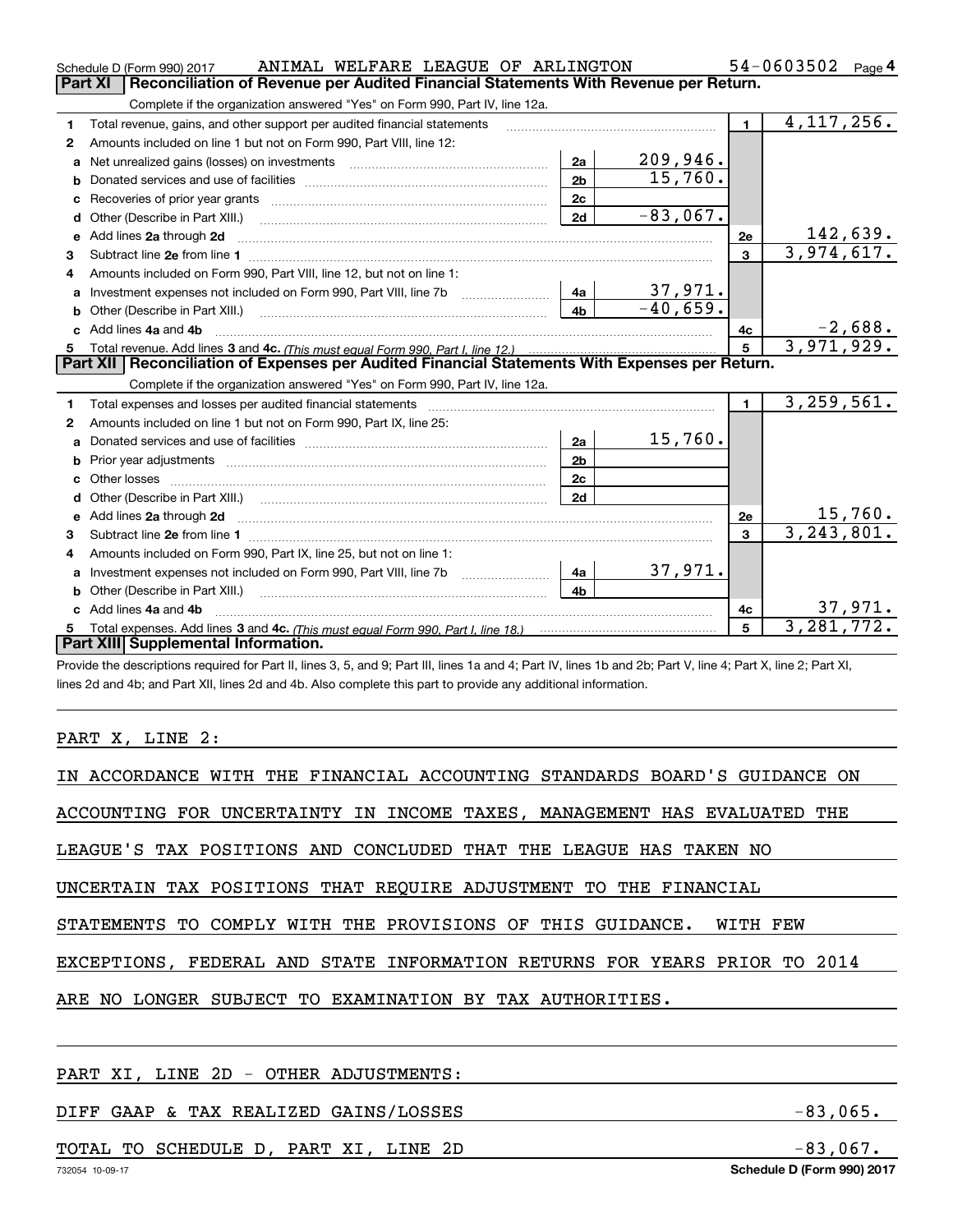| ANIMAL WELFARE LEAGUE OF ARLINGTON                                                       | $54 - 0603502$ Page 5 |
|------------------------------------------------------------------------------------------|-----------------------|
| Schedule D (Form 990) 2017 ANIMAL WELDING Part XIII Supplemental Information (continued) |                       |
|                                                                                          |                       |
|                                                                                          |                       |
| PART XI, LINE 4B - OTHER ADJUSTMENTS:                                                    |                       |
| CHANGE IN TEMPORARILY RESTRICTED NET ASSETS                                              | $-40,659.$            |
|                                                                                          |                       |
|                                                                                          |                       |
|                                                                                          |                       |
|                                                                                          |                       |
|                                                                                          |                       |
|                                                                                          |                       |
|                                                                                          |                       |
|                                                                                          |                       |
|                                                                                          |                       |
|                                                                                          |                       |
|                                                                                          |                       |
|                                                                                          |                       |
|                                                                                          |                       |
|                                                                                          |                       |
|                                                                                          |                       |
|                                                                                          |                       |
|                                                                                          |                       |
|                                                                                          |                       |
|                                                                                          |                       |
|                                                                                          |                       |
|                                                                                          |                       |
|                                                                                          |                       |
|                                                                                          |                       |
|                                                                                          |                       |
|                                                                                          |                       |
|                                                                                          |                       |
|                                                                                          |                       |
|                                                                                          |                       |
|                                                                                          |                       |
|                                                                                          |                       |
|                                                                                          |                       |
|                                                                                          |                       |
|                                                                                          |                       |
|                                                                                          |                       |
|                                                                                          |                       |
|                                                                                          |                       |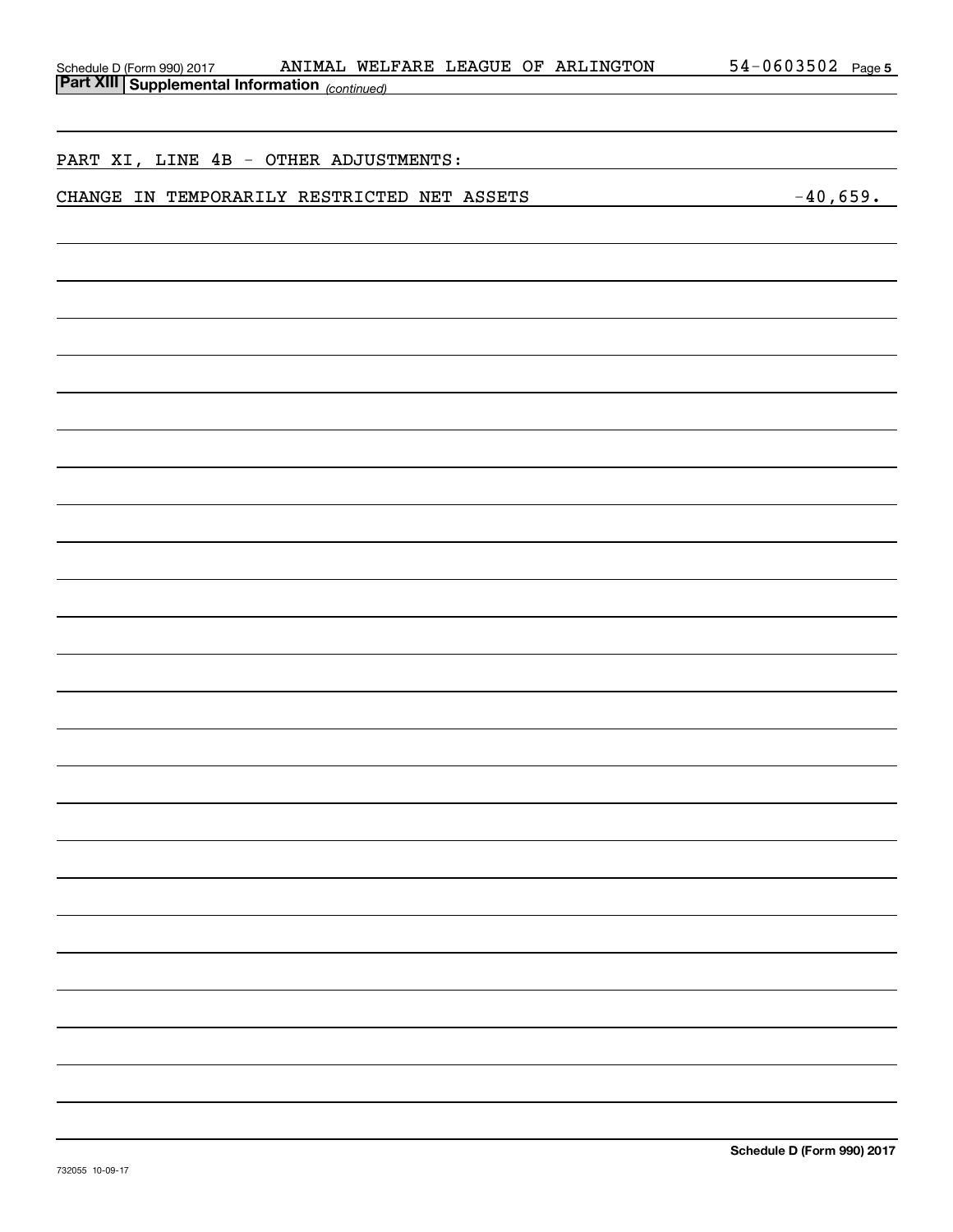| <b>SCHEDULE G</b><br>(Form 990 or 990-EZ)<br>Department of the Treasury<br>Internal Revenue Service                                           |                                  | <b>Supplemental Information Regarding Fundraising or Gaming Activities</b><br>Complete if the organization answered "Yes" on Form 990, Part IV, line 17, 18, or 19, or if the<br>organization entered more than \$15,000 on Form 990-EZ, line 6a.<br>Attach to Form 990 or Form 990-EZ.<br>Go to www.irs.gov/Form990 for the latest instructions.                                                                                                                                                                                                    |                                                                            |    |                                                                            |                                                                            | OMB No. 1545-0047<br><b>Open to Public</b><br>Inspection |
|-----------------------------------------------------------------------------------------------------------------------------------------------|----------------------------------|------------------------------------------------------------------------------------------------------------------------------------------------------------------------------------------------------------------------------------------------------------------------------------------------------------------------------------------------------------------------------------------------------------------------------------------------------------------------------------------------------------------------------------------------------|----------------------------------------------------------------------------|----|----------------------------------------------------------------------------|----------------------------------------------------------------------------|----------------------------------------------------------|
| Name of the organization                                                                                                                      |                                  | ANIMAL WELFARE LEAGUE OF ARLINGTON                                                                                                                                                                                                                                                                                                                                                                                                                                                                                                                   |                                                                            |    |                                                                            | 54-0603502                                                                 | <b>Employer identification number</b>                    |
| Part I                                                                                                                                        | required to complete this part.  | Fundraising Activities. Complete if the organization answered "Yes" on Form 990, Part IV, line 17. Form 990-EZ filers are not                                                                                                                                                                                                                                                                                                                                                                                                                        |                                                                            |    |                                                                            |                                                                            |                                                          |
| Mail solicitations<br>a<br>b<br>Phone solicitations<br>c<br>In-person solicitations<br>d<br>compensated at least \$5,000 by the organization. | Internet and email solicitations | 1 Indicate whether the organization raised funds through any of the following activities. Check all that apply.<br>е<br>Special fundraising events<br>a<br>2 a Did the organization have a written or oral agreement with any individual (including officers, directors, trustees, or<br>key employees listed in Form 990, Part VII) or entity in connection with professional fundraising services?<br><b>b</b> If "Yes," list the 10 highest paid individuals or entities (fundraisers) pursuant to agreements under which the fundraiser is to be |                                                                            |    | Solicitation of non-government grants<br>Solicitation of government grants | Yes                                                                        | No                                                       |
| (i) Name and address of individual<br>or entity (fundraiser)                                                                                  |                                  | (ii) Activity                                                                                                                                                                                                                                                                                                                                                                                                                                                                                                                                        | (iii) Did<br>fundraiser<br>have custody<br>or control of<br>contributions? |    | (iv) Gross receipts<br>from activity                                       | (v) Amount paid<br>to (or retained by)<br>fundraiser<br>listed in col. (i) | (vi) Amount paid<br>to (or retained by)<br>organization  |
|                                                                                                                                               |                                  |                                                                                                                                                                                                                                                                                                                                                                                                                                                                                                                                                      | Yes                                                                        | No |                                                                            |                                                                            |                                                          |
|                                                                                                                                               |                                  |                                                                                                                                                                                                                                                                                                                                                                                                                                                                                                                                                      |                                                                            |    |                                                                            |                                                                            |                                                          |
|                                                                                                                                               |                                  |                                                                                                                                                                                                                                                                                                                                                                                                                                                                                                                                                      |                                                                            |    |                                                                            |                                                                            |                                                          |
|                                                                                                                                               |                                  |                                                                                                                                                                                                                                                                                                                                                                                                                                                                                                                                                      |                                                                            |    |                                                                            |                                                                            |                                                          |
|                                                                                                                                               |                                  |                                                                                                                                                                                                                                                                                                                                                                                                                                                                                                                                                      |                                                                            |    |                                                                            |                                                                            |                                                          |
|                                                                                                                                               |                                  |                                                                                                                                                                                                                                                                                                                                                                                                                                                                                                                                                      |                                                                            |    |                                                                            |                                                                            |                                                          |
|                                                                                                                                               |                                  |                                                                                                                                                                                                                                                                                                                                                                                                                                                                                                                                                      |                                                                            |    |                                                                            |                                                                            |                                                          |
|                                                                                                                                               |                                  |                                                                                                                                                                                                                                                                                                                                                                                                                                                                                                                                                      |                                                                            |    |                                                                            |                                                                            |                                                          |
|                                                                                                                                               |                                  |                                                                                                                                                                                                                                                                                                                                                                                                                                                                                                                                                      |                                                                            |    |                                                                            |                                                                            |                                                          |
|                                                                                                                                               |                                  |                                                                                                                                                                                                                                                                                                                                                                                                                                                                                                                                                      |                                                                            |    |                                                                            |                                                                            |                                                          |
|                                                                                                                                               |                                  |                                                                                                                                                                                                                                                                                                                                                                                                                                                                                                                                                      |                                                                            |    |                                                                            |                                                                            |                                                          |
| Total                                                                                                                                         |                                  |                                                                                                                                                                                                                                                                                                                                                                                                                                                                                                                                                      |                                                                            |    |                                                                            |                                                                            |                                                          |
| or licensing.                                                                                                                                 |                                  | 3 List all states in which the organization is registered or licensed to solicit contributions or has been notified it is exempt from registration                                                                                                                                                                                                                                                                                                                                                                                                   |                                                                            |    |                                                                            |                                                                            |                                                          |
|                                                                                                                                               |                                  |                                                                                                                                                                                                                                                                                                                                                                                                                                                                                                                                                      |                                                                            |    |                                                                            |                                                                            |                                                          |
|                                                                                                                                               |                                  |                                                                                                                                                                                                                                                                                                                                                                                                                                                                                                                                                      |                                                                            |    |                                                                            |                                                                            |                                                          |
|                                                                                                                                               |                                  |                                                                                                                                                                                                                                                                                                                                                                                                                                                                                                                                                      |                                                                            |    |                                                                            |                                                                            |                                                          |
|                                                                                                                                               |                                  |                                                                                                                                                                                                                                                                                                                                                                                                                                                                                                                                                      |                                                                            |    |                                                                            |                                                                            |                                                          |

LHA For Paperwork Reduction Act Notice, see the Instructions for Form 990 or 990-EZ. Schedule G (Form 990 or 990-EZ) 2017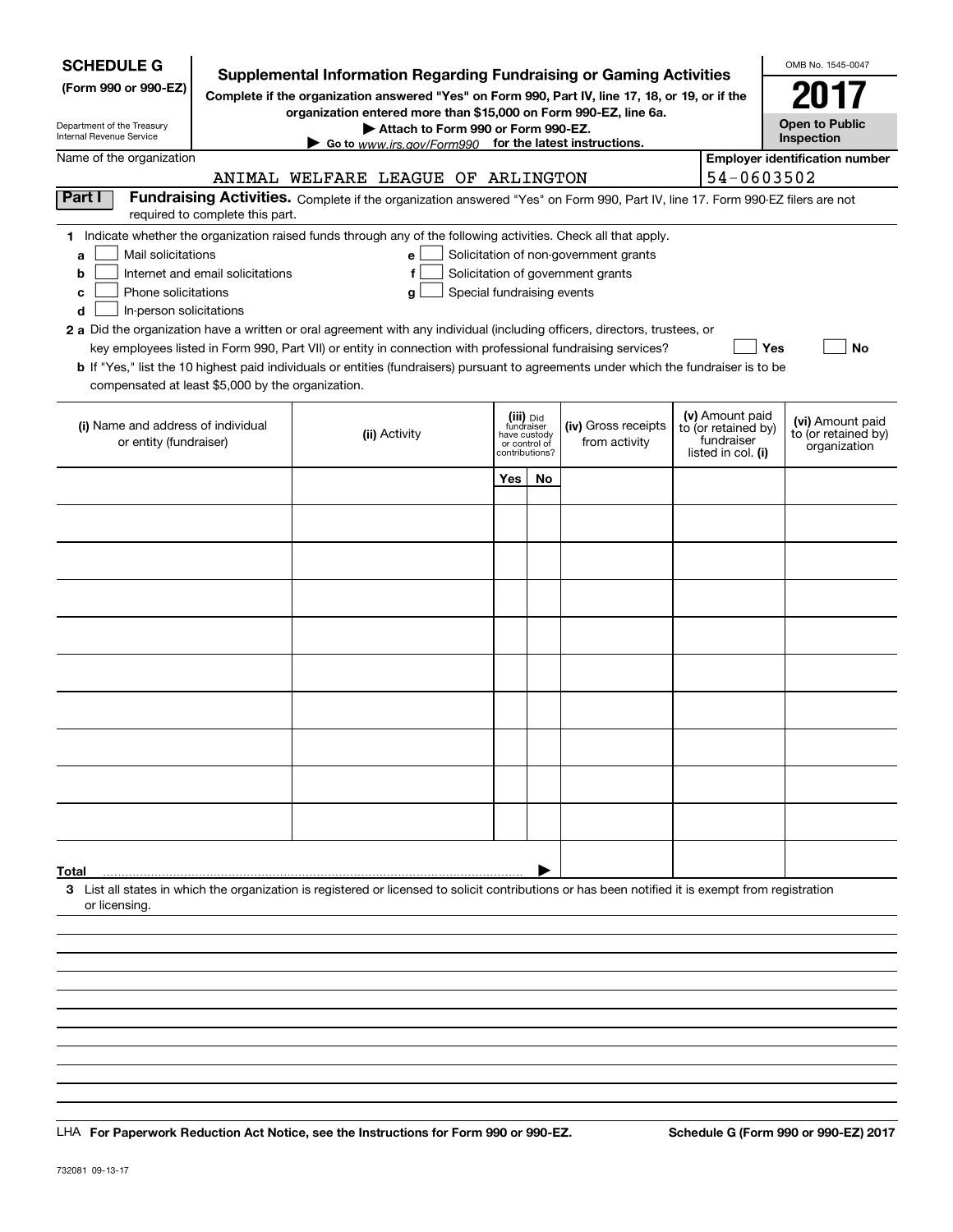of fundraising event contributions and gross income on Form 990-EZ, lines 1 and 6b. List events with gross receipts greater than \$5,000.

|                 |    | ו ושופוטוווץ כיכות טטותווסמתטוט מות קוטטט וווטטוווט טו דיטווויטטט בב, ווווטט דימות טט. בוטג כיכותט אומו קוטטט וטטטוסט קוטמטו מומוז קט,טטט. |                      |                                                  |                  |                                                     |
|-----------------|----|--------------------------------------------------------------------------------------------------------------------------------------------|----------------------|--------------------------------------------------|------------------|-----------------------------------------------------|
|                 |    |                                                                                                                                            | (a) Event $#1$       | (b) Event $#2$                                   | (c) Other events | (d) Total events                                    |
|                 |    |                                                                                                                                            |                      | <b>WALK FOR THE</b>                              | <b>NONE</b>      | (add col. (a) through                               |
|                 |    |                                                                                                                                            | PINTS 4 PAWSANIMALS  |                                                  |                  | col. (c)                                            |
|                 |    |                                                                                                                                            | (event type)         | (event type)                                     | (total number)   |                                                     |
|                 |    |                                                                                                                                            |                      |                                                  |                  |                                                     |
| Revenue         |    |                                                                                                                                            | 31,608.              | 70,082.                                          |                  | 101,690.                                            |
|                 |    |                                                                                                                                            |                      |                                                  |                  |                                                     |
|                 |    |                                                                                                                                            | 31,608.              | 55,812.                                          |                  | 87,420.                                             |
|                 |    |                                                                                                                                            |                      |                                                  |                  |                                                     |
|                 |    | 3 Gross income (line 1 minus line 2)                                                                                                       |                      | 14,270.                                          |                  | 14,270.                                             |
|                 |    |                                                                                                                                            |                      |                                                  |                  |                                                     |
|                 |    |                                                                                                                                            |                      |                                                  |                  |                                                     |
|                 | 5. |                                                                                                                                            |                      |                                                  |                  |                                                     |
|                 |    |                                                                                                                                            |                      |                                                  |                  |                                                     |
| Direct Expenses |    |                                                                                                                                            |                      |                                                  |                  |                                                     |
|                 |    |                                                                                                                                            |                      |                                                  |                  |                                                     |
|                 |    | 7 Food and beverages                                                                                                                       |                      |                                                  |                  |                                                     |
|                 |    |                                                                                                                                            |                      |                                                  |                  |                                                     |
|                 | 8  |                                                                                                                                            |                      |                                                  |                  |                                                     |
|                 | 9  |                                                                                                                                            | $\overline{25,118.}$ | 17,928.                                          |                  | 43,046.                                             |
|                 |    | 10 Direct expense summary. Add lines 4 through 9 in column (d)                                                                             |                      |                                                  |                  | 43,046.                                             |
|                 |    | 11 Net income summary. Subtract line 10 from line 3, column (d)                                                                            |                      |                                                  |                  | $-28,776.$                                          |
| <b>Part III</b> |    | Gaming. Complete if the organization answered "Yes" on Form 990, Part IV, line 19, or reported more than                                   |                      |                                                  |                  |                                                     |
|                 |    | \$15,000 on Form 990-EZ, line 6a.                                                                                                          |                      |                                                  |                  |                                                     |
|                 |    |                                                                                                                                            | (a) Bingo            | (b) Pull tabs/instant<br>bingo/progressive bingo | (c) Other gaming | (d) Total gaming (add<br>col. (a) through col. (c)) |
| Revenue         |    |                                                                                                                                            |                      |                                                  |                  |                                                     |
|                 |    |                                                                                                                                            |                      |                                                  |                  |                                                     |
|                 |    |                                                                                                                                            |                      |                                                  |                  |                                                     |
|                 |    |                                                                                                                                            |                      |                                                  |                  |                                                     |
| Direct Expenses |    |                                                                                                                                            |                      |                                                  |                  |                                                     |
|                 | 3  |                                                                                                                                            |                      |                                                  |                  |                                                     |
|                 |    |                                                                                                                                            |                      |                                                  |                  |                                                     |
|                 | 4  |                                                                                                                                            |                      |                                                  |                  |                                                     |
|                 |    |                                                                                                                                            |                      |                                                  |                  |                                                     |
|                 |    |                                                                                                                                            |                      |                                                  |                  |                                                     |
|                 |    |                                                                                                                                            | Yes<br>%             | <b>Yes</b><br>%                                  | Yes<br>%         |                                                     |
|                 | 6. | Volunteer labor                                                                                                                            | No                   | No                                               | No               |                                                     |
|                 |    |                                                                                                                                            |                      |                                                  |                  |                                                     |
|                 |    |                                                                                                                                            |                      |                                                  |                  |                                                     |
|                 | 7  | Direct expense summary. Add lines 2 through 5 in column (d)                                                                                |                      |                                                  |                  |                                                     |
|                 |    |                                                                                                                                            |                      |                                                  |                  |                                                     |
|                 | 8  |                                                                                                                                            |                      |                                                  |                  |                                                     |
|                 |    |                                                                                                                                            |                      |                                                  |                  |                                                     |
| 9               |    | Enter the state(s) in which the organization conducts gaming activities:                                                                   |                      |                                                  |                  |                                                     |
|                 |    | <b>b</b> If "No," explain:                                                                                                                 |                      |                                                  |                  | Yes<br>No                                           |
|                 |    |                                                                                                                                            |                      |                                                  |                  |                                                     |
|                 |    |                                                                                                                                            |                      |                                                  |                  |                                                     |
|                 |    |                                                                                                                                            |                      |                                                  |                  | Yes<br>No                                           |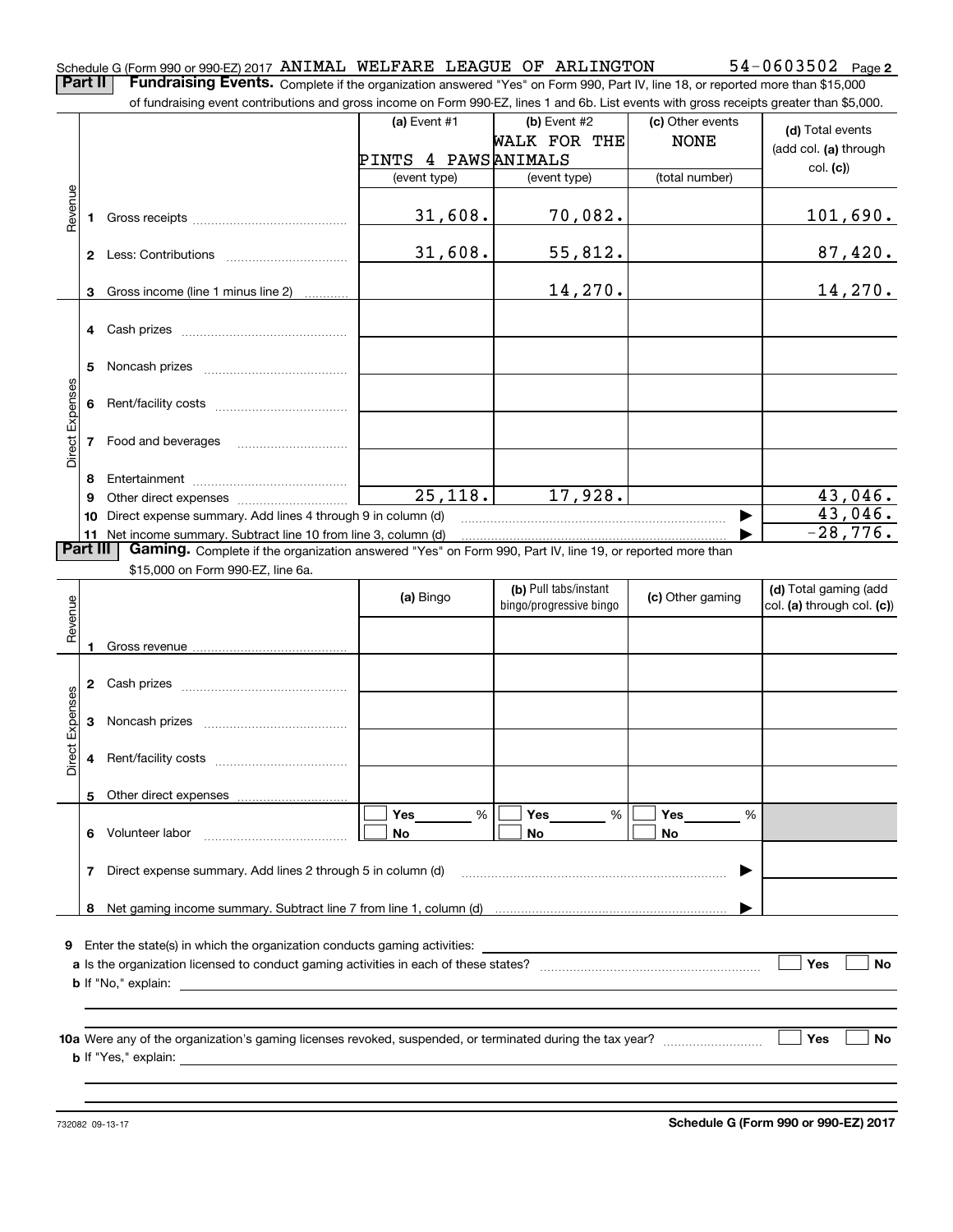| Schedule G (Form 990 or 990-EZ) 2017 ANIMAL WELFARE LEAGUE OF ARLINGTON                                                                                                                                                                                            | 54-0603502      | Page 3 |
|--------------------------------------------------------------------------------------------------------------------------------------------------------------------------------------------------------------------------------------------------------------------|-----------------|--------|
|                                                                                                                                                                                                                                                                    | Yes             | No     |
| 12 Is the organization a grantor, beneficiary or trustee of a trust, or a member of a partnership or other entity formed                                                                                                                                           |                 |        |
|                                                                                                                                                                                                                                                                    | Yes             | No     |
| 13 Indicate the percentage of gaming activity conducted in:                                                                                                                                                                                                        |                 |        |
|                                                                                                                                                                                                                                                                    | 13а             | %      |
| <b>b</b> An outside facility <b>contained and the contract of the contract of the contract of the contract of the contract of the contract of the contract of the contract of the contract of the contract of the contract of the con</b>                          | 13 <sub>b</sub> | %      |
| 14 Enter the name and address of the person who prepares the organization's gaming/special events books and records:                                                                                                                                               |                 |        |
| Name $\blacktriangleright$<br><u>state and the state of the state of the state of the state of the state of the state of the state of the state of the state of the state of the state of the state of the state of the state of the state of the state of the</u> |                 |        |
| <u> 1989 - Johann Harry Harry Harry Harry Harry Harry Harry Harry Harry Harry Harry Harry Harry Harry Harry Harry</u><br>Address $\blacktriangleright$                                                                                                             | Yes             | No     |
| 15a Does the organization have a contract with a third party from whom the organization receives gaming revenue?                                                                                                                                                   |                 |        |
| of gaming revenue retained by the third party $\triangleright$ \$<br>c If "Yes," enter name and address of the third party:                                                                                                                                        |                 |        |
| Name $\blacktriangleright$                                                                                                                                                                                                                                         |                 |        |
| Address $\blacktriangleright$                                                                                                                                                                                                                                      |                 |        |
| <b>16</b> Gaming manager information:                                                                                                                                                                                                                              |                 |        |
| Name $\blacktriangleright$                                                                                                                                                                                                                                         |                 |        |
|                                                                                                                                                                                                                                                                    |                 |        |
| Gaming manager compensation > \$                                                                                                                                                                                                                                   |                 |        |
| Description of services provided $\blacktriangleright$ $\bot$                                                                                                                                                                                                      |                 |        |
|                                                                                                                                                                                                                                                                    |                 |        |
| Director/officer<br>Employee<br>Independent contractor                                                                                                                                                                                                             |                 |        |
| <b>17</b> Mandatory distributions:                                                                                                                                                                                                                                 |                 |        |
| a Is the organization required under state law to make charitable distributions from the gaming proceeds to<br><b>b</b> Enter the amount of distributions required under state law to be distributed to other exempt organizations or spent in the                 |                 | No     |
| organization's own exempt activities during the tax year $\triangleright$ \$                                                                                                                                                                                       |                 |        |
| Part IV<br>Supplemental Information. Provide the explanations required by Part I, line 2b, columns (iii) and (v); and Part III, lines 9, 9b, 10b, 15b,<br>15c, 16, and 17b, as applicable. Also provide any additional information. See instructions.              |                 |        |
|                                                                                                                                                                                                                                                                    |                 |        |
|                                                                                                                                                                                                                                                                    |                 |        |
|                                                                                                                                                                                                                                                                    |                 |        |
|                                                                                                                                                                                                                                                                    |                 |        |
|                                                                                                                                                                                                                                                                    |                 |        |
|                                                                                                                                                                                                                                                                    |                 |        |
|                                                                                                                                                                                                                                                                    |                 |        |
|                                                                                                                                                                                                                                                                    |                 |        |
|                                                                                                                                                                                                                                                                    |                 |        |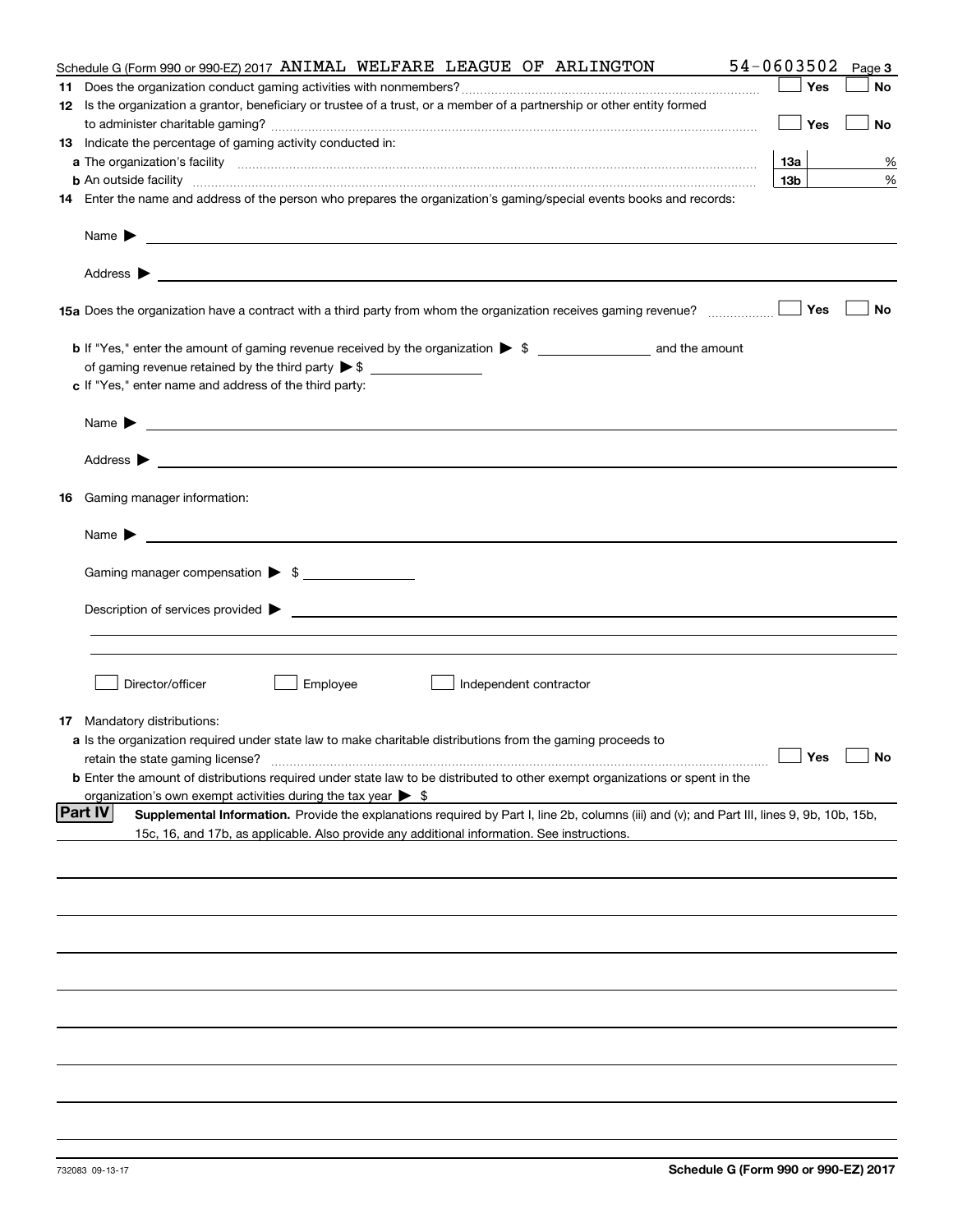| Schedule G (Form 990 or 990-EZ)                       |  |  | ANIMAL WELFARE LEAGUE OF ARLINGTON | $54 - 0603502$ Page 4 |  |
|-------------------------------------------------------|--|--|------------------------------------|-----------------------|--|
| <b>Part IV   Supplemental Information</b> (continued) |  |  |                                    |                       |  |

| <b>Part IV   Supplemental Information</b> (continued)                                                             |
|-------------------------------------------------------------------------------------------------------------------|
|                                                                                                                   |
|                                                                                                                   |
|                                                                                                                   |
|                                                                                                                   |
|                                                                                                                   |
|                                                                                                                   |
|                                                                                                                   |
|                                                                                                                   |
|                                                                                                                   |
|                                                                                                                   |
|                                                                                                                   |
|                                                                                                                   |
|                                                                                                                   |
|                                                                                                                   |
|                                                                                                                   |
|                                                                                                                   |
|                                                                                                                   |
|                                                                                                                   |
| <u> 1989 - Andrea Andrew Maria (h. 1989).</u><br>1905 - Johann Barn, fransk politik amerikansk politik (h. 1986). |
|                                                                                                                   |
|                                                                                                                   |
|                                                                                                                   |
|                                                                                                                   |
|                                                                                                                   |
|                                                                                                                   |
| <u> 1989 - Andrea Andrew Maria (h. 1989).</u>                                                                     |
|                                                                                                                   |
|                                                                                                                   |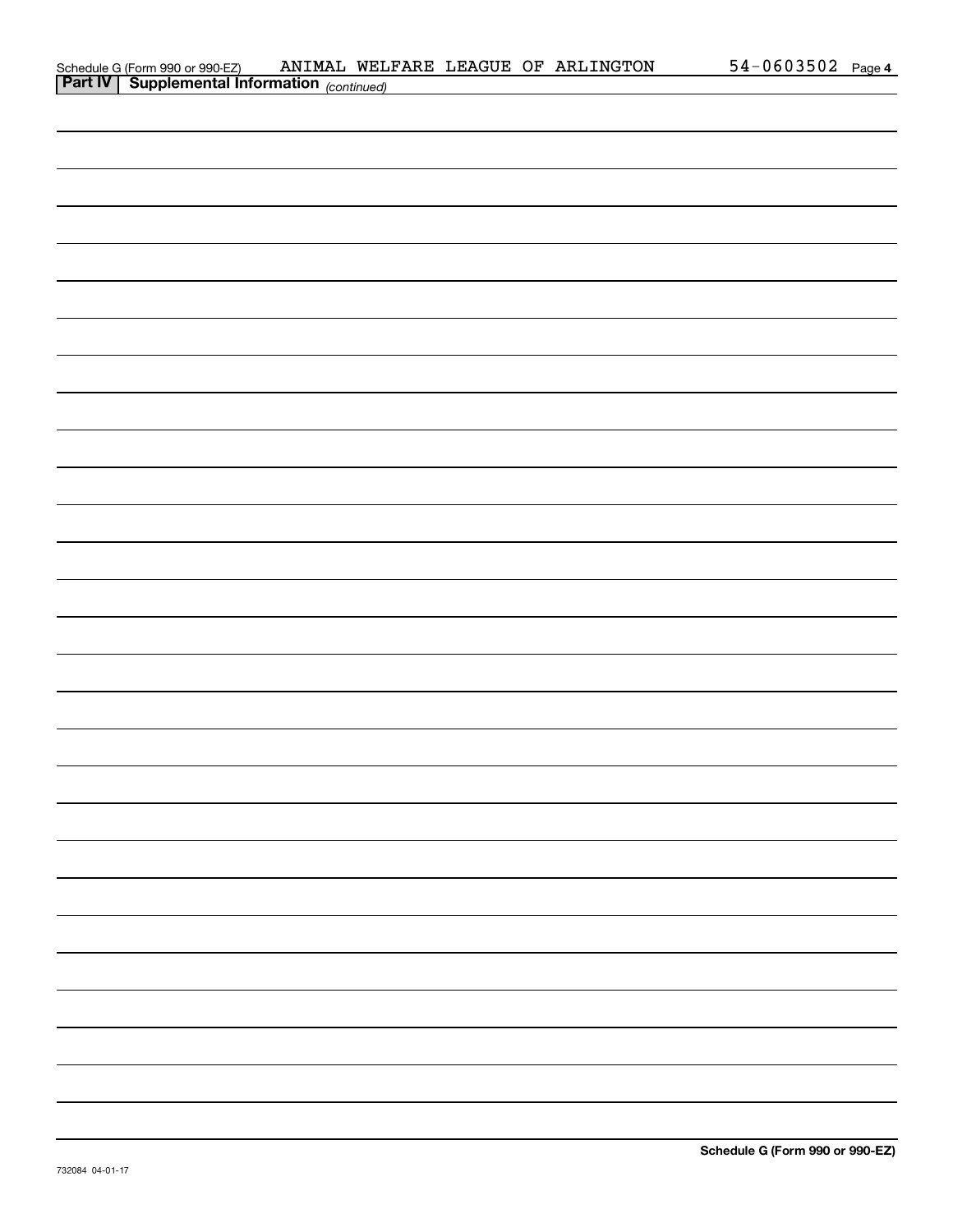|              | <b>SCHEDULE J</b>                                      | <b>Compensation Information</b>                                                                                                  | OMB No. 1545-0047                     |            |                   |
|--------------|--------------------------------------------------------|----------------------------------------------------------------------------------------------------------------------------------|---------------------------------------|------------|-------------------|
|              | (Form 990)                                             | For certain Officers, Directors, Trustees, Key Employees, and Highest                                                            |                                       |            |                   |
|              |                                                        | <b>Compensated Employees</b>                                                                                                     | 2017                                  |            |                   |
|              |                                                        | Complete if the organization answered "Yes" on Form 990, Part IV, line 23.<br>Attach to Form 990.                                | <b>Open to Public</b>                 |            |                   |
|              | Department of the Treasury<br>Internal Revenue Service | ► Go to www.irs.gov/Form990 for instructions and the latest information.                                                         |                                       | Inspection |                   |
|              | Name of the organization                               |                                                                                                                                  | <b>Employer identification number</b> |            |                   |
|              |                                                        | ANIMAL WELFARE LEAGUE OF ARLINGTON                                                                                               | 54-0603502                            |            |                   |
|              | Part I                                                 | <b>Questions Regarding Compensation</b>                                                                                          |                                       |            |                   |
|              |                                                        |                                                                                                                                  |                                       | Yes        | No.               |
|              |                                                        | <b>1a</b> Check the appropriate box(es) if the organization provided any of the following to or for a person listed on Form 990, |                                       |            |                   |
|              |                                                        | Part VII, Section A, line 1a. Complete Part III to provide any relevant information regarding these items.                       |                                       |            |                   |
|              | First-class or charter travel                          | Housing allowance or residence for personal use                                                                                  |                                       |            |                   |
|              | Travel for companions                                  | Payments for business use of personal residence                                                                                  |                                       |            |                   |
|              |                                                        | Health or social club dues or initiation fees<br>Tax indemnification and gross-up payments                                       |                                       |            |                   |
|              |                                                        | Discretionary spending account<br>Personal services (such as, maid, chauffeur, chef)                                             |                                       |            |                   |
|              |                                                        |                                                                                                                                  |                                       |            |                   |
|              |                                                        | <b>b</b> If any of the boxes on line 1a are checked, did the organization follow a written policy regarding payment or           |                                       |            |                   |
|              |                                                        |                                                                                                                                  | 1b                                    |            |                   |
| 2            |                                                        | Did the organization require substantiation prior to reimbursing or allowing expenses incurred by all directors,                 |                                       |            |                   |
|              |                                                        |                                                                                                                                  | $\mathbf{2}$                          |            |                   |
|              |                                                        |                                                                                                                                  |                                       |            |                   |
| З            |                                                        | Indicate which, if any, of the following the filing organization used to establish the compensation of the organization's        |                                       |            |                   |
|              |                                                        | CEO/Executive Director. Check all that apply. Do not check any boxes for methods used by a related organization to               |                                       |            |                   |
|              |                                                        | establish compensation of the CEO/Executive Director, but explain in Part III.                                                   |                                       |            |                   |
|              | $ \mathbf{X} $ Compensation committee                  | Written employment contract                                                                                                      |                                       |            |                   |
|              |                                                        | Independent compensation consultant<br>Compensation survey or study                                                              |                                       |            |                   |
|              | $ \mathbf{X} $ Form 990 of other organizations         | $\mathbf{X}$ Approval by the board or compensation committee                                                                     |                                       |            |                   |
|              |                                                        |                                                                                                                                  |                                       |            |                   |
| 4            |                                                        | During the year, did any person listed on Form 990, Part VII, Section A, line 1a, with respect to the filing                     |                                       |            |                   |
|              | organization or a related organization:                |                                                                                                                                  |                                       |            |                   |
| а            |                                                        | Receive a severance payment or change-of-control payment?                                                                        | 4a                                    |            | х                 |
| b            |                                                        |                                                                                                                                  | 4b                                    |            | X                 |
| с            |                                                        |                                                                                                                                  | 4c                                    |            | $\mathbf x$       |
|              |                                                        | If "Yes" to any of lines 4a-c, list the persons and provide the applicable amounts for each item in Part III.                    |                                       |            |                   |
|              |                                                        |                                                                                                                                  |                                       |            |                   |
|              |                                                        | Only section 501(c)(3), 501(c)(4), and 501(c)(29) organizations must complete lines 5-9.                                         |                                       |            |                   |
|              |                                                        | For persons listed on Form 990, Part VII, Section A, line 1a, did the organization pay or accrue any compensation                |                                       |            |                   |
|              | contingent on the revenues of:                         |                                                                                                                                  |                                       |            |                   |
|              |                                                        | a The organization? <b>Constitution</b> and the organization?                                                                    | 5a                                    |            | х<br>$\mathbf{x}$ |
|              |                                                        |                                                                                                                                  | 5b                                    |            |                   |
|              |                                                        | If "Yes" on line 5a or 5b, describe in Part III.                                                                                 |                                       |            |                   |
| 6            |                                                        | For persons listed on Form 990, Part VII, Section A, line 1a, did the organization pay or accrue any compensation                |                                       |            |                   |
|              | contingent on the net earnings of:                     |                                                                                                                                  |                                       |            |                   |
| a            |                                                        |                                                                                                                                  | 6a                                    |            | х                 |
|              |                                                        |                                                                                                                                  | 6b                                    |            | $\mathbf X$       |
|              |                                                        | If "Yes" on line 6a or 6b, describe in Part III.                                                                                 |                                       |            |                   |
| $\mathbf{7}$ |                                                        | For persons listed on Form 990, Part VII, Section A, line 1a, did the organization provide any nonfixed payments                 |                                       |            |                   |
|              |                                                        |                                                                                                                                  | 7                                     |            | х                 |
| 8            |                                                        | Were any amounts reported on Form 990, Part VII, paid or accrued pursuant to a contract that was subject to the                  |                                       |            |                   |
|              |                                                        | initial contract exception described in Regulations section 53.4958-4(a)(3)? If "Yes," describe in Part III                      | 8                                     |            | х                 |
| 9            |                                                        | If "Yes" on line 8, did the organization also follow the rebuttable presumption procedure described in                           |                                       |            |                   |
|              |                                                        |                                                                                                                                  | 9                                     |            |                   |

LHA For Paperwork Reduction Act Notice, see the Instructions for Form 990. Schedule J (Form 990) 2017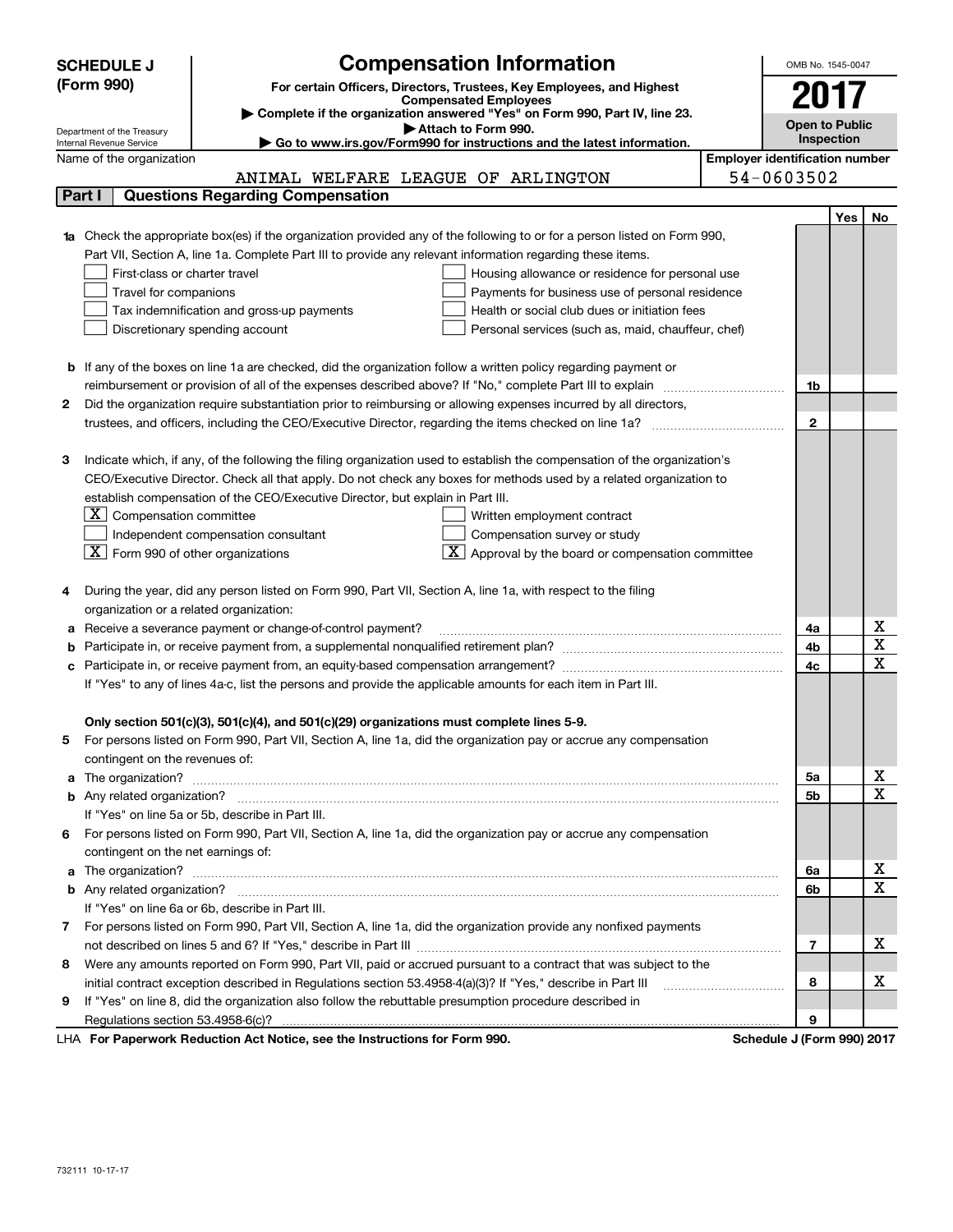**2**

# **Part II Officers, Directors, Trustees, Key Employees, and Highest Compensated Employees.**  Schedule J (Form 990) 2017 Page Use duplicate copies if additional space is needed.

For each individual whose compensation must be reported on Schedule J, report compensation from the organization on row (i) and from related organizations, described in the instructions, on row (ii). Do not list any individuals that aren't listed on Form 990, Part VII.

**Note:**  The sum of columns (B)(i)-(iii) for each listed individual must equal the total amount of Form 990, Part VII, Section A, line 1a, applicable column (D) and (E) amounts for that individual.

|                    |                          | (B) Breakdown of W-2 and/or 1099-MISC compensation |                                           | (C) Retirement and<br>other deferred | (D) Nontaxable<br>benefits | (E) Total of columns<br>$(B)(i)-(D)$ | (F) Compensation<br>in column (B)         |  |
|--------------------|--------------------------|----------------------------------------------------|-------------------------------------------|--------------------------------------|----------------------------|--------------------------------------|-------------------------------------------|--|
| (A) Name and Title | (i) Base<br>compensation | (ii) Bonus &<br>incentive<br>compensation          | (iii) Other<br>reportable<br>compensation | compensation                         |                            |                                      | reported as deferred<br>on prior Form 990 |  |
| (i)                |                          |                                                    |                                           |                                      |                            |                                      |                                           |  |
| <u>(ii)</u>        |                          |                                                    |                                           |                                      |                            |                                      |                                           |  |
| (i)                |                          |                                                    |                                           |                                      |                            |                                      |                                           |  |
| <u>(ii)</u>        |                          |                                                    |                                           |                                      |                            |                                      |                                           |  |
| (i)                |                          |                                                    |                                           |                                      |                            |                                      |                                           |  |
| <u>(ii)</u>        |                          |                                                    |                                           |                                      |                            |                                      |                                           |  |
| (i)                |                          |                                                    |                                           |                                      |                            |                                      |                                           |  |
| (ii)               |                          |                                                    |                                           |                                      |                            |                                      |                                           |  |
| (i)                |                          |                                                    |                                           |                                      |                            |                                      |                                           |  |
| (ii)               |                          |                                                    |                                           |                                      |                            |                                      |                                           |  |
| (i)                |                          |                                                    |                                           |                                      |                            |                                      |                                           |  |
| (ii)               |                          |                                                    |                                           |                                      |                            |                                      |                                           |  |
| (i)                |                          |                                                    |                                           |                                      |                            |                                      |                                           |  |
| (ii)               |                          |                                                    |                                           |                                      |                            |                                      |                                           |  |
| (i)                |                          |                                                    |                                           |                                      |                            |                                      |                                           |  |
| (ii)               |                          |                                                    |                                           |                                      |                            |                                      |                                           |  |
| (i)                |                          |                                                    |                                           |                                      |                            |                                      |                                           |  |
| (ii)               |                          |                                                    |                                           |                                      |                            |                                      |                                           |  |
| (i)                |                          |                                                    |                                           |                                      |                            |                                      |                                           |  |
| (ii)               |                          |                                                    |                                           |                                      |                            |                                      |                                           |  |
| (i)                |                          |                                                    |                                           |                                      |                            |                                      |                                           |  |
| (ii)               |                          |                                                    |                                           |                                      |                            |                                      |                                           |  |
| (i)                |                          |                                                    |                                           |                                      |                            |                                      |                                           |  |
| (ii)               |                          |                                                    |                                           |                                      |                            |                                      |                                           |  |
| (i)                |                          |                                                    |                                           |                                      |                            |                                      |                                           |  |
| (ii)               |                          |                                                    |                                           |                                      |                            |                                      |                                           |  |
| (i)                |                          |                                                    |                                           |                                      |                            |                                      |                                           |  |
| (ii)               |                          |                                                    |                                           |                                      |                            |                                      |                                           |  |
| $(\sf{i})$         |                          |                                                    |                                           |                                      |                            |                                      |                                           |  |
| (ii)               |                          |                                                    |                                           |                                      |                            |                                      |                                           |  |
| (i)                |                          |                                                    |                                           |                                      |                            |                                      |                                           |  |
| (ii)               |                          |                                                    |                                           |                                      |                            |                                      |                                           |  |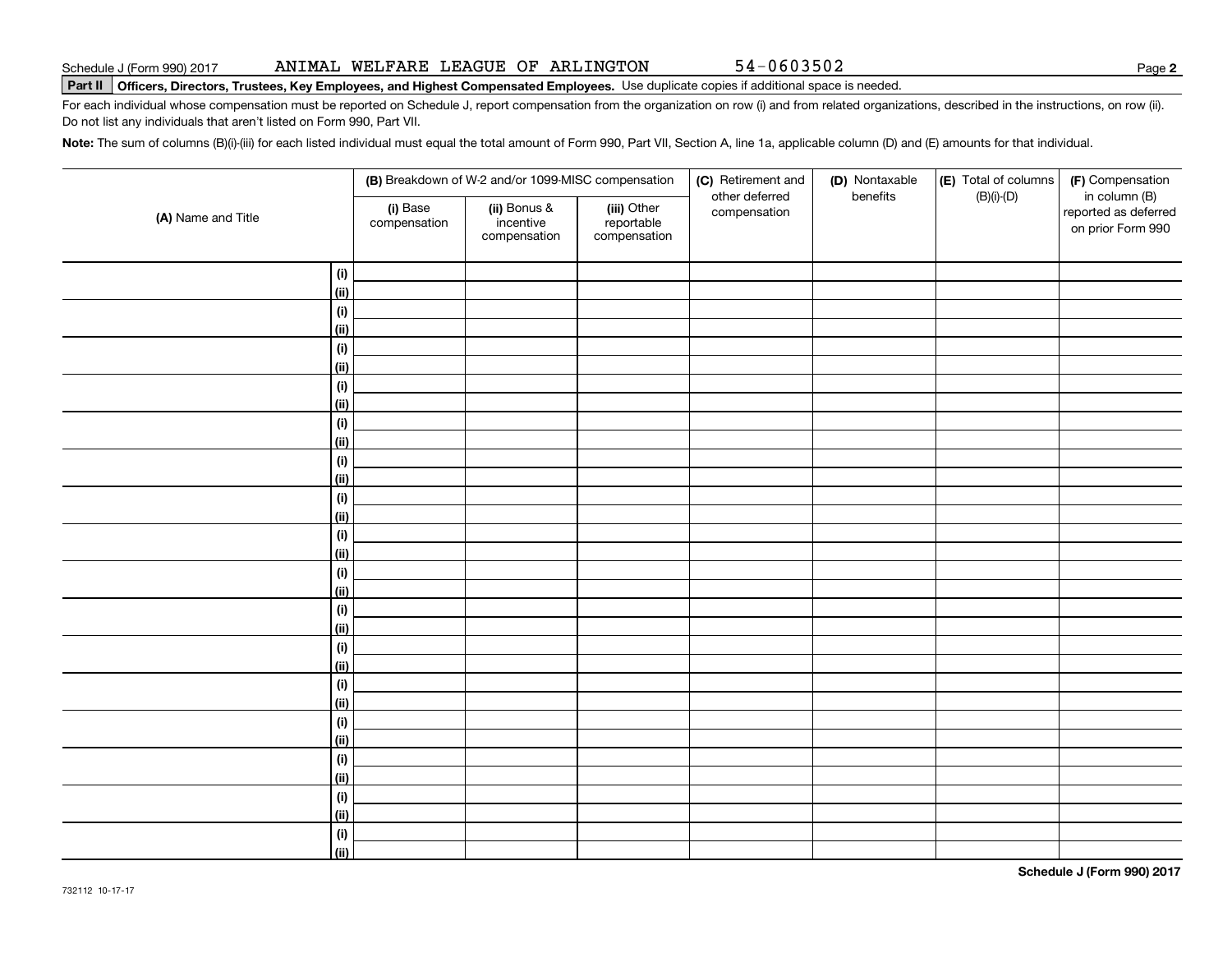#### **Part III Supplemental Information**

Schedule J (Form 990) 2017 ANIMAL WELFARE LEAGUE OF ARLINGTON 54-0603502<br>Part III Supplemental Information<br>Provide the information, explanation, or descriptions required for Part I, lines 1a, 1b, 3, 4a, 4b, 4c, 5a, 5b, 6a,

PART I, LINE 3:

PRESIDENT/CEO IS GIVEN AN ANNUAL PERFORMANCE AND COMPENSATION REVIEW WHICH

IS MAINTAINED IN PERSONNEL FILES WITHIN THE BUSINESS DEPARTMENT.

COMPENSATION IS PERIODICALLY COMPARED TO THE SIMILAR POSITION IN OTHER

COMPARABLE ORGANIZATIONS NATIONWIDE AND APPROVED BY THE BOARD OF DIRECTORS.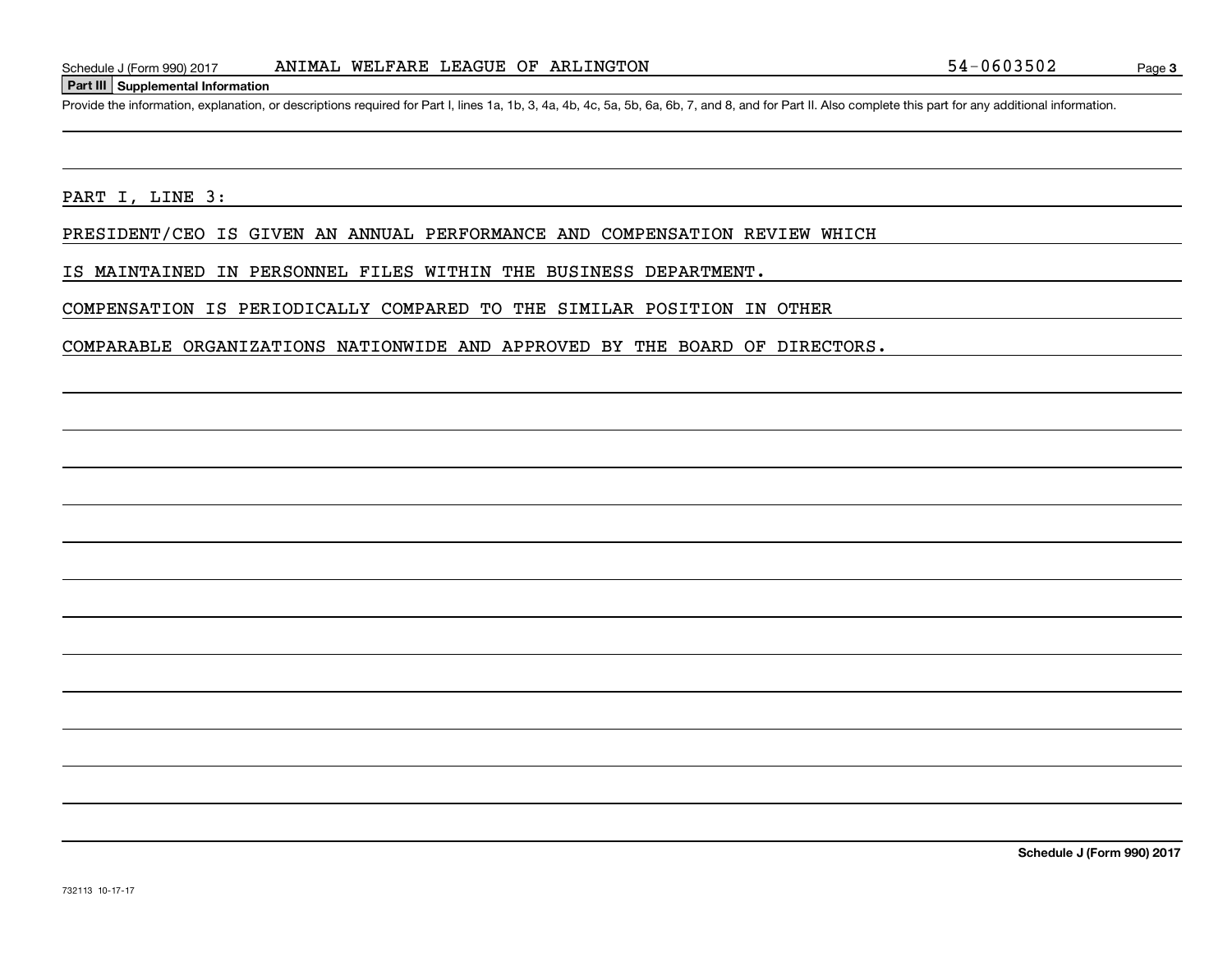| <b>SCHEDULE M</b>                                                             |                                                                          |  | <b>Noncash Contributions</b> |                                                                                      |                        |                                                                                                                                |                                                                                                |    |  |                                                       |                       | OMB No. 1545-0047 |    |  |
|-------------------------------------------------------------------------------|--------------------------------------------------------------------------|--|------------------------------|--------------------------------------------------------------------------------------|------------------------|--------------------------------------------------------------------------------------------------------------------------------|------------------------------------------------------------------------------------------------|----|--|-------------------------------------------------------|-----------------------|-------------------|----|--|
| (Form 990)                                                                    |                                                                          |  |                              | > Complete if the organizations answered "Yes" on Form 990, Part IV, lines 29 or 30. |                        |                                                                                                                                |                                                                                                |    |  |                                                       |                       |                   |    |  |
|                                                                               |                                                                          |  |                              |                                                                                      |                        |                                                                                                                                |                                                                                                |    |  |                                                       |                       |                   |    |  |
| Attach to Form 990.<br>Department of the Treasury<br>Internal Revenue Service |                                                                          |  |                              |                                                                                      |                        |                                                                                                                                |                                                                                                |    |  |                                                       | <b>Open To Public</b> |                   |    |  |
|                                                                               | Name of the organization                                                 |  |                              |                                                                                      |                        | Go to www.irs.gov/Form990 for the latest information.                                                                          |                                                                                                |    |  | <b>Employer identification number</b>                 | Inspection            |                   |    |  |
|                                                                               |                                                                          |  |                              |                                                                                      |                        | ANIMAL WELFARE LEAGUE OF ARLINGTON                                                                                             |                                                                                                |    |  |                                                       | 54-0603502            |                   |    |  |
| Part I                                                                        |                                                                          |  | <b>Types of Property</b>     |                                                                                      |                        |                                                                                                                                |                                                                                                |    |  |                                                       |                       |                   |    |  |
|                                                                               |                                                                          |  |                              |                                                                                      | (a)                    | (b)                                                                                                                            | (c)                                                                                            |    |  |                                                       | (d)                   |                   |    |  |
|                                                                               |                                                                          |  |                              |                                                                                      | Check if<br>applicable | Number of<br>contributions or                                                                                                  | Noncash contribution<br>amounts reported on<br>litems contributed Form 990, Part VIII, line 1g |    |  | Method of determining<br>noncash contribution amounts |                       |                   |    |  |
| 1                                                                             |                                                                          |  |                              |                                                                                      |                        |                                                                                                                                |                                                                                                |    |  |                                                       |                       |                   |    |  |
| 2                                                                             |                                                                          |  |                              |                                                                                      |                        |                                                                                                                                |                                                                                                |    |  |                                                       |                       |                   |    |  |
| 3                                                                             |                                                                          |  |                              |                                                                                      |                        |                                                                                                                                |                                                                                                |    |  |                                                       |                       |                   |    |  |
| 4                                                                             |                                                                          |  |                              |                                                                                      |                        |                                                                                                                                |                                                                                                |    |  |                                                       |                       |                   |    |  |
| 5                                                                             | Clothing and household goods                                             |  |                              |                                                                                      |                        |                                                                                                                                |                                                                                                |    |  |                                                       |                       |                   |    |  |
| 6                                                                             |                                                                          |  |                              |                                                                                      |                        |                                                                                                                                |                                                                                                |    |  |                                                       |                       |                   |    |  |
| 7                                                                             |                                                                          |  |                              |                                                                                      |                        |                                                                                                                                |                                                                                                |    |  |                                                       |                       |                   |    |  |
| 8                                                                             | Intellectual property                                                    |  |                              |                                                                                      |                        |                                                                                                                                |                                                                                                |    |  |                                                       |                       |                   |    |  |
| 9                                                                             | Securities - Publicly traded                                             |  |                              |                                                                                      | $\mathbf X$            | 2                                                                                                                              |                                                                                                |    |  | 9,652. FAIR MARKET VALUE                              |                       |                   |    |  |
| 10                                                                            | Securities - Closely held stock                                          |  |                              |                                                                                      |                        |                                                                                                                                |                                                                                                |    |  |                                                       |                       |                   |    |  |
| 11                                                                            | Securities - Partnership, LLC, or                                        |  |                              |                                                                                      |                        |                                                                                                                                |                                                                                                |    |  |                                                       |                       |                   |    |  |
|                                                                               | trust interests                                                          |  |                              |                                                                                      |                        |                                                                                                                                |                                                                                                |    |  |                                                       |                       |                   |    |  |
| 12                                                                            | Securities Miscellaneous                                                 |  |                              |                                                                                      |                        |                                                                                                                                |                                                                                                |    |  |                                                       |                       |                   |    |  |
| 13                                                                            | Qualified conservation contribution -                                    |  |                              |                                                                                      |                        |                                                                                                                                |                                                                                                |    |  |                                                       |                       |                   |    |  |
|                                                                               | Historic structures                                                      |  |                              |                                                                                      |                        |                                                                                                                                |                                                                                                |    |  |                                                       |                       |                   |    |  |
| 14<br>15                                                                      | Qualified conservation contribution - Other<br>Real estate - Residential |  |                              |                                                                                      |                        |                                                                                                                                |                                                                                                |    |  |                                                       |                       |                   |    |  |
| 16                                                                            |                                                                          |  |                              |                                                                                      |                        |                                                                                                                                |                                                                                                |    |  |                                                       |                       |                   |    |  |
| 17                                                                            |                                                                          |  |                              | Real estate - Commercial                                                             |                        |                                                                                                                                |                                                                                                |    |  |                                                       |                       |                   |    |  |
| 18                                                                            |                                                                          |  |                              |                                                                                      |                        |                                                                                                                                |                                                                                                |    |  |                                                       |                       |                   |    |  |
| 19                                                                            |                                                                          |  |                              |                                                                                      |                        |                                                                                                                                |                                                                                                |    |  |                                                       |                       |                   |    |  |
| 20                                                                            | Drugs and medical supplies                                               |  |                              |                                                                                      |                        |                                                                                                                                |                                                                                                |    |  |                                                       |                       |                   |    |  |
| 21                                                                            |                                                                          |  |                              |                                                                                      |                        |                                                                                                                                |                                                                                                |    |  |                                                       |                       |                   |    |  |
| 22                                                                            | Historical artifacts                                                     |  |                              |                                                                                      |                        |                                                                                                                                |                                                                                                |    |  |                                                       |                       |                   |    |  |
| 23                                                                            |                                                                          |  |                              |                                                                                      |                        |                                                                                                                                |                                                                                                |    |  |                                                       |                       |                   |    |  |
| 24                                                                            |                                                                          |  |                              |                                                                                      |                        |                                                                                                                                |                                                                                                |    |  |                                                       |                       |                   |    |  |
| 25                                                                            | Other                                                                    |  |                              | SPECIAL EVENT                                                                        | х                      | 6                                                                                                                              |                                                                                                |    |  | 0. FAIR MARKET VALUE                                  |                       |                   |    |  |
| 26                                                                            | Other                                                                    |  |                              |                                                                                      |                        |                                                                                                                                |                                                                                                |    |  |                                                       |                       |                   |    |  |
| 27                                                                            | Other                                                                    |  |                              |                                                                                      |                        |                                                                                                                                |                                                                                                |    |  |                                                       |                       |                   |    |  |
| 28                                                                            | Other                                                                    |  |                              |                                                                                      |                        |                                                                                                                                |                                                                                                |    |  |                                                       |                       |                   |    |  |
| 29                                                                            |                                                                          |  |                              |                                                                                      |                        | Number of Forms 8283 received by the organization during the tax year for contributions                                        |                                                                                                |    |  |                                                       |                       |                   |    |  |
|                                                                               |                                                                          |  |                              |                                                                                      |                        | for which the organization completed Form 8283, Part IV, Donee Acknowledgement                                                 |                                                                                                | 29 |  |                                                       |                       |                   |    |  |
|                                                                               |                                                                          |  |                              |                                                                                      |                        |                                                                                                                                |                                                                                                |    |  |                                                       |                       | Yes               | No |  |
|                                                                               |                                                                          |  |                              |                                                                                      |                        | 30a During the year, did the organization receive by contribution any property reported in Part I, lines 1 through 28, that it |                                                                                                |    |  |                                                       |                       |                   |    |  |
|                                                                               |                                                                          |  |                              |                                                                                      |                        | must hold for at least three years from the date of the initial contribution, and which isn't required to be used for          |                                                                                                |    |  |                                                       |                       |                   |    |  |
|                                                                               |                                                                          |  |                              |                                                                                      |                        |                                                                                                                                |                                                                                                |    |  |                                                       | 30a                   |                   | x  |  |
|                                                                               | <b>b</b> If "Yes," describe the arrangement in Part II.                  |  |                              |                                                                                      |                        |                                                                                                                                |                                                                                                |    |  |                                                       |                       |                   |    |  |
| 31                                                                            |                                                                          |  |                              |                                                                                      |                        | Does the organization have a gift acceptance policy that requires the review of any nonstandard contributions?<br>.            |                                                                                                |    |  |                                                       |                       |                   | x  |  |
|                                                                               |                                                                          |  |                              |                                                                                      |                        | 32a Does the organization hire or use third parties or related organizations to solicit, process, or sell noncash              |                                                                                                |    |  |                                                       |                       |                   |    |  |
|                                                                               | contributions?                                                           |  |                              |                                                                                      |                        |                                                                                                                                |                                                                                                |    |  |                                                       |                       |                   | х  |  |
|                                                                               | <b>b</b> If "Yes," describe in Part II.                                  |  |                              |                                                                                      |                        |                                                                                                                                |                                                                                                |    |  |                                                       |                       |                   |    |  |
| 33                                                                            |                                                                          |  |                              |                                                                                      |                        | If the organization didn't report an amount in column (c) for a type of property for which column (a) is checked,              |                                                                                                |    |  |                                                       |                       |                   |    |  |
|                                                                               | describe in Part II.                                                     |  |                              |                                                                                      |                        |                                                                                                                                |                                                                                                |    |  |                                                       |                       |                   |    |  |

**For Paperwork Reduction Act Notice, see the Instructions for Form 990. Schedule M (Form 990) 2017** LHA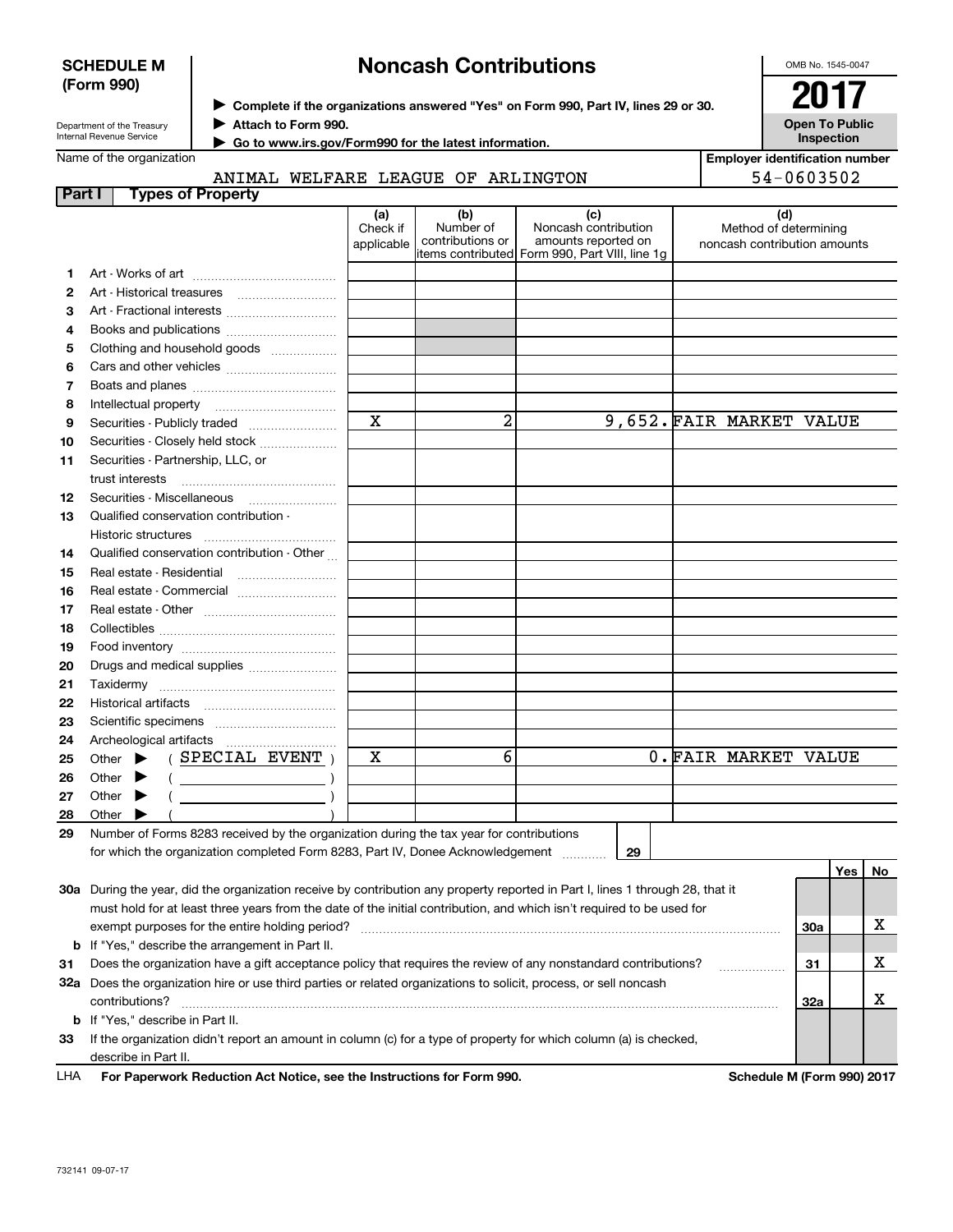| Schedule M (Form 990) 2017<br><b>Part II</b> Supplementa | ANIMAL WELFARE LEAGUE OF ARLINGTON |  |  | $54 - 0603502$                                                                                                                                                                                                                      | Page 2 |
|----------------------------------------------------------|------------------------------------|--|--|-------------------------------------------------------------------------------------------------------------------------------------------------------------------------------------------------------------------------------------|--------|
|                                                          |                                    |  |  | <b>Supplemental Information.</b> Provide the information required by Part I, lines 30b, 32b, and 33, and whether the organization is reporting in Part I, column (b), the number of contributions, the number of items received, or |        |
| this part for any additional information.                |                                    |  |  |                                                                                                                                                                                                                                     |        |
|                                                          |                                    |  |  |                                                                                                                                                                                                                                     |        |
|                                                          |                                    |  |  |                                                                                                                                                                                                                                     |        |
|                                                          |                                    |  |  |                                                                                                                                                                                                                                     |        |
|                                                          |                                    |  |  |                                                                                                                                                                                                                                     |        |
|                                                          |                                    |  |  |                                                                                                                                                                                                                                     |        |
|                                                          |                                    |  |  |                                                                                                                                                                                                                                     |        |
|                                                          |                                    |  |  |                                                                                                                                                                                                                                     |        |
|                                                          |                                    |  |  |                                                                                                                                                                                                                                     |        |
|                                                          |                                    |  |  |                                                                                                                                                                                                                                     |        |
|                                                          |                                    |  |  |                                                                                                                                                                                                                                     |        |
|                                                          |                                    |  |  |                                                                                                                                                                                                                                     |        |
|                                                          |                                    |  |  |                                                                                                                                                                                                                                     |        |
|                                                          |                                    |  |  |                                                                                                                                                                                                                                     |        |
|                                                          |                                    |  |  |                                                                                                                                                                                                                                     |        |
|                                                          |                                    |  |  |                                                                                                                                                                                                                                     |        |
|                                                          |                                    |  |  |                                                                                                                                                                                                                                     |        |
|                                                          |                                    |  |  |                                                                                                                                                                                                                                     |        |
|                                                          |                                    |  |  |                                                                                                                                                                                                                                     |        |
|                                                          |                                    |  |  |                                                                                                                                                                                                                                     |        |
|                                                          |                                    |  |  |                                                                                                                                                                                                                                     |        |
|                                                          |                                    |  |  |                                                                                                                                                                                                                                     |        |
|                                                          |                                    |  |  |                                                                                                                                                                                                                                     |        |
|                                                          |                                    |  |  |                                                                                                                                                                                                                                     |        |
|                                                          |                                    |  |  |                                                                                                                                                                                                                                     |        |
|                                                          |                                    |  |  |                                                                                                                                                                                                                                     |        |
|                                                          |                                    |  |  |                                                                                                                                                                                                                                     |        |
|                                                          |                                    |  |  |                                                                                                                                                                                                                                     |        |
|                                                          |                                    |  |  |                                                                                                                                                                                                                                     |        |
|                                                          |                                    |  |  |                                                                                                                                                                                                                                     |        |
|                                                          |                                    |  |  |                                                                                                                                                                                                                                     |        |
|                                                          |                                    |  |  |                                                                                                                                                                                                                                     |        |
|                                                          |                                    |  |  |                                                                                                                                                                                                                                     |        |
|                                                          |                                    |  |  |                                                                                                                                                                                                                                     |        |
|                                                          |                                    |  |  |                                                                                                                                                                                                                                     |        |
|                                                          |                                    |  |  |                                                                                                                                                                                                                                     |        |
|                                                          |                                    |  |  |                                                                                                                                                                                                                                     |        |
|                                                          |                                    |  |  |                                                                                                                                                                                                                                     |        |
|                                                          |                                    |  |  |                                                                                                                                                                                                                                     |        |
|                                                          |                                    |  |  |                                                                                                                                                                                                                                     |        |
|                                                          |                                    |  |  |                                                                                                                                                                                                                                     |        |
|                                                          |                                    |  |  |                                                                                                                                                                                                                                     |        |
|                                                          |                                    |  |  |                                                                                                                                                                                                                                     |        |
|                                                          |                                    |  |  |                                                                                                                                                                                                                                     |        |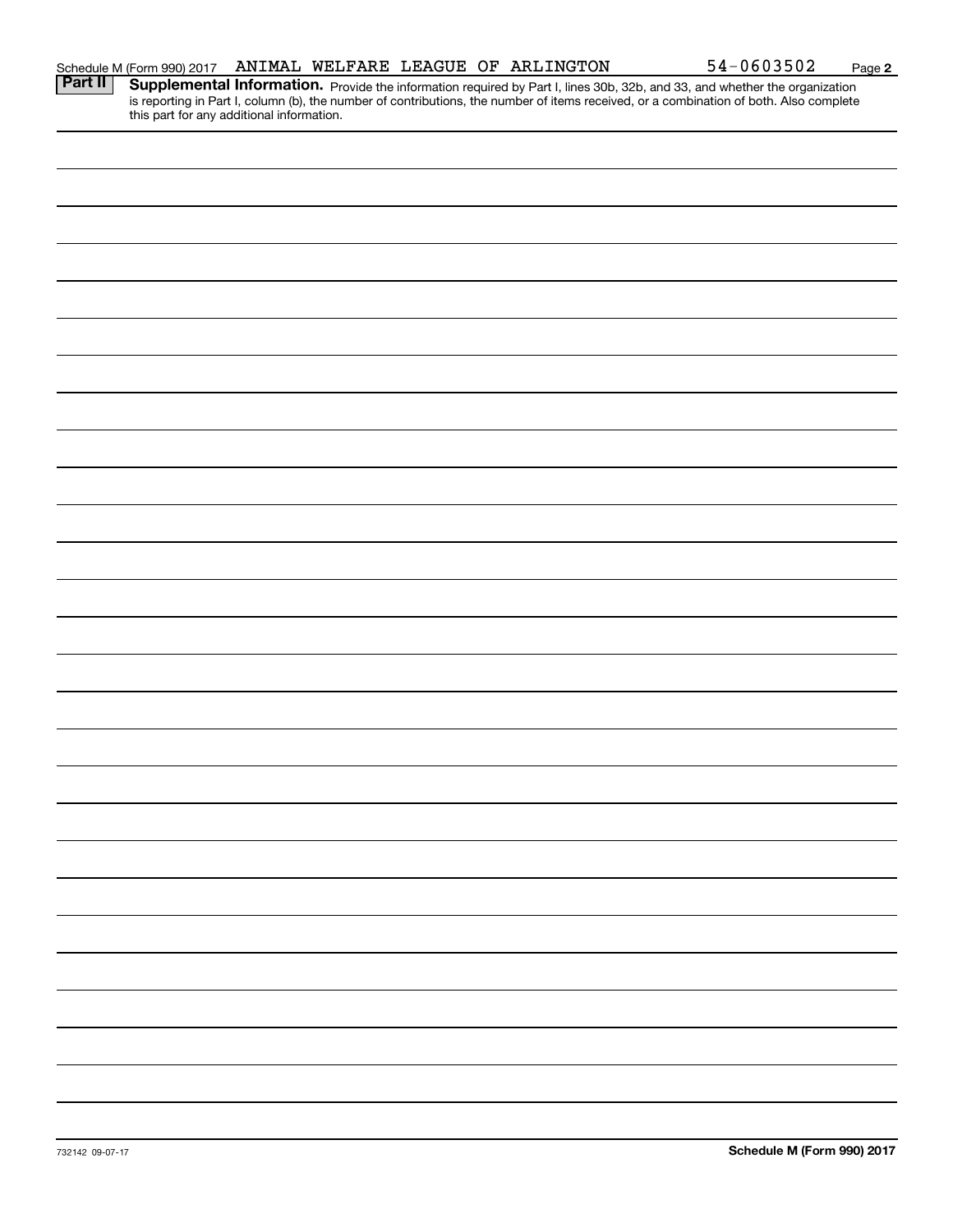**(Form 990 or 990-EZ) SCHEDULE O Supplemental Information to Form 990 or 990-EZ**

Department of the Treasury Internal Revenue Service

Name of the organization

**Complete to provide information for responses to specific questions on Form 990 or 990-EZ or to provide any additional information. | Attach to Form 990 or 990-EZ. | Go to www.irs.gov/Form990 for the latest information.**



ANIMAL WELFARE LEAGUE OF ARLINGTON 194-0603502

FORM 990, PART III, LINE 4A, PROGRAM SERVICE ACCOMPLISHMENTS:

FOSTERED 980 ANIMALS TO PREPARE THEM FOR ADOPTION. UNWEANED AND

UNDERAGE KITTENS, PREGNANT CATS AND DOGS, UNDERAGE PUPPIES, ADULT

ANIMALS THAT ARE RECOVERING FROM MEDICAL TREATMENT, OR WHO NEED SOME

SPECIAL CARE, ARE ALL CANDIDATES FOR FOSTERING.

FORM 990, PART III, LINE 4C, PROGRAM SERVICE ACCOMPLISHMENTS:

TWITTER FOLLOWERS, AND 12,600 INSTAGRAM FOLLOWERS. THE LEAGUE ALSO

CURRENTLY HAS 314 ACTIVE VOLUNTEERS. THE LEAGUE OFFERS MONTHLY WELLNESS

CLINICS SO THAT INCOME QUALIFIED PET OWNERS MAY PROVIDE THEIR ANIMALS

WITH BASIC VET CARE. 44 PETS WERE HELPED BY THIS CLINIC.

FORM 990, PART VI, SECTION B, LINE 11B:

THE FINANCE COMMITTEE REVIEWS AND APPROVES THE 990 AND REPORTS SUCH

APPROVAL TO THE BOARD OF DIRECTORS. AFTER REVIEW AND APPROVAL, THE

DIRECTOR OF FINANCE IS RESPONSIBLE FOR TIMELY FILING OF THE 990.

FORM 990, PART VI, SECTION B, LINE 12C:

OUR CONFLICT OF INTEREST POLICY IS REVIEWED ANNUALLY FOR OUR BOARD OF DIRECTORS AND EMPLOYEES. OUR BOARD FILLS OUT AND SIGNS A NEW FORM AT THE SEPTEMBER MEETING EACH YEAR. ANY CONFLICTS ARE REVIEWED AND THEN DEALT WITH. NEW EMPLOYEES FILL OUT AND SIGN A FORM WHEN THEY ARE HIRED. THE PRESIDENT/CEO AND CHIEF OPERATING OFFICER FILL OUT AND SIGN A NEW FORM ANNUALLY. CONFLICTS ARE REVIEWED AND THEN DEALT WITH AS NECESSARY.